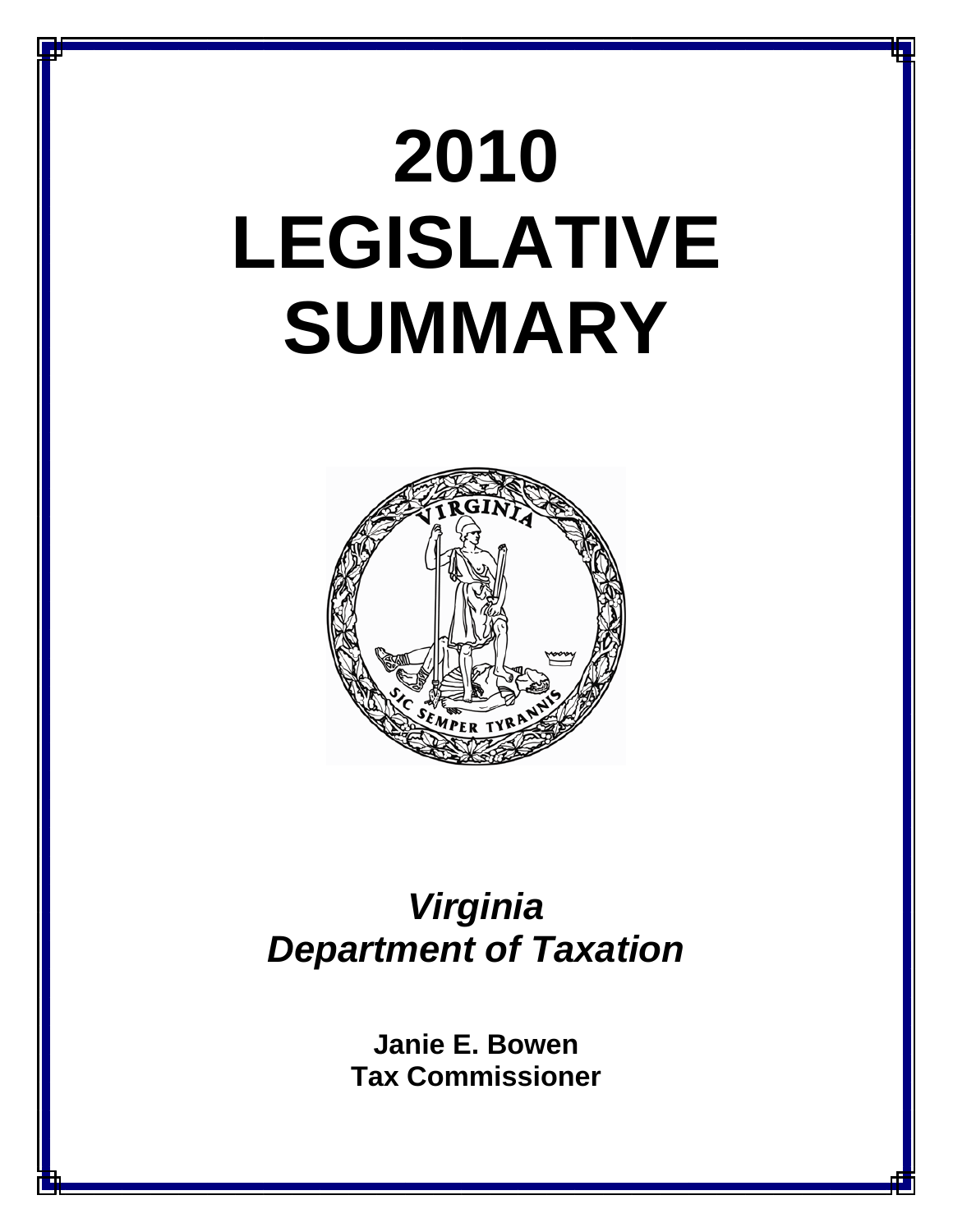[This page intentionally left blank]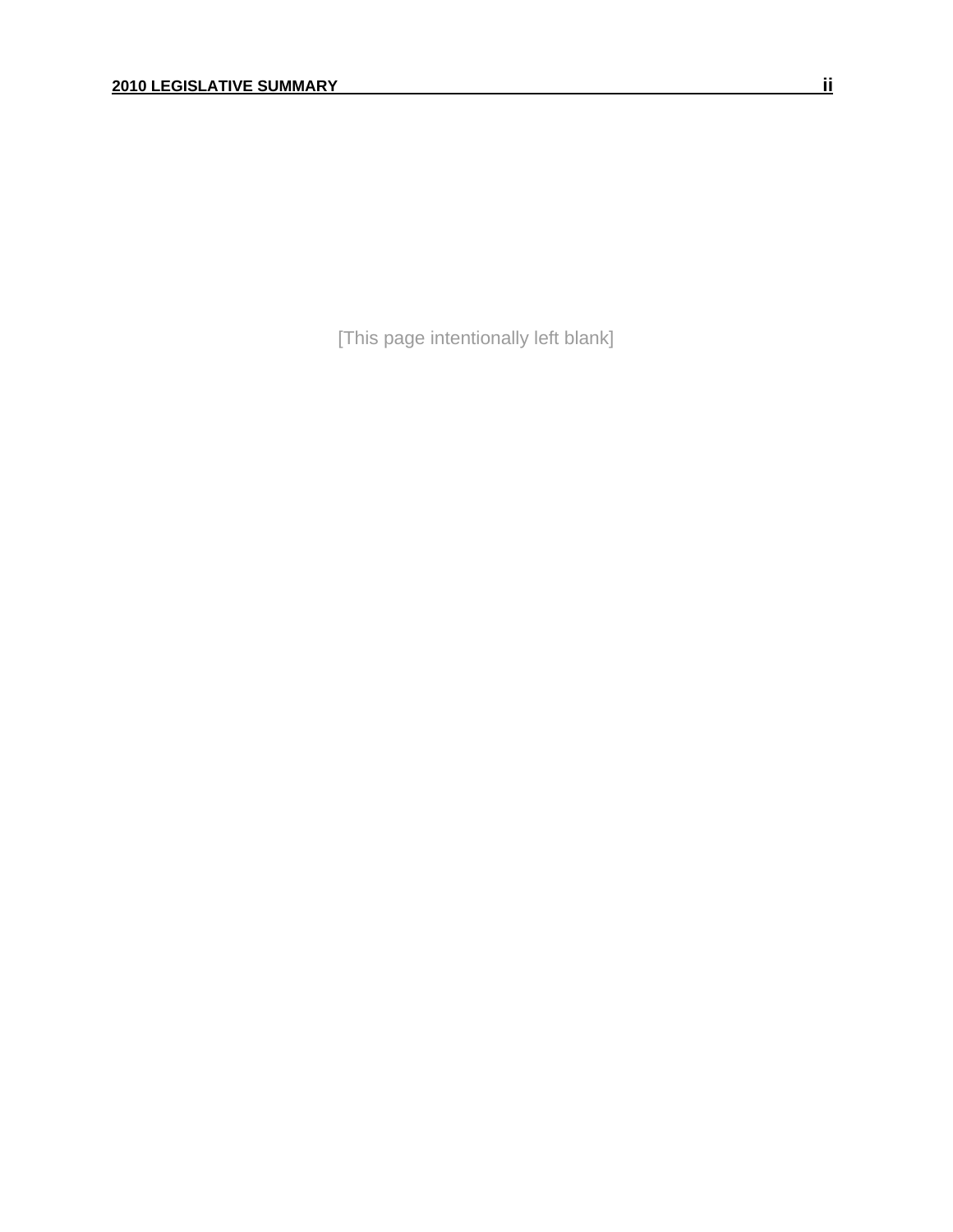## **INTRODUCTION**

The *Legislative Summary* is published by the Department of Taxation (TAX) as a convenient reference guide to state and local tax legislation enacted by the 2010 Session of the General Assembly through adjournment of the reconvened session on April 21, 2010. Please note that any legislation enacted after this date is not included. The *Summary* includes a general description of enacted legislation affecting:

- ♦ State taxes administered by TAX, and
- ♦ Local taxes for which TAX assists with administration or on which TAX renders advisory assistance.

References to chapter numbers are to the corresponding chapters in the Acts of Assembly, which may be viewed at http://leg1.state.va.us/lis.htm. Effective dates of the legislation vary and are set out in each description.

The *Summary* also includes legislative studies in which TAX will be directly involved or acting in a technical support role. In general, however, legislation affecting taxes administered by other state agencies is not included in the *Summary*.

The *Summary* is intended to provide a synopsis of enacted legislation and is for information purposes only. The *Summary* is not a substitute for the actual state law, local ordinances, and TAX regulations. Additional information on new legislation affecting state taxes may be obtained from TAX as follows:

#### **Telephone**:

| <b>Individual Income Tax</b>    | (804) 367-8031 |
|---------------------------------|----------------|
| <b>Corporation Income Tax</b>   | (804) 367-8037 |
| <b>Sales and Use Tax</b>        | (804) 367-8037 |
| <b>Employer Withholding Tax</b> | (804) 367-8037 |
| <b>Voice/TDD</b>                | (804) 367-8329 |

**Live Chat:** Click on the icon on TAX's website: www.tax.virginia.gov.

**E-Mail**: Information may also be obtained by electronic mail as follows:

| TaxIndReturns@tax.virginia.gov                            | (Personal tax inquiries) |
|-----------------------------------------------------------|--------------------------|
| TaxBusQuestions@tax.virginia.gov (Business tax inquiries) |                          |

*E-mails sent to these addresses are not encrypted and therefore are not secure. TAX strongly recommends that you avoid including confidential or personal information.*

Additional information on new local tax legislation should be obtained from your local Commissioner of the Revenue, Treasurer or Director of Finance.

#### **Virginia Department of Taxation June 2010**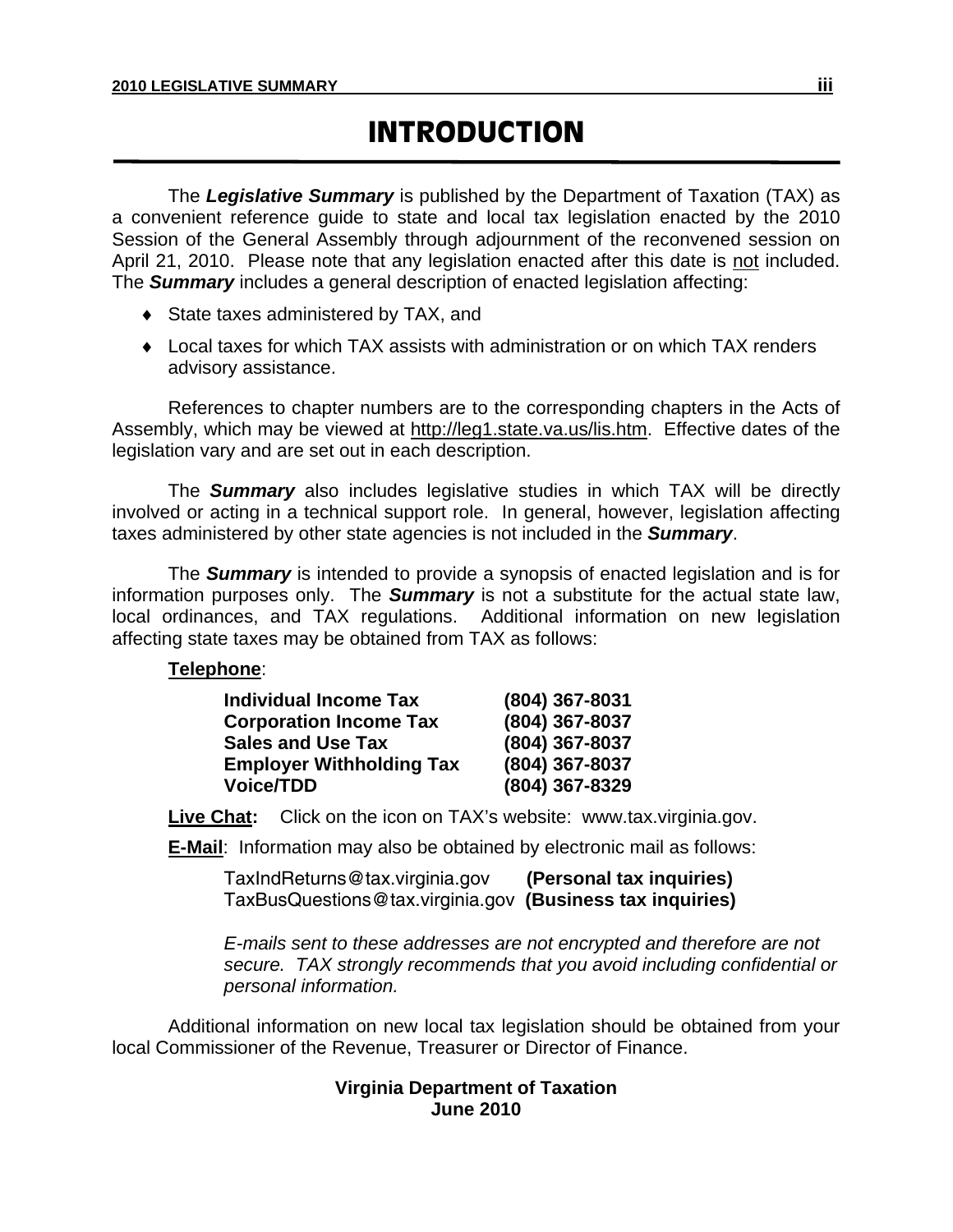## **TABLE OF CONTENTS**

| Governor's Reports of Revenue Estimates, Collections and Economic Activity Forecasts 3 |  |
|----------------------------------------------------------------------------------------|--|
|                                                                                        |  |
|                                                                                        |  |
| Advancement of Virginia's Fixed Date Conformity with the Internal Revenue Code5        |  |
| Land Preservation Tax Credit: Charitable Organizations Eligible to Claim  6            |  |
|                                                                                        |  |
| Land Preservation Tax Credit: Reduction in Amount Claimed Per Year 8                   |  |
|                                                                                        |  |
|                                                                                        |  |
|                                                                                        |  |
|                                                                                        |  |
|                                                                                        |  |
|                                                                                        |  |
|                                                                                        |  |
| Neighborhood Assistance Act Tax Credit - Definition of "Impoverished People"  15       |  |
|                                                                                        |  |
|                                                                                        |  |
|                                                                                        |  |
| <b>VOLUNTARY CONTRIBUTIONS OF INCOME TAX REFUNDS  18</b>                               |  |
| Voluntary Contribution for the Virginia Capitol Preservation Foundation  18            |  |
|                                                                                        |  |
|                                                                                        |  |
|                                                                                        |  |
|                                                                                        |  |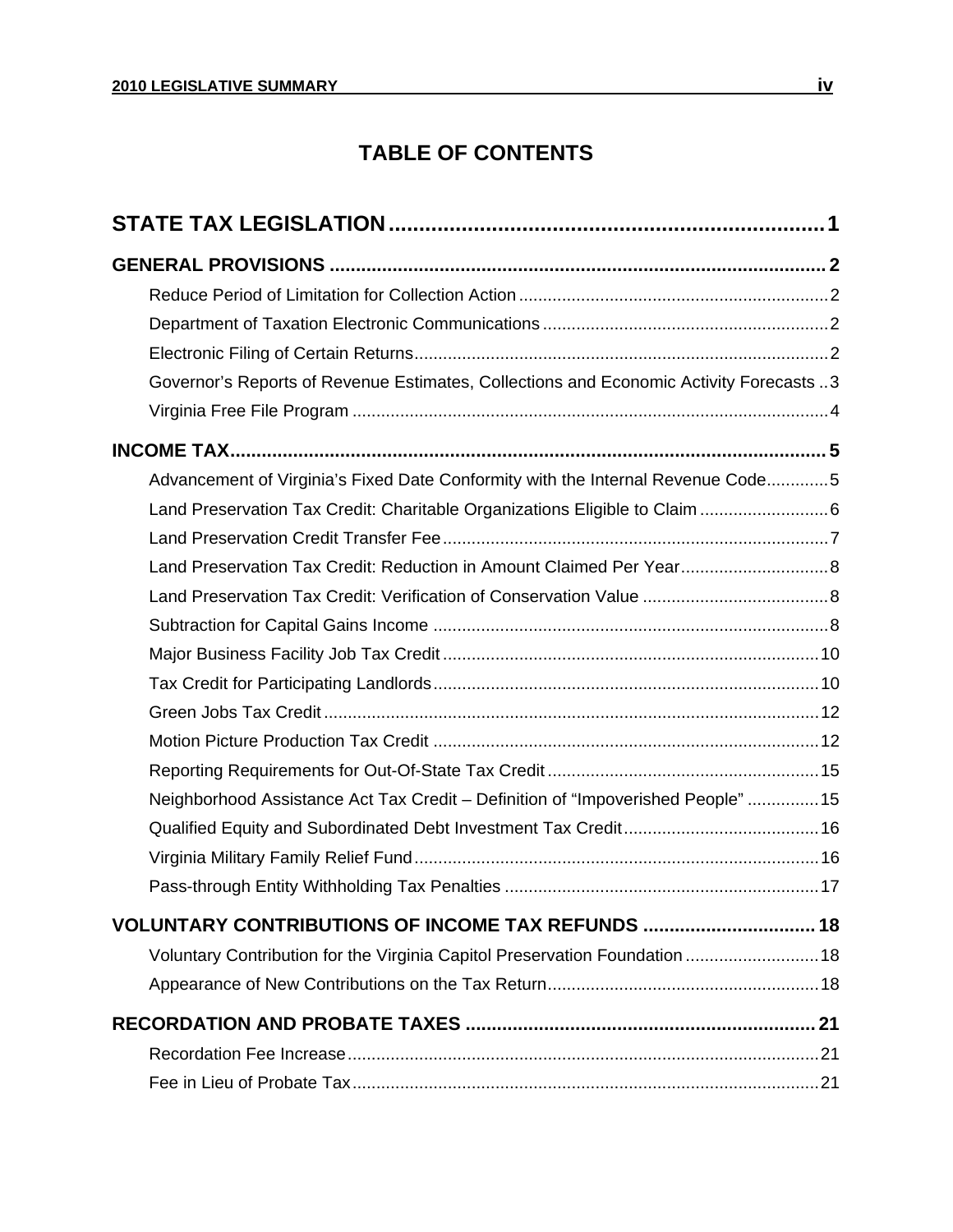| Repeal of the 2009 Change to Returns and Remittances of Certain Dealers24               |    |
|-----------------------------------------------------------------------------------------|----|
|                                                                                         |    |
|                                                                                         |    |
|                                                                                         |    |
|                                                                                         |    |
|                                                                                         |    |
| Local Distributions from the Communications Sales and Use Tax Trust Fund 29             |    |
|                                                                                         |    |
|                                                                                         |    |
| Changes to Tobacco Products Tax Regarding Moist Snuff and Loose Leaf Tobacco31          |    |
| Expanding the Time Allowed for Affixing Revenue Stamps to Cigarettes31                  |    |
|                                                                                         |    |
|                                                                                         |    |
|                                                                                         |    |
|                                                                                         |    |
|                                                                                         |    |
|                                                                                         |    |
|                                                                                         | 35 |
|                                                                                         |    |
| Voter Referendum to Amend Constitution to Establish Income or Financial Worth           | 35 |
| Voter Referendum to Amend Constitution to Provide an Exemption from Taxation for the    |    |
|                                                                                         |    |
|                                                                                         |    |
|                                                                                         |    |
| Creates Separate Classifications for Certified Renewable Energy Manufacturing Equipment |    |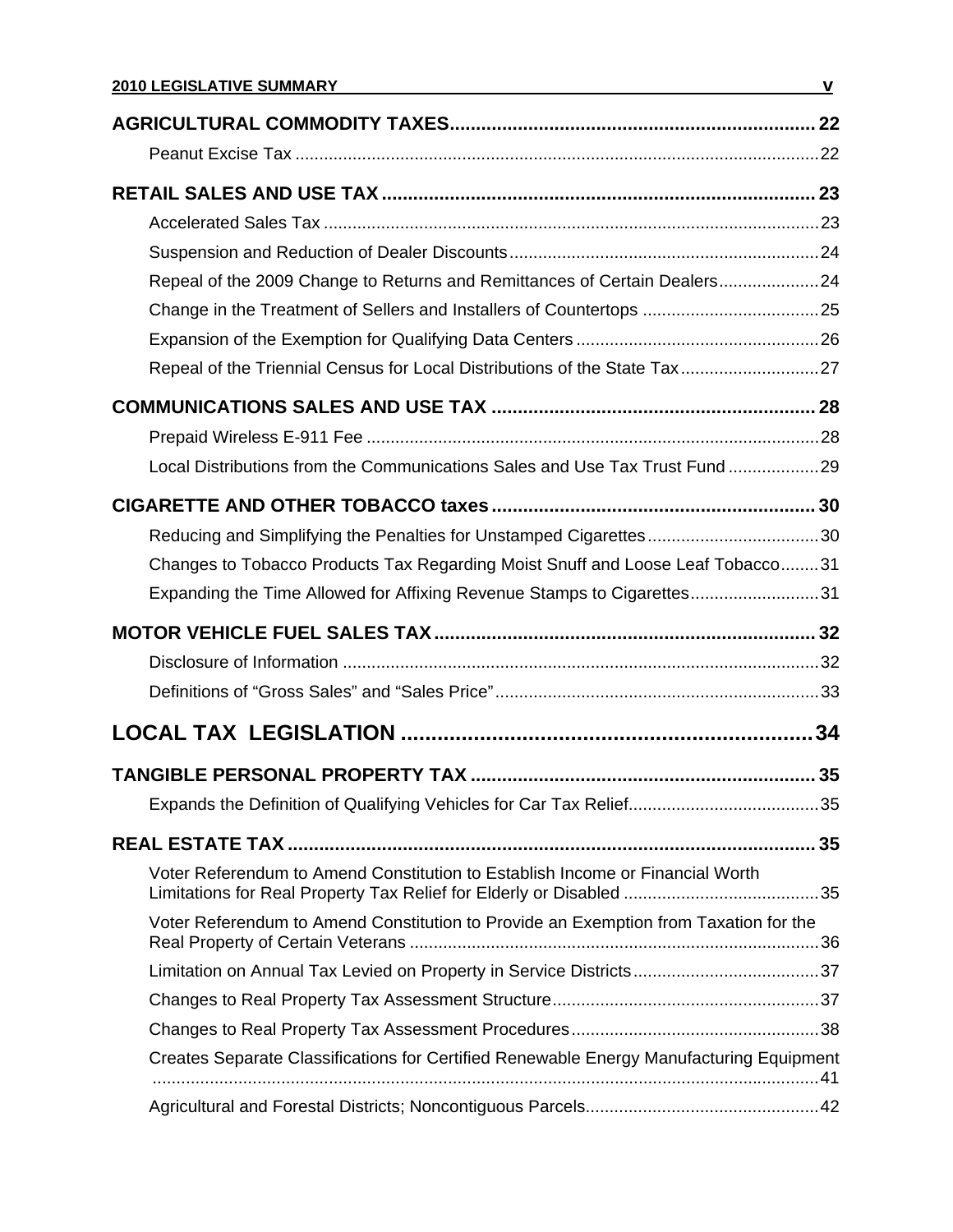| Allows Allegheny County to Impose Transient Occupancy Tax at Increased Rate43     |  |
|-----------------------------------------------------------------------------------|--|
| Limitations on the Imposition of Transient Occupancy Tax in Fairfax County43      |  |
| BUSINESS, PROFESSIONAL & OCCUPATIONAL LICENSE TAX 44                              |  |
| Requirement for Contractors to be Licensed by the Commonwealth before Obtaining a |  |
| Exclusion of Gross Receipts of Security Brokers from the BPOL Tax 45              |  |
| Campgrounds and Bed and Breakfast Establishments Subject to the BPOL Tax  46      |  |
|                                                                                   |  |
|                                                                                   |  |
| Disclosure of Lists of Registered Voters to Commissioners and Treasurers 47       |  |
|                                                                                   |  |
|                                                                                   |  |
|                                                                                   |  |
|                                                                                   |  |
| Land Preservation Tax Credit: Department of Conservation and Recreation Report 52 |  |
|                                                                                   |  |
|                                                                                   |  |
|                                                                                   |  |
|                                                                                   |  |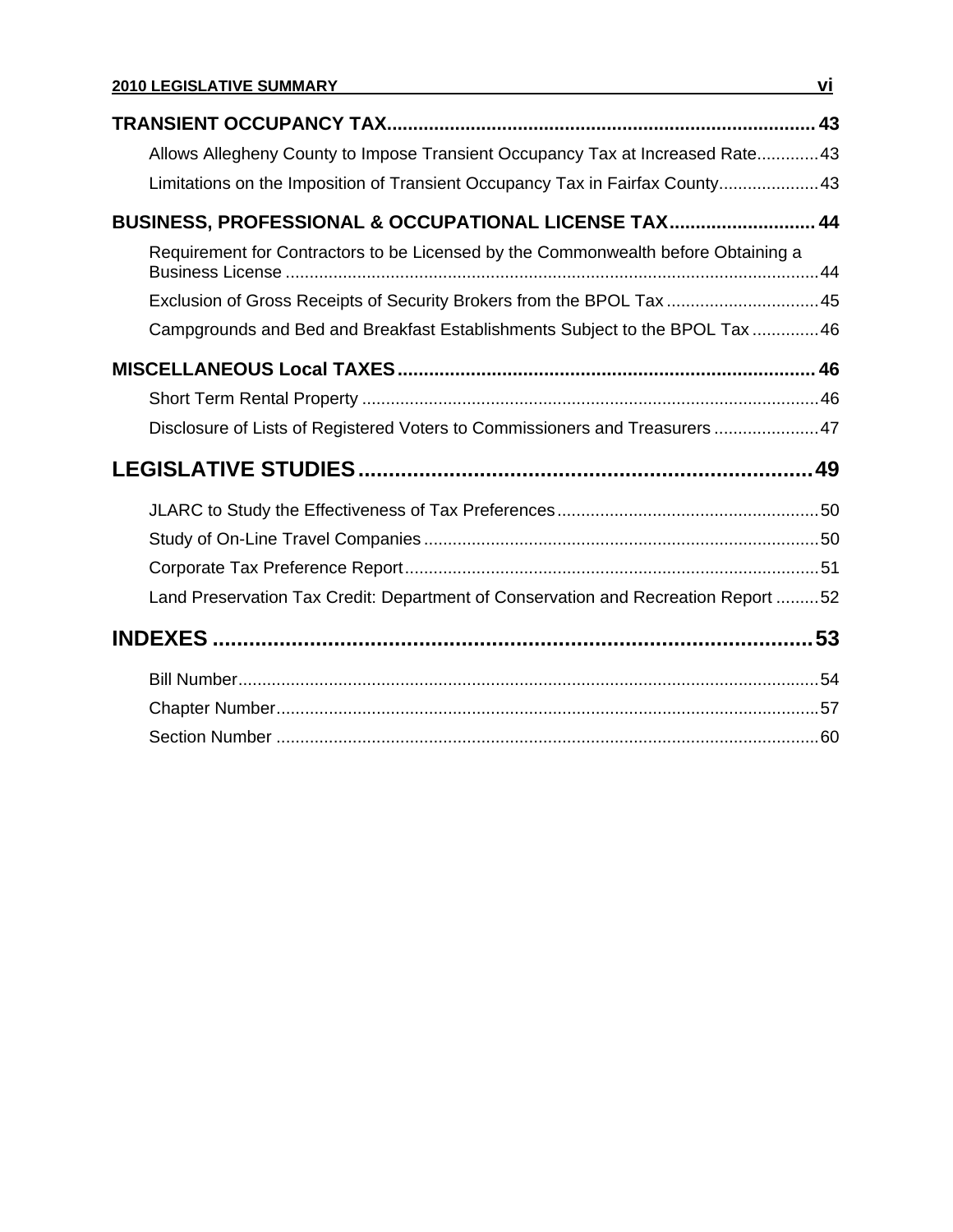## <span id="page-6-0"></span>**STATE TAX**

## **LEGISLATION**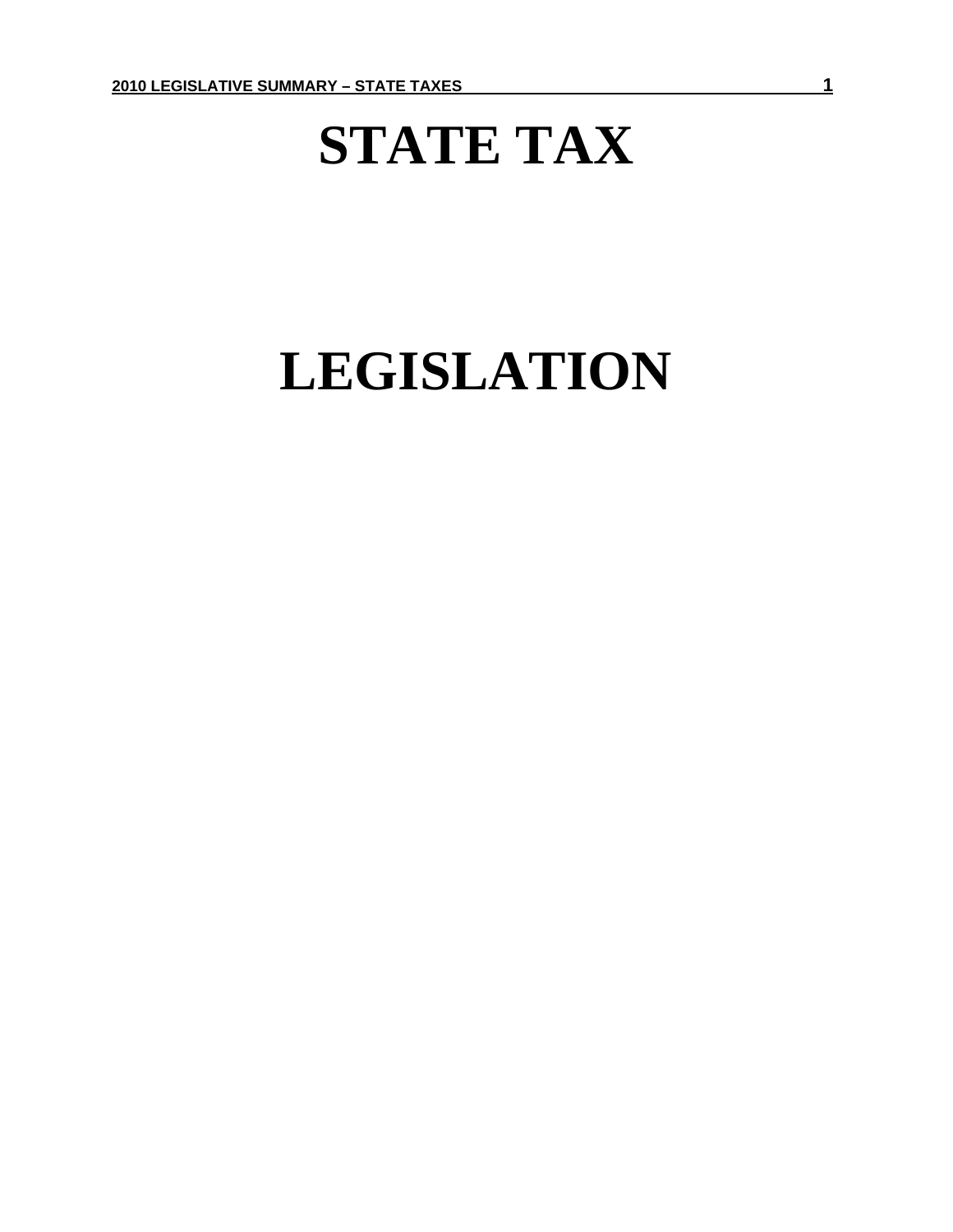### **GENERAL PROVISIONS**

#### <span id="page-7-0"></span>**Reduce Period of Limitation for Collection Action**

House Bill 17 (Chapter 30) reduces the period of limitations for TAX to make or institute collection action from twenty to ten years from the date of the assessment.

For most of the taxes administered by TAX, the period of limitations for TAX to make an assessment is within three years from the last day prescribed by law for the timely filing of the return. In the case of a false or fraudulent return with the intent to evade payment or a failure to file a required return, the period of limitations for TAX to make an assessment is within six years from the last day prescribed by law for the timely filing of the return.

For income tax, the period of limitations for TAX to make an assessment is within three years from the last day prescribed by law for the timely filing of the return. In the case of a false or fraudulent return with the intent to evade payment or a failure to file a required return, there is no period of limitations for TAX to make an assessment. The Act requires TAX to take action to collect any assessment within ten years of the date of the assessment.

*Effective:* Assessments made on or after July 1, 2010 *Amended:* § 58.1-1802.1

#### **Department of Taxation Electronic Communications**

House Bill 837 (Chapter 635) requires TAX to develop a method by which a taxpayer would electronically receive bulletins, publications, or other information provided by TAX only upon request. This would ensure that taxpayers must "opt in" to receive electronic mailings from TAX.

*Effective:* July 1, 2010 *Amended:* § 58.1-9

#### **Electronic Filing of Certain Returns**

House Bill 1045 (Chapter 36) and Senate Bill 357 (Chapter 151) require preparers of individual income tax returns to file returns electronically if they prepared 50 or more returns in the preceding year. Existing law allows individual taxpayers to opt out of electronic filing for their own returns, and the preparer can seek a waiver from the filing requirement by demonstrating that electronic filing would cause an undue hardship. The new requirement applies to returns for Taxable Year 2011 filed in 2012.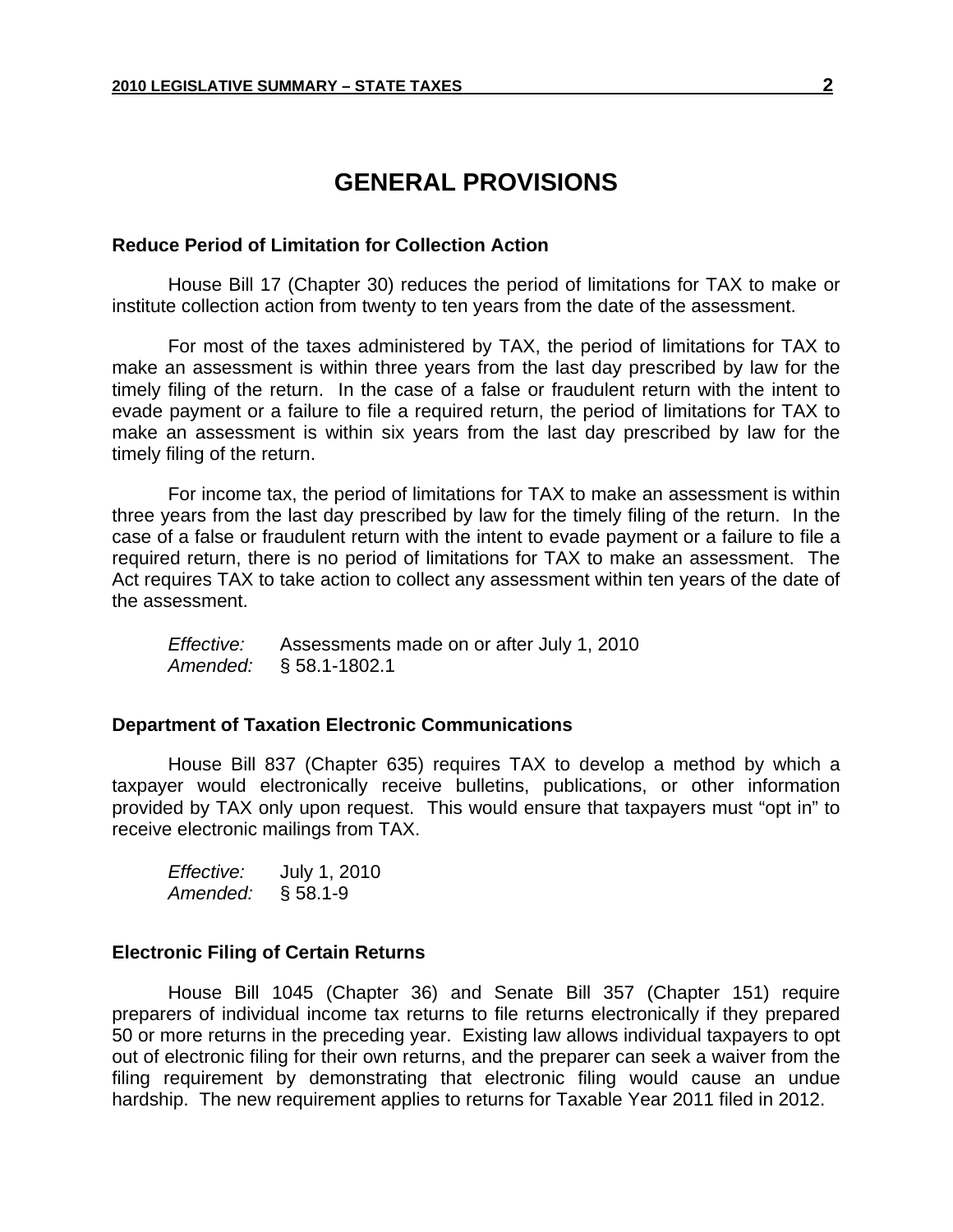#### <span id="page-8-0"></span>**2010 LEGISLATIVE SUMMARY – STATE TAXES 3**

In addition, employers who furnish more than 150 W-2 statements for calendar year 2010 and 50 W-2 statements for any subsequent calendar year are required to file them electronically. Existing law allows the employer to seek a hardship waiver from the filing requirement by demonstrating that electronic filing would cause an unreasonable burden. The new requirement applies to statements for calendar year 2010 filed in 2011.

Finally, large retailers who file consolidated retail sales and use tax returns for stores in more than one locality are required to file the consolidated return electronically. The new requirement applies to the July 2010 return due on August 20, 2010. This requirement only applies to those retailers who are required to pay their taxes electronically because they have a monthly sales tax liability in excess of \$20,000.

#### **Governor's Reports of Revenue Estimates, Collections and Economic Activity Forecasts**

House Bill 944 (Chapter 422) codifies provisions that are currently contained in the Appropriation Act, requiring the Governor to provide written monthly reports on revenue collections and written quarterly assessments of the Commonwealth's economic outlook to the General Assembly.

Under current law, the Governor is required to annually submit to the members of the General Assembly an estimate for a prospective period of six years of anticipated general fund revenue, an estimate of anticipated transportation fund revenues, and estimates of anticipated revenues for each of the remaining major nongeneral funds. These estimates are based on forecasts of economic activity in Virginia and must be reviewed by the Advisory Board of Economists, a 15-member nonlegislative board consisting of economists who are citizens of Virginia, and who do not receive compensation for their services. The estimates must also be reviewed by the Advisory Council on Revenue Estimates, which currently includes the Speaker and Majority Leader of the House of Delegates, the President pro tempore and Majority Leader of the Senate, the Chairmen of the House Committee on Appropriations, the House Committee on Finance, and the Senate Committee on Finance or their designees, as well as nonlegislative citizen members representing the private sector appointed by the Governor. All members must be citizens of Virginia.

*Effective:* The individual income tax return filing requirement applies to returns for taxable year 2011 (filed in 2012) and thereafter. The annual employee wage statements (W-2) filing requirement applies to statements for taxable year 2010 (filed in 2011) and thereafter. The consolidated sales tax return filing requirement applies to the July 2010 return (due on August 20, 2010) and thereafter. *Amended:* §§ 58.1-9, 58.1-478, and 58.1-615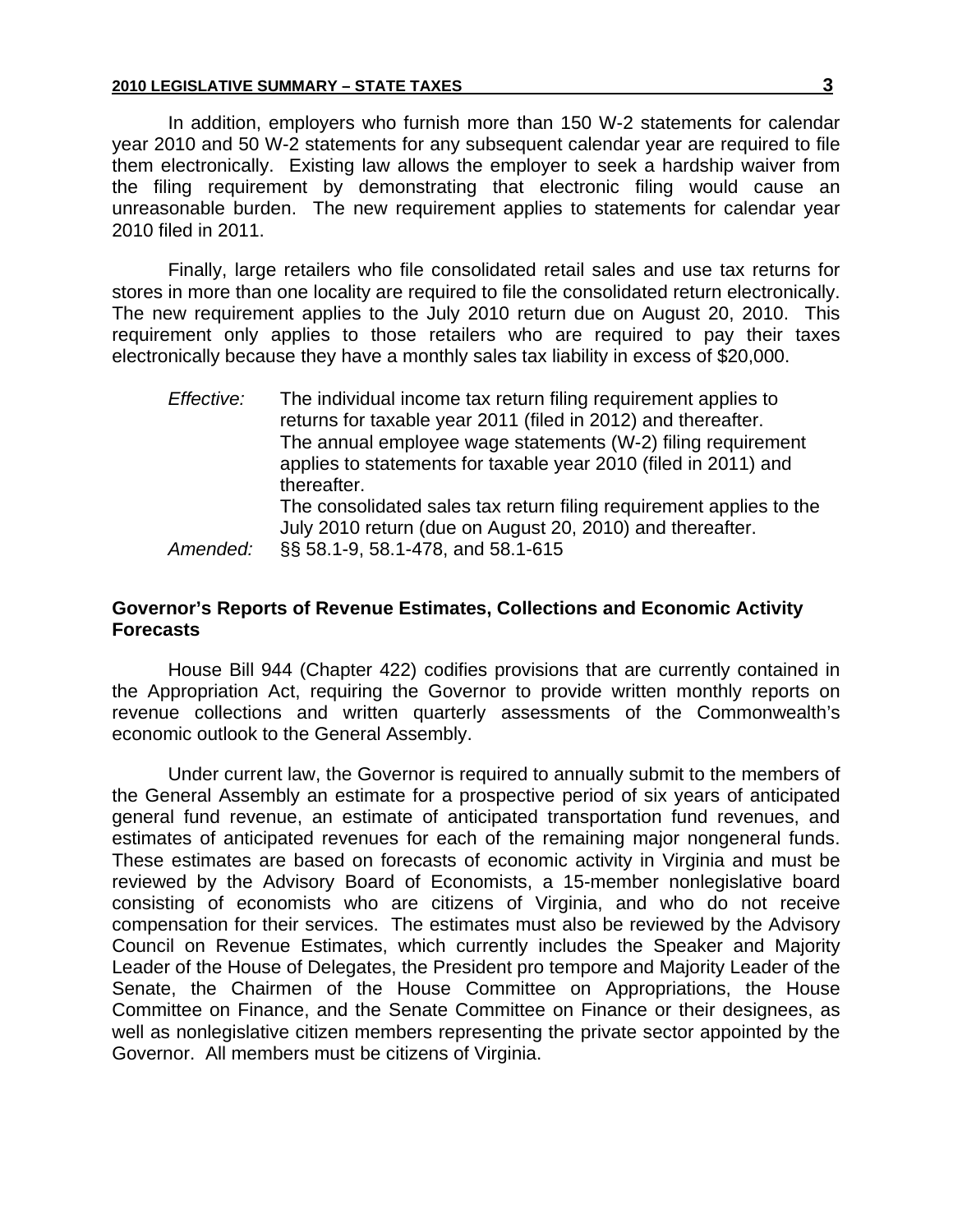#### <span id="page-9-0"></span>**2010 LEGISLATIVE SUMMARY – STATE TAXES 4**

 This Act also changes the structure of the Advisory Board of Economists by requiring that the Board be chaired by the Secretary of Finance, adding to its membership the Staff Director of the House Committee on Appropriations and the Staff Director of the Senate Committee on Finance. The Act also requires that only 12 of the nonlegislative members be appointed by the Governor, at least eight of which must be citizens of the Commonwealth, and requires that 3 nonlegislative members be appointed by the Joint Rules Committee, at least 2 of which must be citizens of the Commonwealth.

In addition, this Act also changes the structure of the Advisory Council on Revenue Estimates by adding two members of the House of Delegates and two members of the Senate, and by mandating that the Governor serve as chairman of the Council.

*Effective:* July 1, 2010 *Amended:* §§ 2.2-1503, 2.2-1513

#### **Virginia Free File Program**

House Bill 1349 (Chapter 535) requires TAX to establish a Virginia Free File program based on the IRS Free File program by December 31, 2010, effective for the 2010 filing season. This program will be established through a non-monetary agreement between TAX and the "Consortium of Virginia" to offer free, online tax return preparation and filing services to 70 percent of Virginia taxpayers with the lowest incomes.

The agreement will require the Consortium to provide free tax services to certain qualified taxpayers at no cost to the Commonwealth. In exchange, TAX will be required to provide a link through TAX's website to the tax services offered by the Consortium.

The Virginia Free File Agreement must be based on and subject to the provisions of the agreement between the IRS and the Free File Alliance. In addition, the Commonwealth will be required to coordinate efforts with the IRS Free File program, the Free File Alliance and the IRS to maximize the awareness of the Virginia Free File program and the claiming of the federal earned income tax credit among eligible Virginians.

*Effective:* July 1, 2010 *Amended:* The Act does not amend the Code of Virginia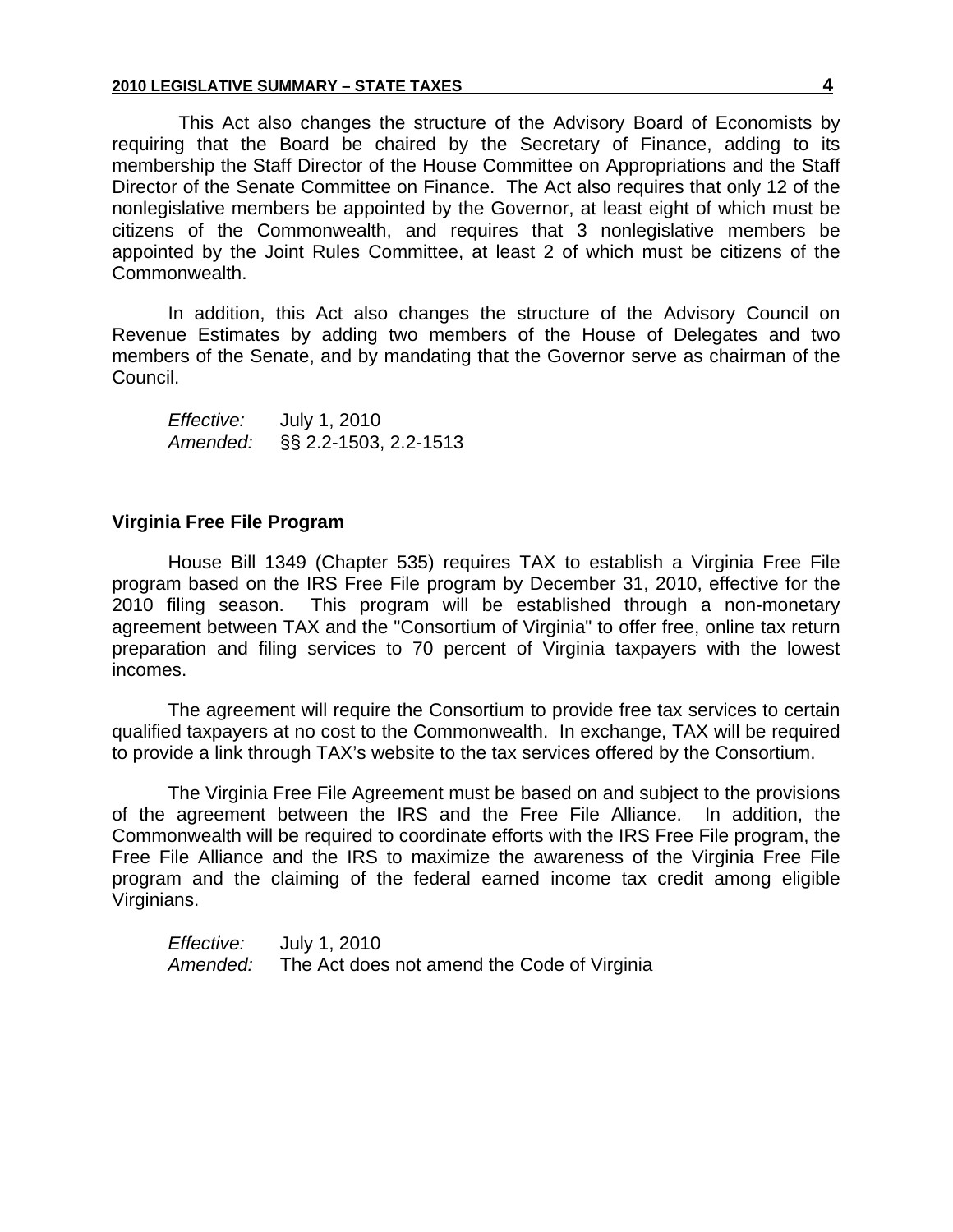### **INCOME TAX**

#### <span id="page-10-0"></span>**Advancement of Virginia's Fixed Date Conformity with the Internal Revenue Code**

House Bills 29 (Chapter 872) and 30 (Chapter 874) advance Virginia's date of conformity to the Internal Revenue Code ("IRC") from December 31, 2008, to January 22, 2010, with limited exceptions. This avoids the necessity of requiring taxpayers to make adjustments for most federal tax changes enacted in 2009. The advancement allows the benefits of the following 2009 acts of Congress to flow through to Virginia taxpayers:

- o The American Recovery and Reinvestment Act of 2009, which provides a variety of monetary provisions for states and localities to help improve the economy and tax relief for individuals and families.
- o Legislation providing immediate tax deductions for Haiti charitable contributions.

Virginia continues to disallow federal income tax deductions for bonus depreciation allowed for certain assets and any five year carry-back of federal net operating loss deductions. In addition, these Acts deconform from the following federal income tax provisions:

#### Cancellation of debt income

For taxable years beginning on or after January 1, 2009, Virginia will not conform to the deferral of certain cancellation of debt income ("CODI") realized in connection with a reacquisition of business debt after December 31, 2008, and before January 1, 2011. Under IRC § 108(i), the income realized upon the reacquisition of certain business debt during 2009 and 2010 may be deferred and reported in taxable years 2014 through 2018.

Taxpayers will be required to add to their Virginia taxable income any CODI deferred in their federal returns. However, for CODI arising from debt reacquired in taxable year 2009, the taxpayer may elect to report the CODI addition required by conformity in equal amounts over three taxable years: 2009, 2010 and 2011. In all cases, taxpayers may subtract the CODI from their Virginia taxable income as the deferred amounts are recognized for federal purposes in taxable years 2014 through 2018.

#### Earned income tax credit

For taxable years beginning on or after January 1, 2010, Virginia will not conform to the increase in the federal earned income tax credit ("EITC") under IRC § 32(b)(3). Thus, taxpayers electing to base the Virginia credit for low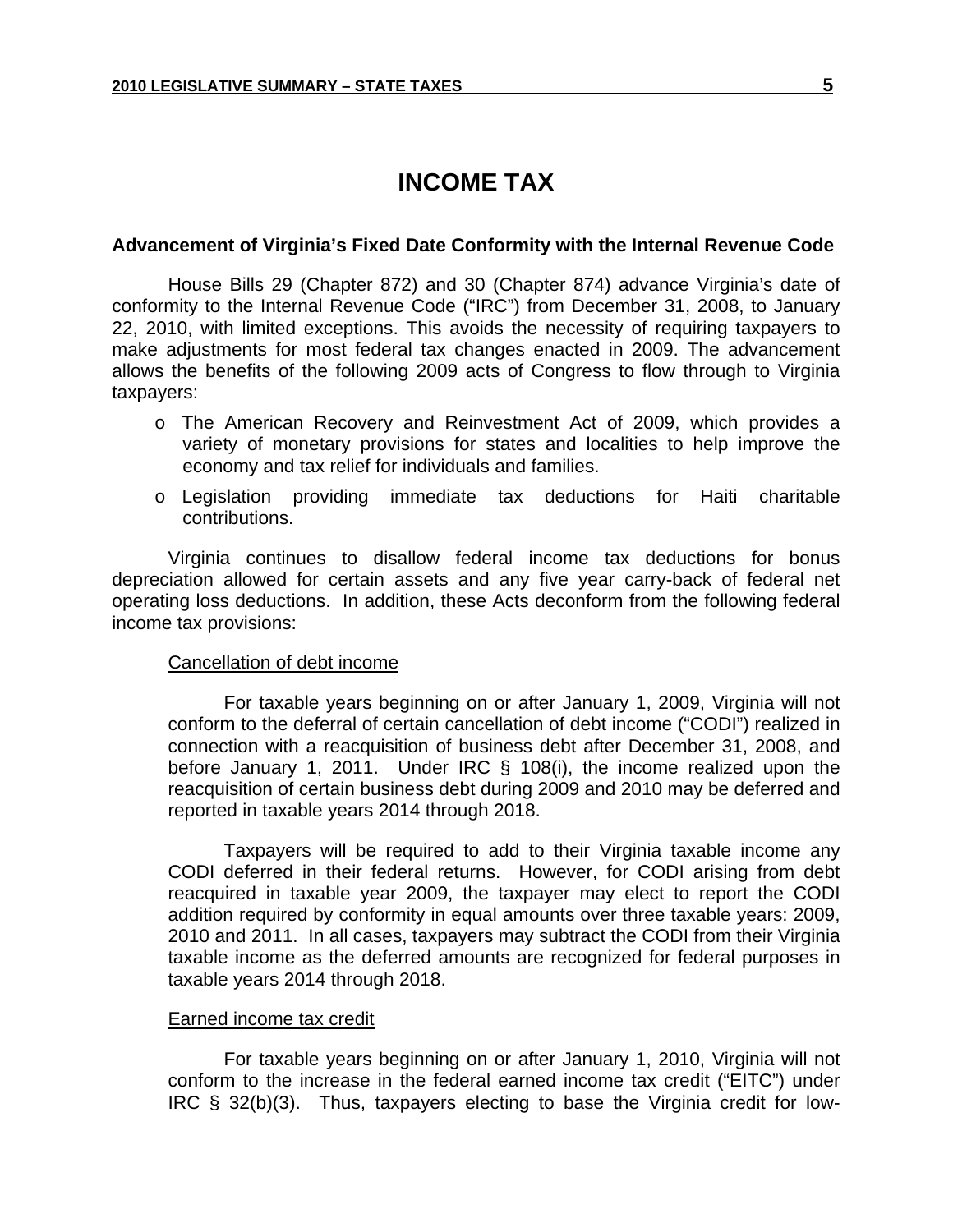<span id="page-11-0"></span>income taxpayers on the federal EITC must base it on the EITC computed under former law.

#### Domestic production deduction

For taxable years beginning on or after January 1, 2010, Virginia will not conform to the scheduled increase (from 6% to 9%) in the federal deduction allowed under IRC § 199 for certain domestic production income. Enacted in 2004, the federal deduction was phased in as follows: 3% of qualified production activities income of the taxpayer in tax years 2005 and 2006, 6% in 2007 through 2009, and 9% in 2010 and thereafter. Virginia conformed to this provision in 2005. However, Virginia will not conform to the scheduled increase to 9% in 2010 and thereafter. Therefore, beginning in 2010 taxpayers will be required to add back one-third of the federal deduction.

*Effective:* Taxable years beginning on or after January 1, 2009, except for the provisions affecting the domestic production deduction and the earned income credit, which are effective for taxable years beginning on and after January 1, 2010 *Amended:* § 58.1-301

#### **Land Preservation Tax Credit: Charitable Organizations Eligible to Claim**

House Bill 141 (Chapter 321) modifies the Land Preservation Tax Credit's restriction that prevents certain charitable organizations from qualifying for the credit. The Act clarifies that only organizations holding conservation easements acquired pursuant to the authority conferred to a "holder" under the Virginia Conservation Easement Act are prevented from qualifying for the credit. Therefore, organizations that hold certain types of conservation easements, but not as "holders" under Virginia statute, qualify to earn the credit.

The Land Preservation Tax Credit was enacted in 2002 and modified several times since then. Currently, it is equal to forty percent of the fair market value of land or interest in land located in Virginia which is conveyed for the purpose of agricultural and forestal use, open space, natural resource, and/or biodiversity conservation, or land, agricultural, watershed and/or historic preservation, as an unconditional donation by the taxpayer to a public or private conservation agency.

In several situations the law authorizing the Land Preservation Tax Credit references provisions of the Virginia Conservation Easement Act. Among the references is that qualified donations under the Land Preservation Tax Credit do not include the conveyance of a fee interest, or a less-than-fee interest, in real property by a charitable organization that (i) meets the definition of "holder" in *Va. Code* § 10.1-1009 and (ii) holds one or more conservation easements.

The Virginia Conservation Easement Act was enacted in 1988. Prior to the statutory creation of conservation easements under the Act, deeds creating restrictions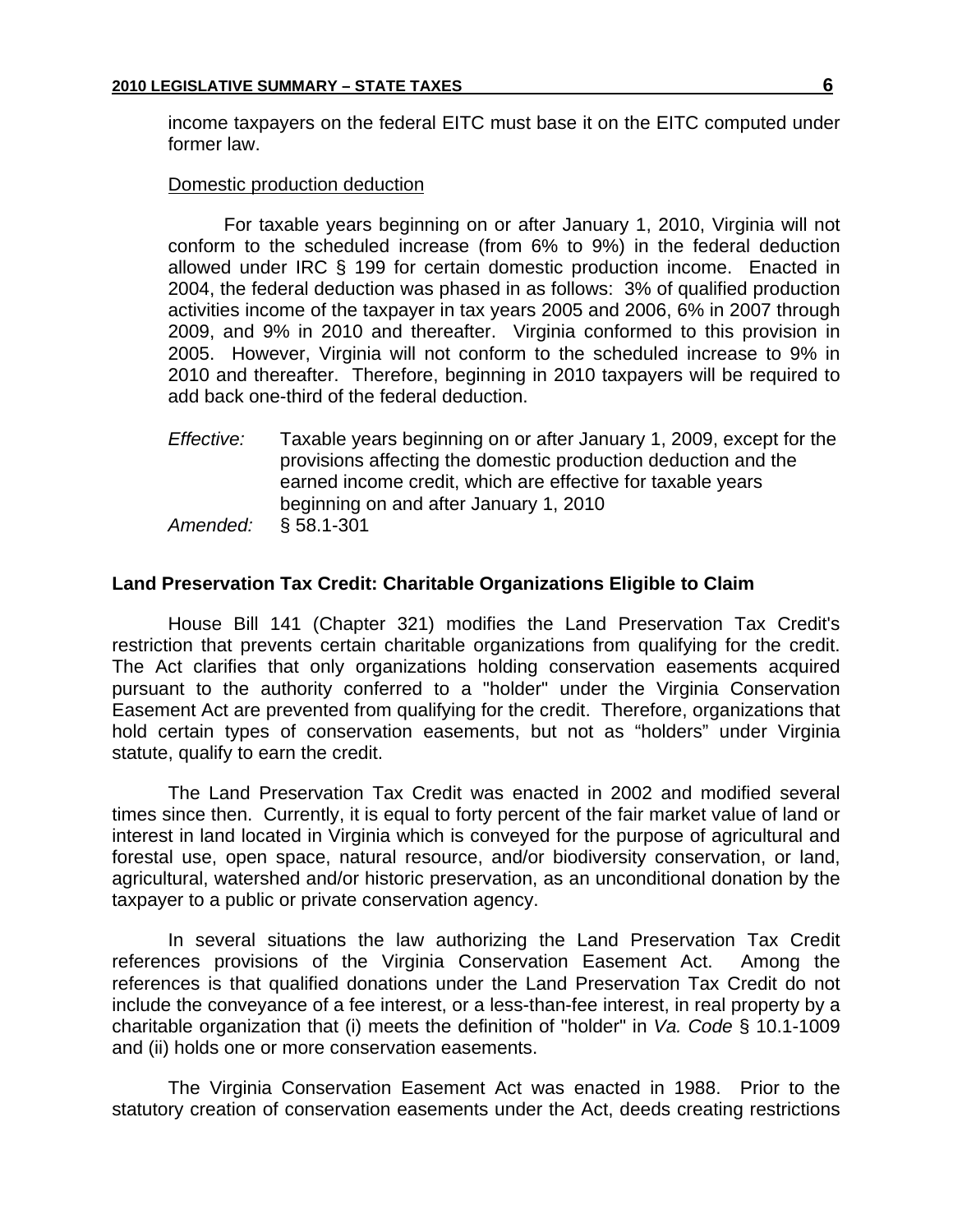#### <span id="page-12-0"></span>**2010 LEGISLATIVE SUMMARY – STATE TAXES 7**

on the development of property had been recorded. The conservation requirements of a number of those pre-1988 deeds are still enforceable today. Organizations holding the right to enforce those conservation requirements pursuant to pre-1988 deeds were concerned that the provision denying a tax credit to a "holder" may prevent them from earning a tax credit.

The Act clarifies the definition of "holder" to mean an organization holding enforcement rights to a conservation easement created pursuant to the provisions of the Virginia Conservation Easement Act.

*Effective:* July 1, 2010 *Amended:* § 58.1-512

#### **Land Preservation Credit Transfer Fee**

House Bill 447 (Chapter 229) and Senate Bill 264 (Chapter 248) remove the \$10,000 cap on the fee that is assessed when Land Preservation Tax Credits are transferred and limit the revenues used to recover the costs incurred by TAX and the Department of Conservation and Recreation for the administration of the credit to 50 percent of the total revenue generated by the fee on an annual basis.

In addition, these bills also provide that the remainder of the amount generated by the fee be transferred to the Virginia Land Conservation Fund for distribution to the public or private agencies or organizations that are responsible for enforcing the conservation and preservation purposes of the donated interests. The Virginia Land Conservation Foundation is required to distribute annually such revenues proportionally based on a three-year average of the number of donated interests accepted by the public or private conservation agencies or organizations during the immediately preceding three year period.

Any taxpayer holding a Land Preservation Tax Credit may transfer the unused credit for use by another taxpayer. The taxpayer transferring the credit must notify TAX of the transfer. There is a 2 percent fee on the value of the donated interest imposed for the transfer of credits. The transfer fee was previously capped at \$10,000. This fee is also applied when pass-through entities distribute the credit to members, managers, partners, shareholders or beneficiaries. Revenues generated by the fees are used to recover the costs incurred by TAX and the Department of Conservation and Recreation for the administration of the Land Preservation Tax Credit.

*Effective:* For sales, distributions or transfers of credits arising from donations of land or an interest in land occurring on or after July 1, 2010 *Amended:* § 58.1-513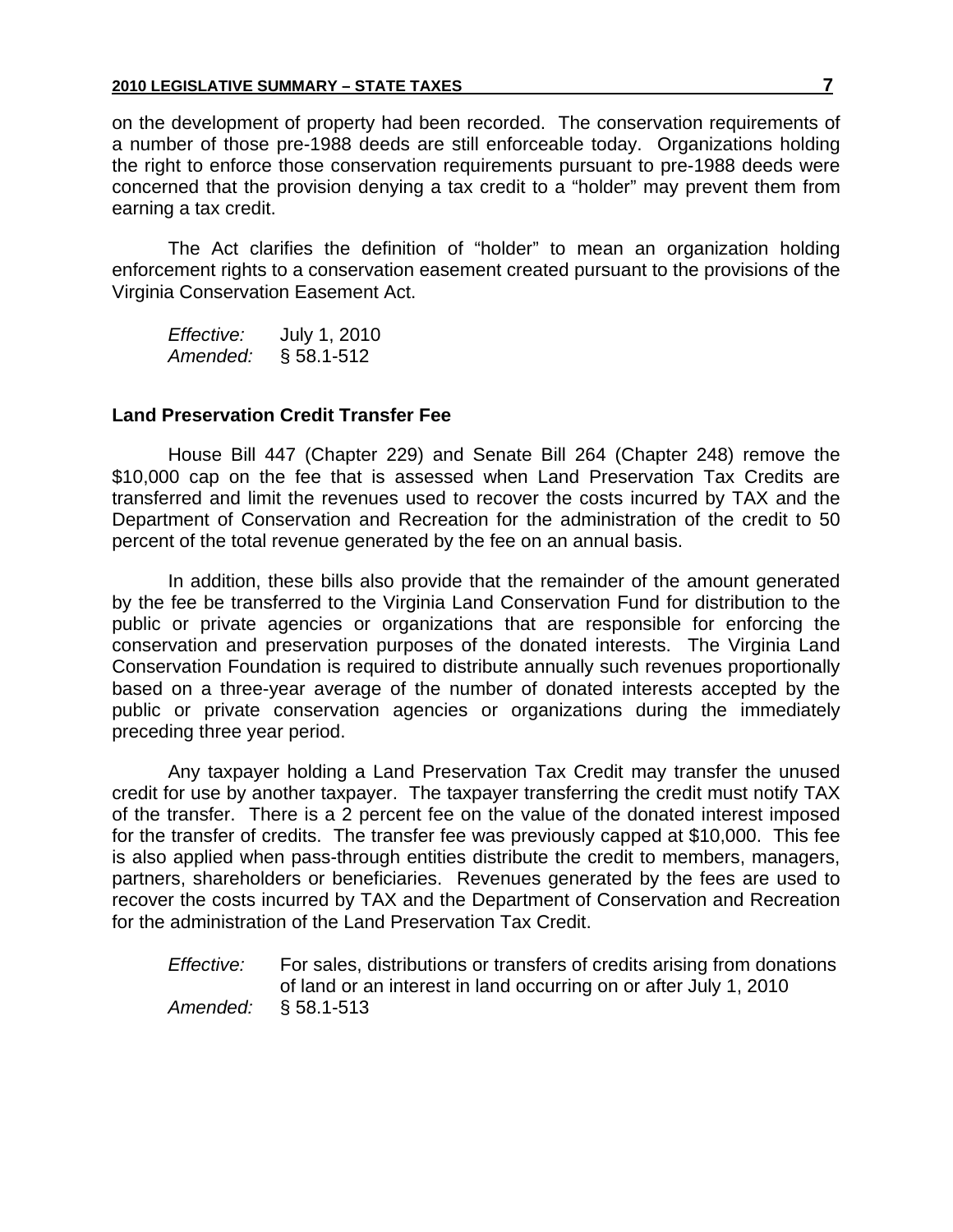#### <span id="page-13-0"></span>**Land Preservation Tax Credit: Reduction in Amount Claimed Per Year**

Senate Bill 233 (Chapter 246) extends the \$50,000 limitation on the amount of Land Preservation Tax Credits that may be claimed on income tax returns through Taxable Year 2011. The carryover period will also be extended by one year for those affected by this limitation.

For Taxable Years 2009 and 2010, the amount of Land Preservation Credits that may be claimed on income tax returns was reduced from \$100,000 per taxpayer to \$50,000 per taxpayer. The carryover period was extended by two years for those affected by the limitation.

*Effective:* Taxable years beginning on and after January 1, 2011 *Amended:* § 58.1-512

#### **Land Preservation Tax Credit: Verification of Conservation Value**

Senate Bill 661 (Chapter 265) requires a taxpayer to have the Department of Conservation and Recreation verify the conservation value of certain donations of land or interests in land if the application for a Land Preservation Tax Credit would result in a credit of \$250,000 or more. This requirement will be applicable only when the real property that is the subject of the donation was partitioned from or part of another parcel of land and any other portion of the original parcel had received a Land Preservation Tax Credit or had an application for such a credit pending within 3 years of the donation.

Currently, the conservation value of a donation must be verified by the Department of Conservation and Recreation only if the taxpayer's application is for a credit of \$1 million or more. In the event that a credit was allowed for any other portion of the recorded parcel of land within the preceding 11 years and any of the applicants are affiliated with or immediate family of the taxpayer who previously received a credit, the conservation value of the donation must be verified when the aggregate of such credits is \$1 million or more.

| Effective: | July 1, 2010   |
|------------|----------------|
| Amended:   | $§ 58.1 - 512$ |

#### **Subtraction for Capital Gains Income**

House Bill 523 (Chapter 830) and Senate Bill 428 (Chapter 802) allow an individual and corporate income tax subtraction for income taxed for federal income tax purposes as a long-term capital gain or as investment services partnership interest income (otherwise known as investment partnership carried interest income).

Almost everything owned and used for personal or investment purposes is a capital asset. Examples include homes, household furnishings, and stocks, bonds or other forms of investment. When a capital asset is sold, the difference between what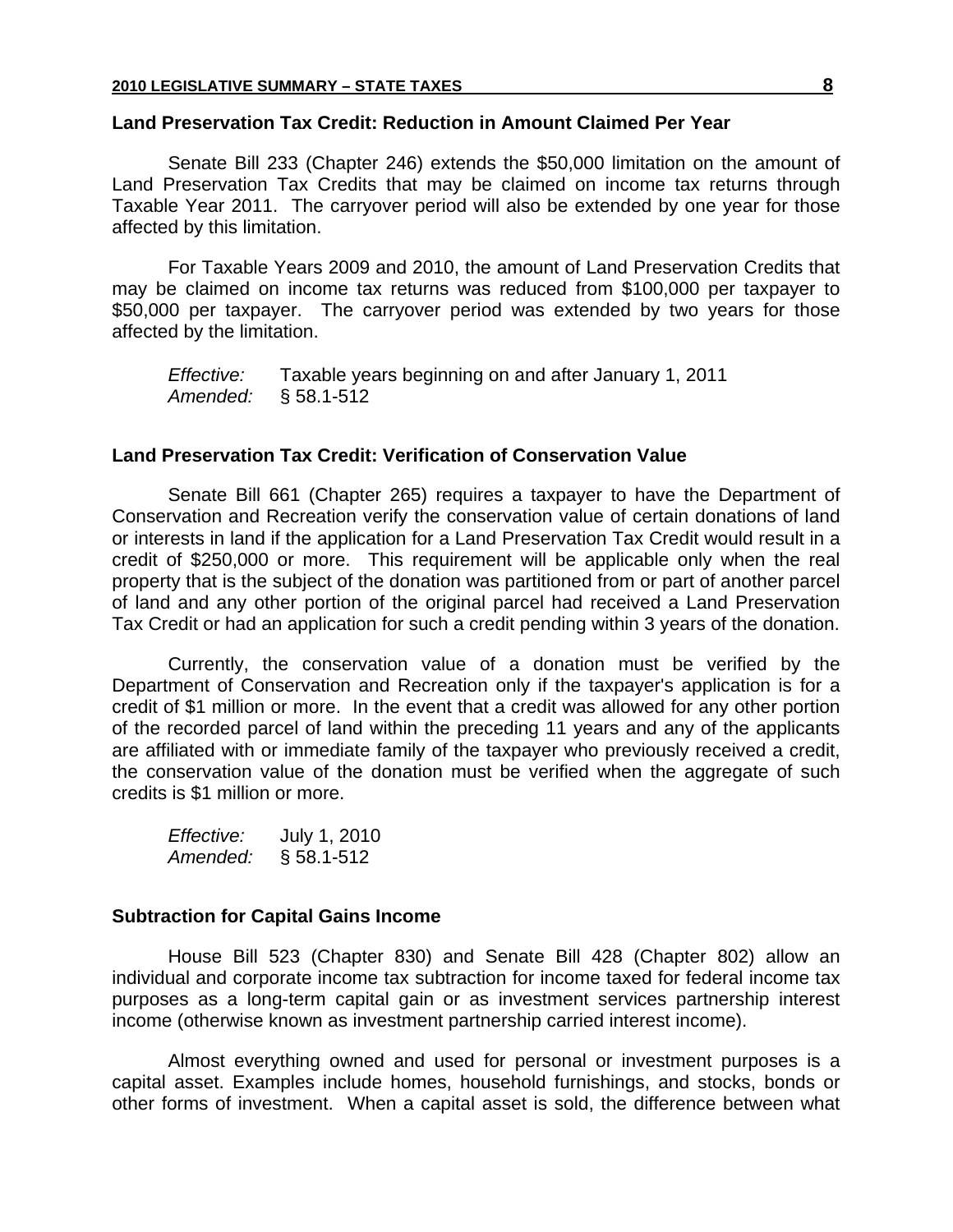the taxpayer paid for the asset (the "basis") and the amount for which it is sold is a capital gain or a capital loss. A capital gain is realized if the asset sells for more than base amount, while a capital loss is realized if the asset sells for less than the base amount.

Capital gains and losses are classified as either long-term or short-term. If an asset is held for more than one year before it is sold, the capital gain or loss is longterm. A short-term capital gain is when the asset is held for one year or less.

If a net capital gain is realized, for federal income tax purposes, that gain may be taxed at a lower tax rate than the ordinary income tax rates. The "net capital gain" is the amount by which a net long-term capital gain for the year is more than the sum of the net short-term capital loss and any long-term capital loss carried over from the previous year. Currently, net capital gain is generally taxed at rates no higher than 15%, although, for 2008 through 2010, some or all net capital gain may be taxed at 0%, if it would otherwise be taxed at lower rates. Virginia does not currently have any preferential tax treatment for capital gains.

Carried interest is a share in the profits of a partnership given to its general partner or other managers, such as managers of investment partnerships, hedge funds, or private equity funds, in exchange for their management services. When a share of a partnership is purchased, the purchaser receives a capital interest, which is the share of ownership that was purchased, and a profits interest, which is the share of the profits earned by the partnership. A carried interest, therefore, is generally a profits interest without the capital interests.

Because the manager or general partner is compensated with a profits interest, the bulk of this income is taxed not as a compensation for services, but as a return on an investment. As the types of funds involved in these cases typically invest on a longer time horizon, this income is often taxed as a long-term capital gain.

These Acts will allow the subtraction only when the income is related to investments in "qualified businesses" as defined for the purposes of the Qualified Equity and Subordinated Debt Credit (QESDC), or in any other technology business approved by the Secretary of Technology, provided its principal office or facility is in the Commonwealth and it has less than \$3 million in annual revenues in the fiscal year prior to the investment. The applicable investment must be made on or after April 1, 2010, but before July 1, 2013.

These Acts will also provide that a taxpayer who claims a tax credit for investment in a qualified business under the QESDC will not be allowed to claim this subtraction relating to investments in the same business.

Under these Acts, no investment will qualify for this subtraction if the otherwise qualified business performs research in Virginia on human cells or tissue derived from induced abortions or from stem cells obtained from human embryos. However, the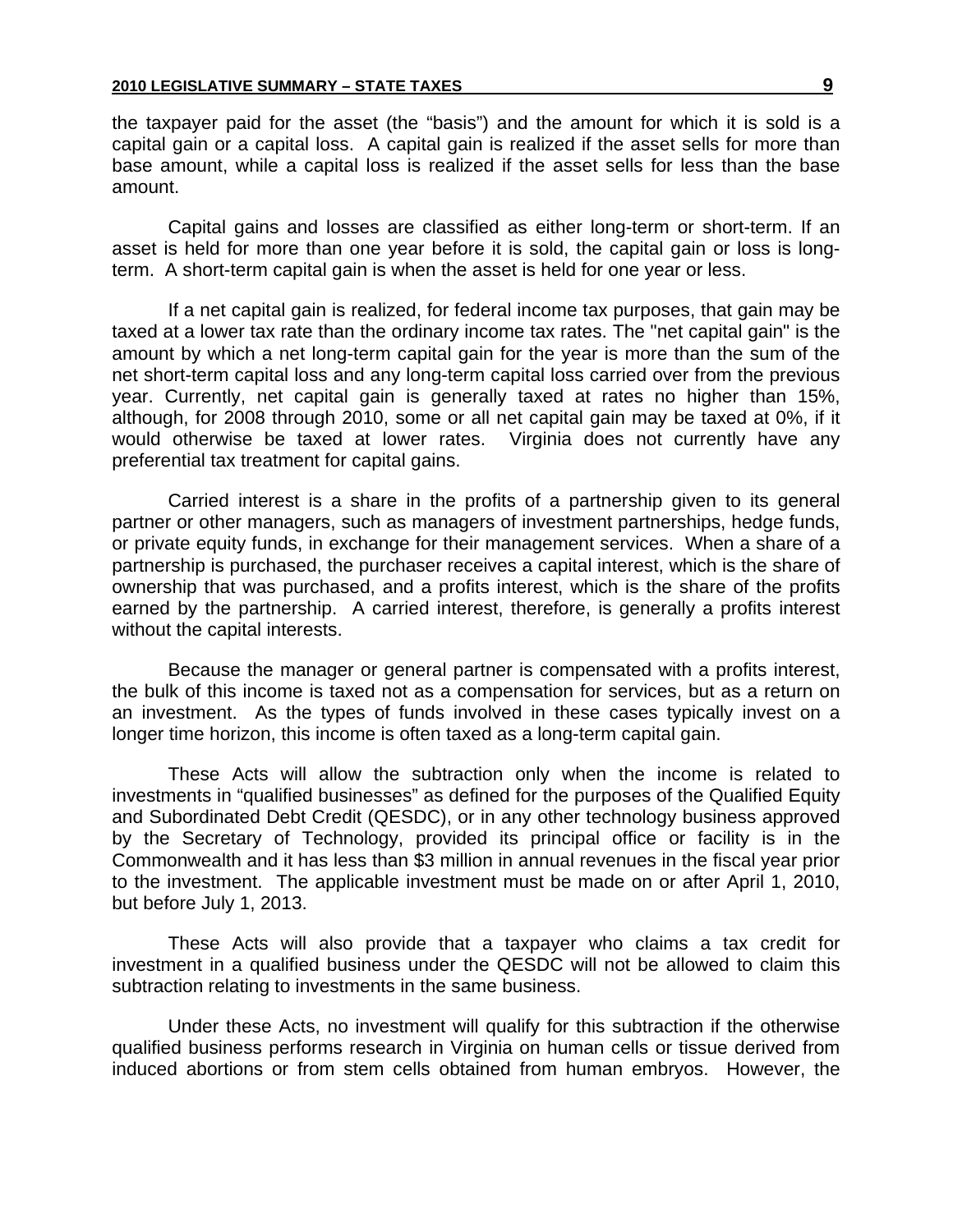<span id="page-15-0"></span>subtraction will be applicable for investments in qualified businesses that conduct research using stem cells other than embryonic stem cells.

*Effective:* Taxable years beginning on or after January 1, 2011 *Amended:* § 58.1-322 and 58.1-402

#### **Major Business Facility Job Tax Credit**

House Bill 624 (Chapter 363) and Senate Bill 472 (Chapter 469) reduce the number of qualified full-time jobs needed to qualify for the Major Business Facility Job Tax Credit from 100 to 50. The Acts also reduce the number of qualified full-time jobs needed to qualify for the Major Business Facility Job Tax Credit in economically distressed areas or enterprise zones from 50 to 25. These Acts will also continue to allow the credit to be claimed over two years instead of three through December 31, 2012.

Currently, individuals, estates, trusts, corporations, banks, and insurance companies may claim a Virginia tax credit if the taxpayer creates at least 100 new fulltime jobs in connection with the establishment or expansion of a major business facility, and the company is engaged in a qualifying industry in Virginia. If a taxpayer is located in an enterprise zone or in an economically distressed area (as defined by the Virginia Economic Development Partnership) or an enterprise zone, the threshold is reduced from 100 to 50. Credits are recaptured proportionately if employment decreases during the five years following the initial credit year.

The nonrefundable credit is equal to \$1,000 for each qualifying new job in excess of the applicable job threshold. Under prior law the applicable thresholds were 50 qualifying new jobs in an enterprise zone or economically distressed area, and 100 qualifying new jobs elsewhere in Virginia. The Act reduces these thresholds to 25 and 50, respectively. Prior to 2009 the credit was claimed over three years (\$333 per job per year). Effective for taxable years beginning on January 1, 2009, the period for claiming the credit was temporarily reduced to two years (\$500 per job per year). The Act extends the two-year claiming period through 2012.

*Effective:* Applicable for qualified fulltime employees hired on or after January 1, 2010 *Amended:* § 58.1-439

#### **Tax Credit for Participating Landlords**

House Bill 764 (Chapter 520) and Senate Bill 458 (Chapter 608) require the Department of Housing and Community Development ("DHCD") to cease approving Low-Income Housing Credits after June 30, 2010, and create a new credit, capped at \$450,000 per year, which will also be administered by DHCD.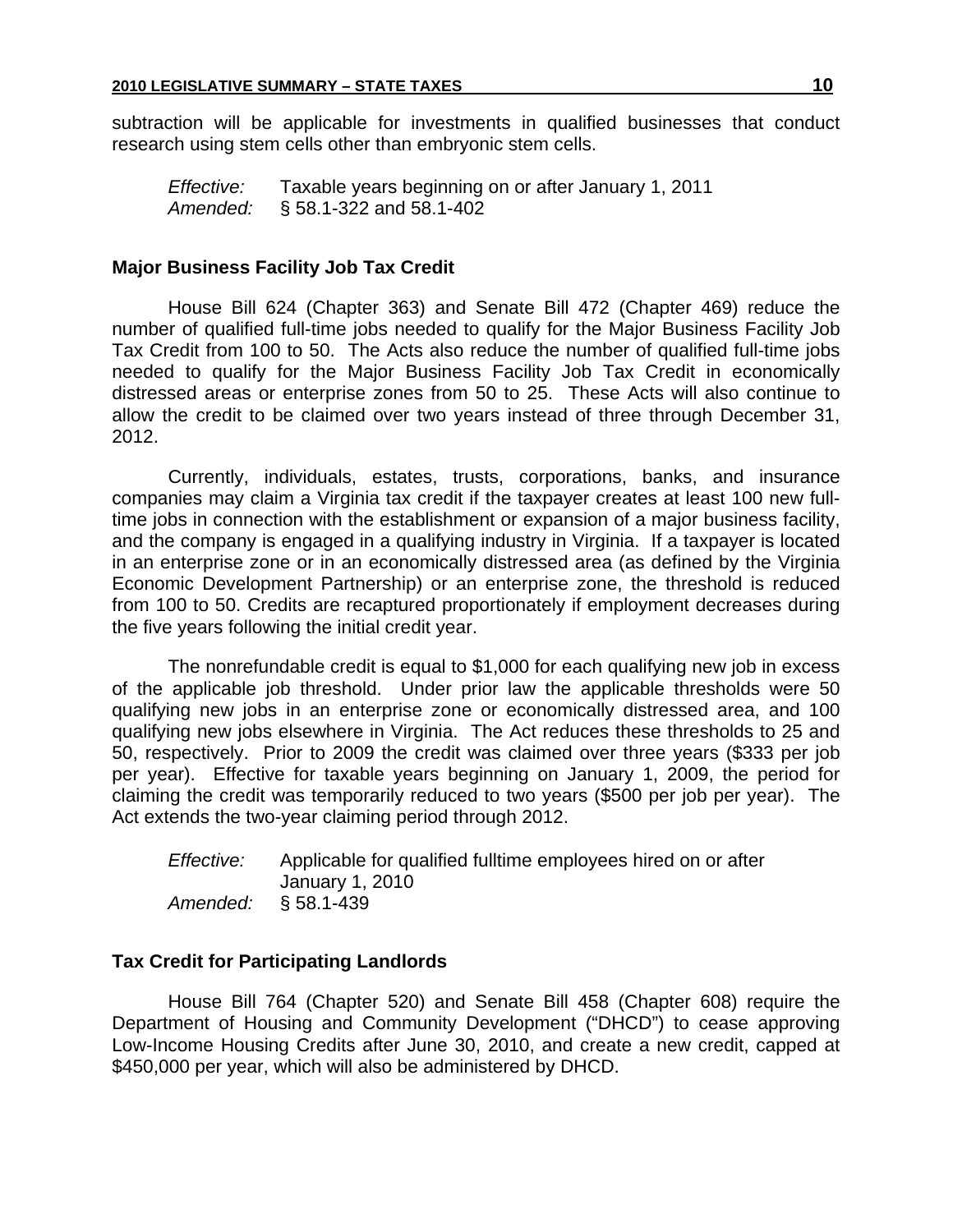The low-income housing tax credit was enacted in 1989 and became effective in 1998. The credit may be taken against the individual, estate, fiduciary, corporate income taxes, bank franchise tax and the gross receipts tax on insurance premiums. The credit may be taken in any five taxable years in which a federal low-income housing tax credit is allowed, and is equal to a percentage of the federal low-income housing credit taken by the taxpayer on their federal return. The percentage is determined by DHCD.

Currently, the maximum amount of credits available is limited to \$500,000 annually. Taxpayers are allowed to carry over any unused credit for 5 taxable years or until the full credit is used, whichever occurs first. In order to claim the low-income housing credit, the taxpayer must apply to DHCD for approval. Upon approval of the credit, DHCD provides the person with a certification that must be attached to the taxpayer's income tax return filed with TAX.

Under these Acts, participating landlords are eligible for an individual or corporate tax credit equal to 10% of the fair market value of the rent for each qualified housing unit, computed for the portion of the tax year in which the unit was rented to a tenant participating in a housing choice voucher program. Any unused credits will be allowed to be carried over for the next five taxable years or until the total amount of the tax credit issued has been taken, whichever is sooner. If the total amount of the tax credits exceeds \$450,000 in a fiscal year, then the tax credits will be prorated among the qualified applicants.

These Acts require DHCD to determine the fair market value of the housing unit based on the fair market rent approved by the United States Department of Housing and Urban Development as the basis for the tenant-based assistance provided through the housing choice voucher program for the qualified housing unit. Only dwelling units located in a census tract in the Richmond Metropolitan Statistical area in which less than 10 percent of the residents live below the poverty level will qualify for this credit.

These Acts provide that a taxpayer will not be allowed to claim this credit and the rent reductions tax credit in the same taxable year.

In order to qualify for the tax credit, these Acts require that participating landlords apply to DHCD. DHCD will then issue written certification to the landlord reporting the amount of the tax credit. This certificate must be attached to the landlord's income tax return. These Acts will also require DHCD to establish and issue guidelines, exempt from the Administrative Process Act, that address the allocation of tax credits among participating landlords requesting credits.

Finally, these Acts provide that credits granted to a partnership, limited liability company, or electing small business corporation (S corporation) must be allocated to the individual partners, members, or shareholders, respectively, in proportion to their ownership or interest in such business entities.

*Effective:* Taxable years beginning on or after January 1, 2010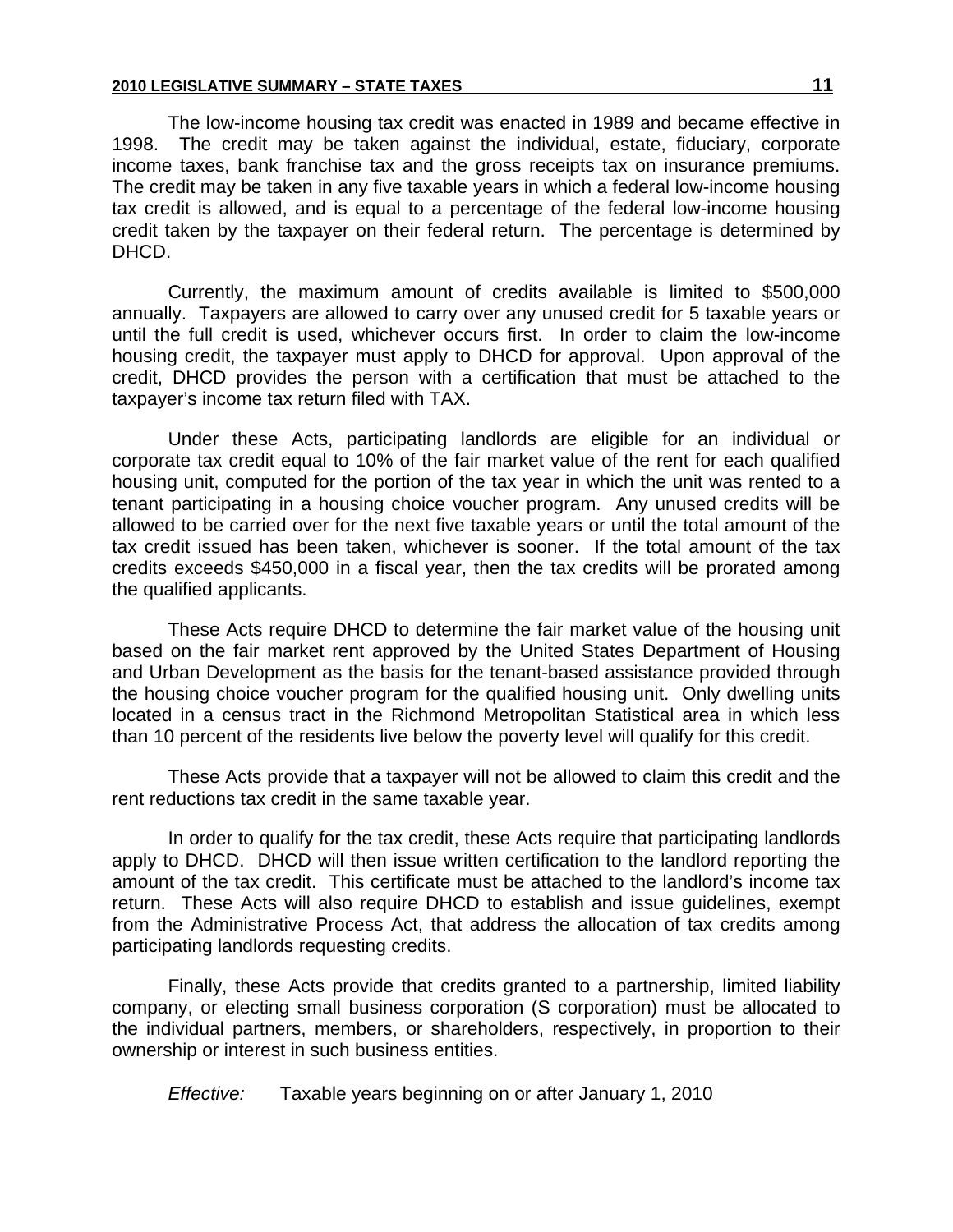<span id="page-17-0"></span>*Amended:* §§ 36-55.63 and 58.1-435 *Added:* § 58.1-439.12:03 (as enacted. The Virginia Code Commission may renumber this section to avoid conflict with other Acts.)

#### **Green Jobs Tax Credit**

House Bill 803 (Chapter 727) and Senate Bill 623 (Chapter 722) allow a corporate and individual income tax credit for each new "green job" that is created in Virginia. The amount of the credit is \$500 for each job that is created and that has an annual salary of \$50,000 or more. The tax credit is allowed in the first taxable year in which the job had been filled for at least one year, and for the four succeeding taxable years in which the job is continuously filled. The tax credit is allowed for up to 350 green jobs per taxpayer.

Under these Acts, in order to qualify for the tax credit, the taxpayer will need to demonstrate that the green job was created by the taxpayer and the job was filled for the taxable year in which the credit is claimed. These Acts allow any unused credits to be carried over for five taxable years. Any taxpayer that is allowed a green jobs tax credit is allowed to qualify for benefits under the Enterprise Zone Grant Program. In addition, taxpayers may not claim this credit and the MBFJTC or a federal tax credit for investments in clean energy manufacturing facilities that fosters job creation for the creation of the same job.

Finally, any credits granted to a partnership, limited liability company, or electing small business corporation (S corporation) must be allocated to the individual partners, members, or shareholders, respectively, in proportion to their ownership or interest in such business entities.

*Effective:* Taxable years beginning on or after January 1, 2010, but before January 1, 2015 *Added:* § 58.1-439.12:03 (as enacted. The Virginia Code Commission may renumber this section to avoid conflict with other Acts.)

#### **Motion Picture Production Tax Credit**

House Bill 861 (Chapter 419) and Senate Bill 257 (Chapter 599) create a series of refundable individual and corporate income tax credits for motion picture production companies meeting certain criteria. The first credit is equal to 15 percent of the production company's qualifying expenses, or 20 percent of such expenses if the production is filmed in an economically distressed area of the Commonwealth, for any motion picture production company with qualifying expenses of at least \$250,000 with respect to a motion picture film production filmed in Virginia. The credit must be computed based on all of the taxpayer's qualifying expenses incurred with respect to the production.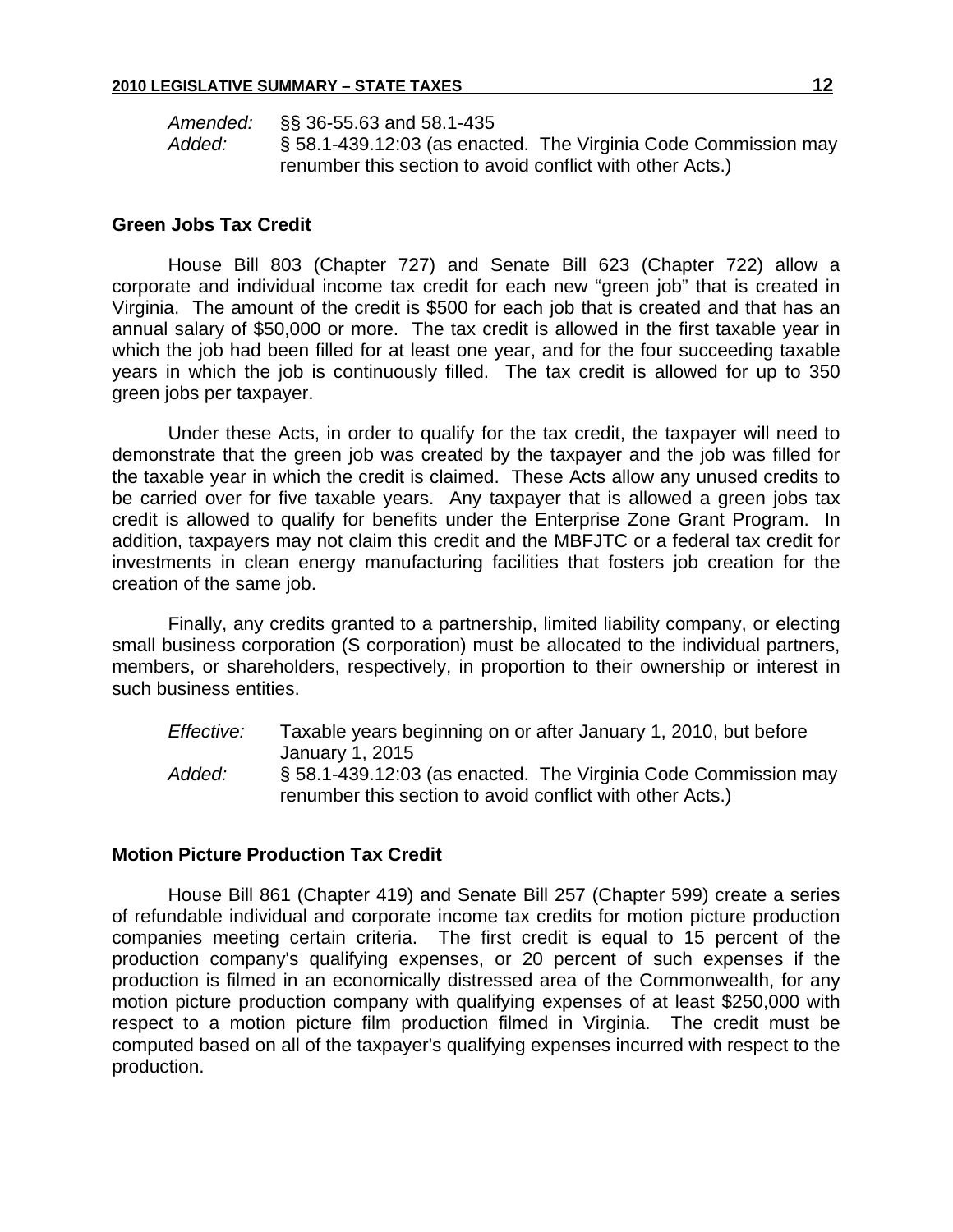"Qualifying expenses" means the sum of the following amounts spent in Virginia by a production company for the production of a motion picture film or an episodic television series filmed in Virginia:

- o Goods and services leased or purchased. For goods and services with a purchase price of \$25,000 or more, the amount included in qualifying expenses is the purchase price less the fair market value of the good at the time the production is completed.
- o Compensation and wages. If direct or indirect compensation and wages are paid to an individual for personal services with respect to a single production in excess of \$1 million, however, only the first \$1 million would be considered a qualifying expense. An individual would be deemed to receive compensation indirectly when a production company pays a personal service company or an employee leasing company that pays the individual.

These Acts allow an additional credit equal to 10 percent of the total aggregate payroll for Virginia residents employed in connection with the production of a film in Virginia when total production costs in Virginia are at least \$250,000, but not more than \$1 million. The additional credit is equal to 20 percent of the total aggregate payroll of such residents when total production costs in Virginia exceed \$1 million.

These Acts also allow the production company an additional credit equal to 10 percent of the total aggregate payroll for Virginia residents employed for the first time as an actor or a member of a production crew in connection with the production of a film in Virginia.

The credit is not allowed for any production that:

- o Is political advertising;
- o Is a television production of a news program or live sporting event;
- o Contains obscene material; or
- o Is a reality television production.

Effective January 1, 2013, for the purpose of eligibility for refundable tax credits, a motion picture film production will include digital interactive media production.

The taxpayer is required to apply for a credit to the Virginia Film Office prior to the start of production in Virginia. In addition, the taxpayer is required to enter into a memorandum of understanding with the Virginia Film Office that at a minimum provides the requirements which the taxpayer must meet in order to receive the credits, including but not limited to the estimated amount of money to be spent in Virginia, the timeline for completing production in Virginia, and the maximum amount of credits allocated to the taxpayer.

The issuance of credits is required to be in accordance with procedures, qualifying criteria, and deadlines established by the Department and the Virginia Film Office. The qualifying criteria established by the Virginia Film Office is required to take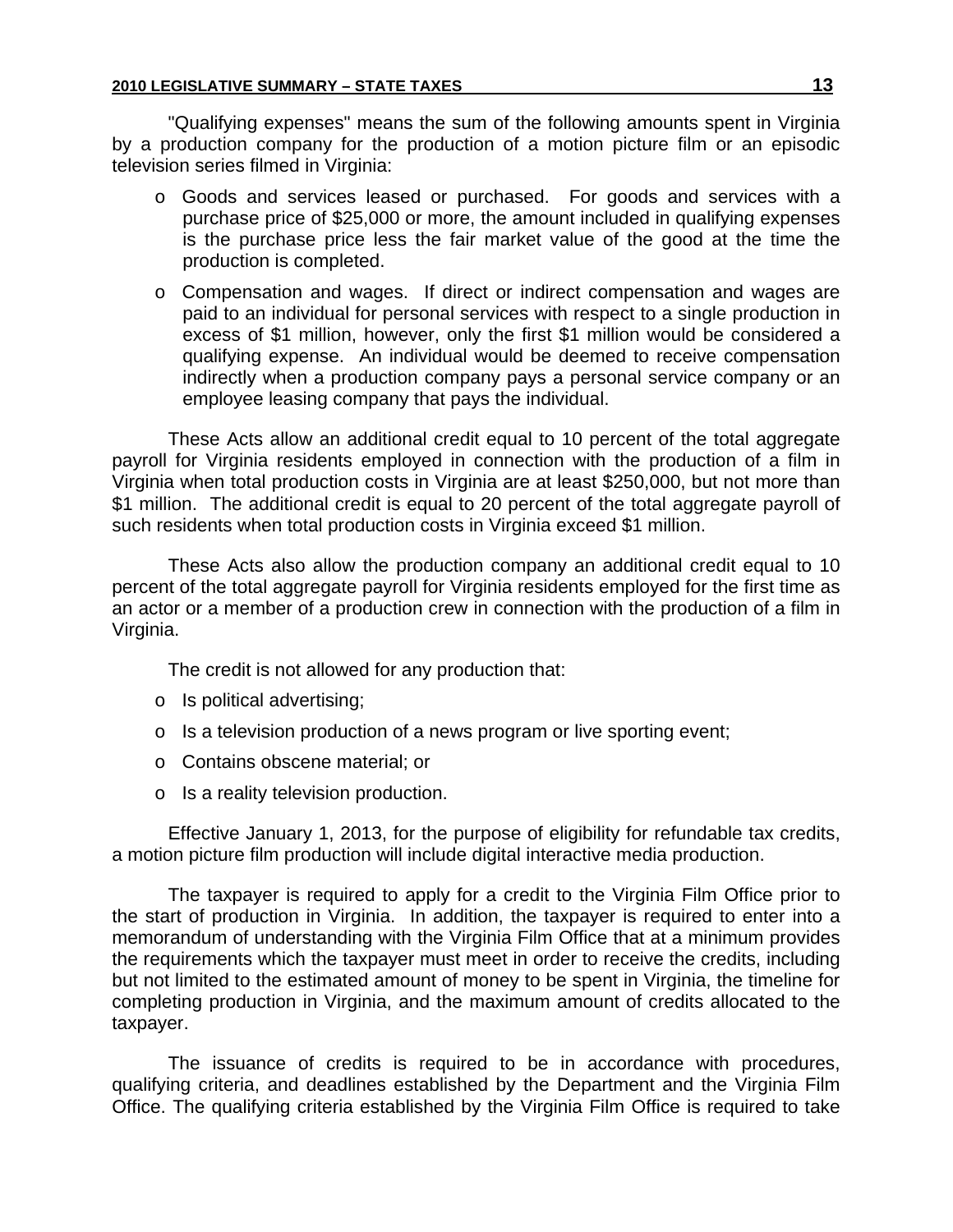into account whether the production involves physical production within the Commonwealth of Virginia, the number of residents of Virginia that will be employed in the production and the level of compensation they will be paid, the extent to which the production will contribute to the support and expansion of existing production companies in Virginia, the extent to which the production will impact existing local businesses and the local economy, the extent to which the production will involve existing and new companies located in Virginia, and other relevant considerations.

Once the taxpayer had satisfied all of the requirements in the memorandum of understanding to the satisfaction of the Virginia Film Office and completed production in Virginia, the taxpayer is allowed to claim the applicable amount of credits up to the amount that had been allocated by the Virginia Film Office on a return filed for the taxable year in which the Virginia production activities were completed.

The amount of any credit attributable to a partnership, electing small business corporation (S corporation), or limited liability company may be allocated to the individual partners, shareholders, or members, respectively, in proportion to their ownership or interest in such business entities.

The aggregate amount of all credits allowed to be issued is capped at \$2.5 million for the 2010-2012 biennium and \$5 million in each biennium thereafter.

These Acts require TAX, in consultation with the Virginia Film Office, to publish by November of each year the following information, for the preceding 12-month period ending the preceding December 31:

- o The location of sites used in a production for which a credit was claimed.
- o The qualifying expenses for which a credit was claimed, classified by whether the expenses were for goods, services, or compensation paid by the production company.
- o The number of individuals employed in Virginia with respect to credits claimed.
- o The total cost to the General Fund of the credits claimed.

These Acts also require TAX to establish guidelines implementing the provisions of these credits. The guidelines are exempt from the Administrative Process Act.

These Acts provide a severability clause, which states that the requirements regarding Virginia expenditures and the employment of Virginia residents are integral to the purpose of the credit and not severable.

| <i>Effective:</i> | January 1, 2011                                                |
|-------------------|----------------------------------------------------------------|
| Added:            | § 58.1-439.12:03 (as enacted. The Virginia Code Commission may |
|                   | renumber this section to avoid conflict with other Acts.)      |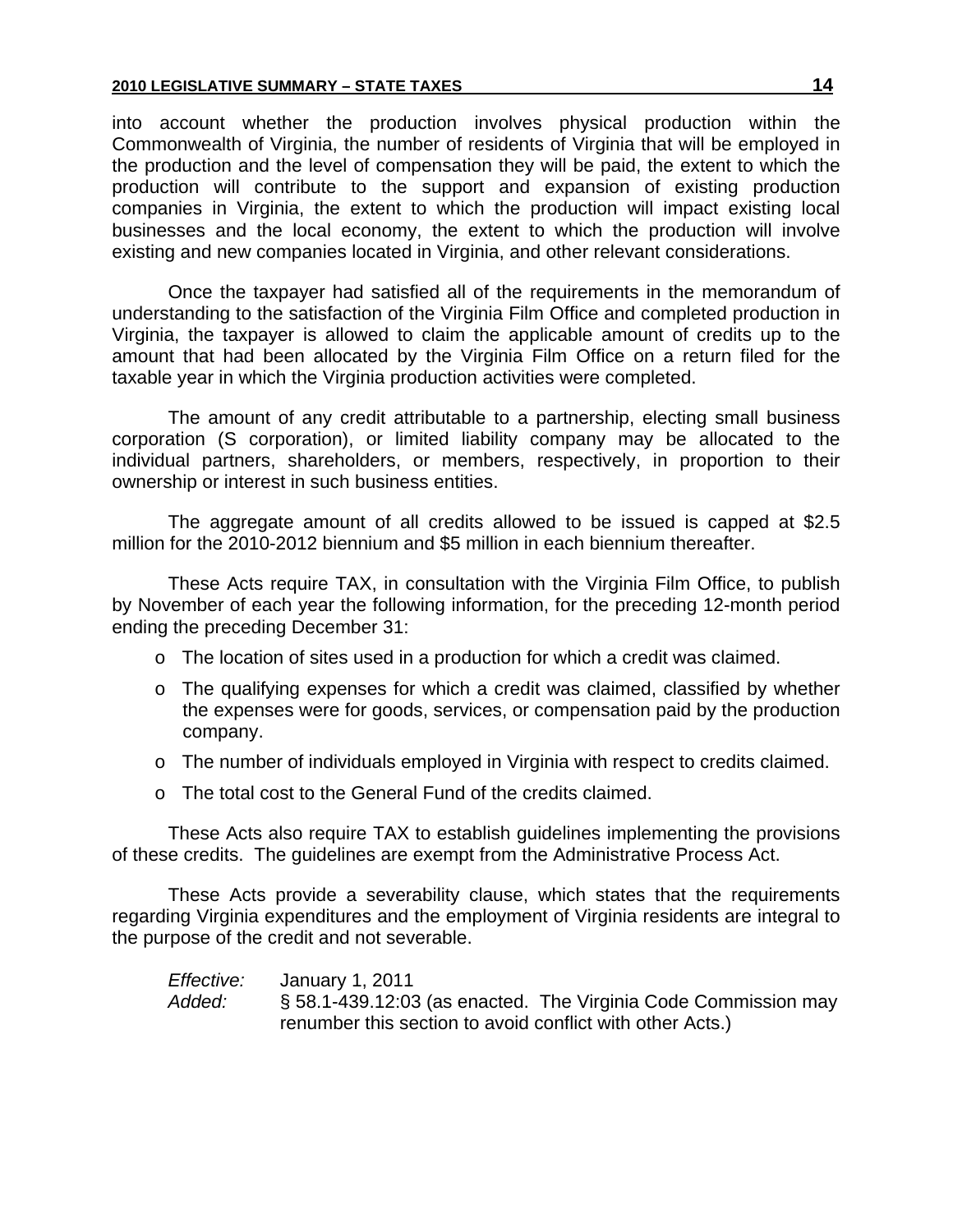#### <span id="page-20-0"></span>**Reporting Requirements for Out-Of-State Tax Credit**

House Bill 384 (Chapter 228) extends the statute of limitations for filing amended individual income tax returns for Virginia residents who are audited and assessed income tax by other states.

Under current law, Virginia residents are allowed a credit against their income tax liability when they pay income tax to another state. The intent of the credit is to grant Virginia residents relief in situations were they are taxed by both Virginia and another state on the same income.

Prior to 2006, when another state assessed tax after the normal three-year period for filing amended Virginia returns, the taxpayer could not claim the credit for the other state's tax. If the taxpayer failed to make a timely request to extend the statute of limitations, they lost the opportunity to claim an offsetting credit on their Virginia return.

In 2006, the General Assembly enacted legislation (2006 Acts of Assembly, Chapter 234 Senate Bill 583) to permit Virginia residents who claimed an out-of-state tax credit on their original return to file amended returns. That legislation allowed taxpayers who had claimed a credit for taxes paid to another state one year from the final determination of a change made by any other state to file an amended Virginia return.

Other states have audited and assessed tax to Virginia residents who did not claim an out-of-state tax credit on their original Virginia return. This has resulted in a number of Virginia residents being denied refund claims.

The provisions of this Act, therefore, will allow all Virginia taxpayers to claim the credit for taxes paid to other states provided they notify TAX within one year of the other state's action.

*Effective:* Amended returns filed on or after July 1, 2010 *Amended:* § 58.1-1823

#### **Neighborhood Assistance Act Tax Credit – Definition of "Impoverished People"**

Senate Bill 633 (Chapter 164) changes the definition of "impoverished people" for education proposals under the Neighborhood Assistance Act Tax Credit program from individuals with family annual income of 180 percent of the current federal poverty guidelines, to 200 percent of the current federal poverty guidelines. For other than education proposals, the definition will continue to mean individuals with family annual income not in excess of 150 percent of the current federal poverty guidelines.

The Virginia Neighborhood Assistance Act ("NAA") provides an income tax credit to businesses and individuals that donate to neighborhood organizations for approved programs that benefit impoverished people. Under the NAA, a neighborhood organization is allocated funding through the Neighborhood Assistance Act Program.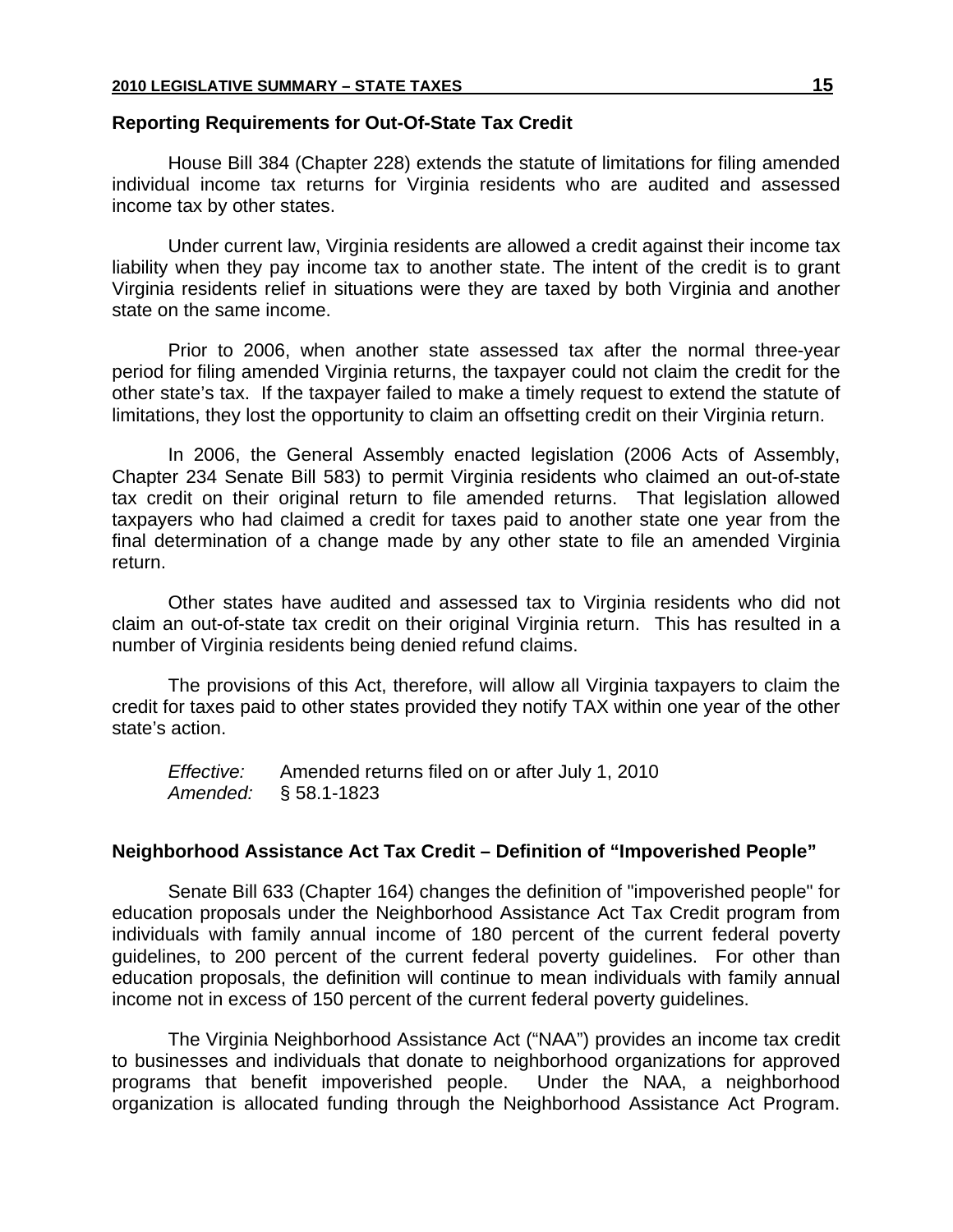#### <span id="page-21-0"></span>**2010 LEGISLATIVE SUMMARY – STATE TAXES 16**

The Department of Social Services ("DSS") and the Department of Education ("DOE") are responsible for approving the programs and allocating the tax credits to the neighborhood organizations. When an individual or business donates to an organization that qualifies as a neighborhood organization, they are eligible to receive an income tax credit from that neighborhood organization.

In 2009, the General Assembly (2009 Acts of Assembly, Chapter 851, Senate Bill 1325), amended the definition of "impoverished people" to mean individuals with family annual income not in excess of 180 percent of the current poverty guidelines for education proposals submitted to the Superintendent of Public Instruction requesting an allocation of tax credits. For other than education proposals, "impoverished people" was defined to mean individuals with family annual income not in excess of 150 percent of the current poverty guidelines.

| Effective: | July 1, 2010      |
|------------|-------------------|
| Amended:   | $§ 58.1 - 439.18$ |

#### **Qualified Equity and Subordinated Debt Investment Tax Credit**

House Bill 30 (Chapter 874) increases the capped amount of the Qualified Equity and Subordinated Debt Investment Tax Credit from \$3 million to \$5 million. The credit is currently capped at \$3 million each year.

In 2009, the General Assembly passed legislation that requires one-half of the \$3 million to be reserved for qualified businesses created to commercialize research developed at, or in, partnership with an institution of higher education. Any portion of the \$3 million authorization that is not used for "commercialization investment" would be available for all other qualified businesses.

The Qualified Equity and Subordinated Debt Investment Tax Credit is limited to individuals or corporations making investments in businesses related to advanced computing, advanced materials, advanced manufacturing, agricultural technologies, biotechnology, electronic device technology, energy, environmental technology, medical device technology, nanotechnology, or any similar technology-related field.

*Effective:* Taxable Years beginning on or after January 1, 2010 *Amended:* § 58.1-339.4

#### **Virginia Military Family Relief Fund**

House Bill 1118 (Chapter 287) and Senate Bill 619 (Chapter 391) are "Section 1" bills declaring that it is the policy of the Commonwealth to exclude from income any benefit paid from the Virginia Military Family Relief Fund to the extent that the benefit was included in federal adjusted gross income.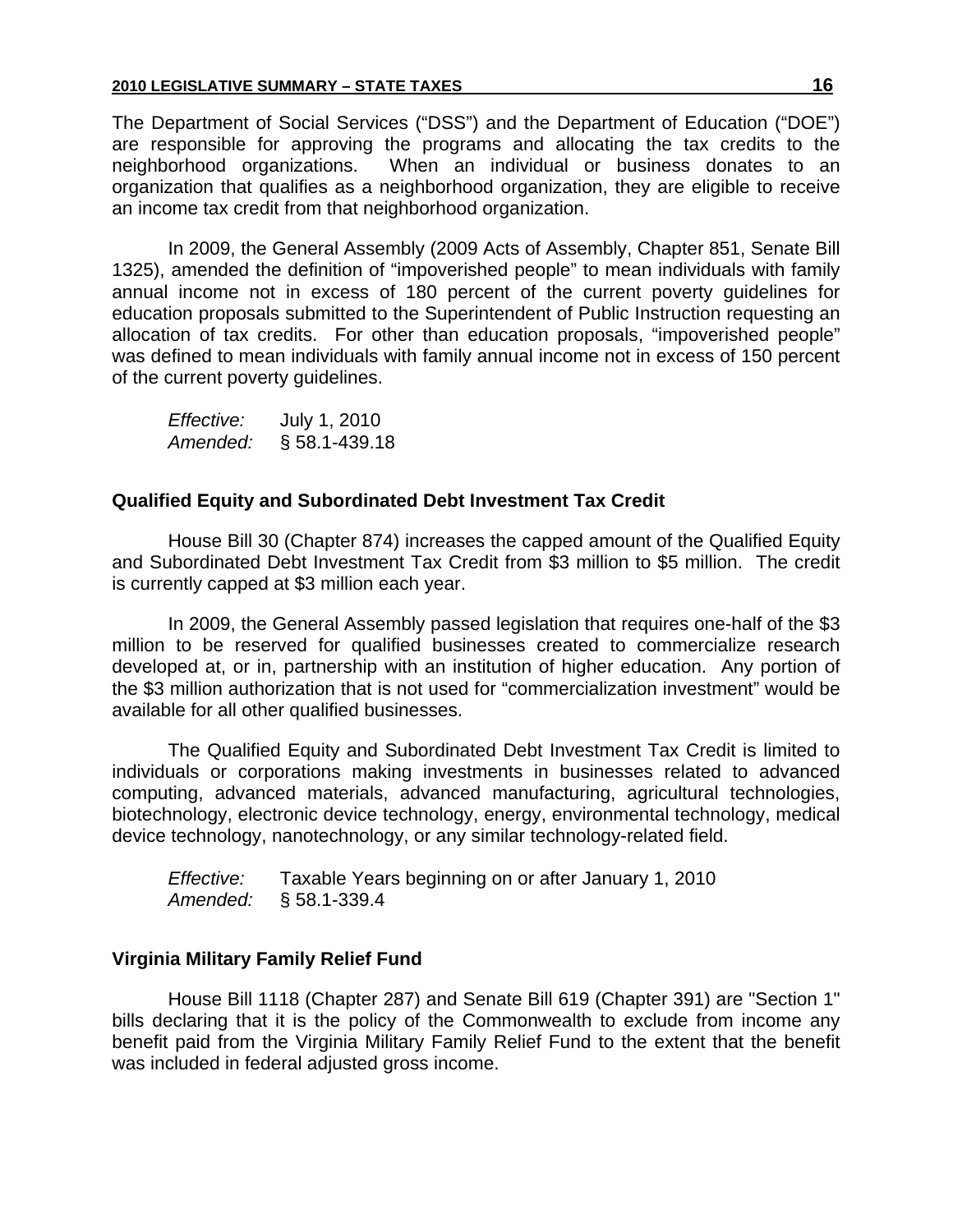#### <span id="page-22-0"></span>**2010 LEGISLATIVE SUMMARY – STATE TAXES** 17

The Virginia Military Family Relief Fund (the Fund) was created in 2006 as a special nonreverting fund to be administered by the Office of the Adjutant General. All moneys appropriated by the General Assembly or received as private gifts, grants, or donations contributed to the Fund and revenues received by the Commonwealth for the Fund through voluntary contributions are paid into the state treasury and credited to the Fund.

Moneys in the Fund must be used solely for the purposes of assisting members of the Virginia National Guard and Virginia residents who are members of the reserves of the armed forces of the United States who have been called to extended active duty for periods in excess of 90 days, and their families, with living expenses. Living expenses include but are not limited to food, housing, utilities, and medical services.

Benefits paid from the Military Family Relief Fund are distributed in the form of grants to qualified service members and their families. Currently, there is no clear guidance from the Internal Revenue Service as to whether grants issued by the Fund would be included in federal adjusted gross income.

*Effective:* July 1, 2010 *Amended:* The Acts do not amend the Code of Virginia

#### **Pass-through Entity Withholding Tax Penalties**

Senate Bill 178 (Chapter 120) conforms the pass-through entity withholding tax penalties to the penalties applicable to other taxes administered by TAX.

Pass-through entities that are required to pay the withholding tax must pay the required amount on Form 502, which is due the 15th day of the fourth month following the close of the taxable year. Although the time for filing Form 502 may be extended to six months after the due date, or 30 days after the extended date for filing the federal report, whichever is later, the time for paying the amount of withholding tax due is not extended.

If the taxpayer pays the withholding tax within the extension period but had underestimated the balance of tax in excess of 10 percent of the actual tax liability, a penalty will be added in the amount of two percent per month of the balance of tax due for each month or fraction thereof from the original due date for the filing of the withholding tax return to the date of payment.

If any payment is not made in full when due, a late payment penalty of six percent will be added to the unpaid balance of tax per month or fraction thereof during which the failure to pay continued, not to exceed 30 percent in the aggregate. Interest will also be added from the date the tax or any unpaid balance of the tax was originally due until paid. For any month or fraction thereof for which the pass-through entity is subject to this penalty and the late filing penalty of \$200 per month up to \$1,200, the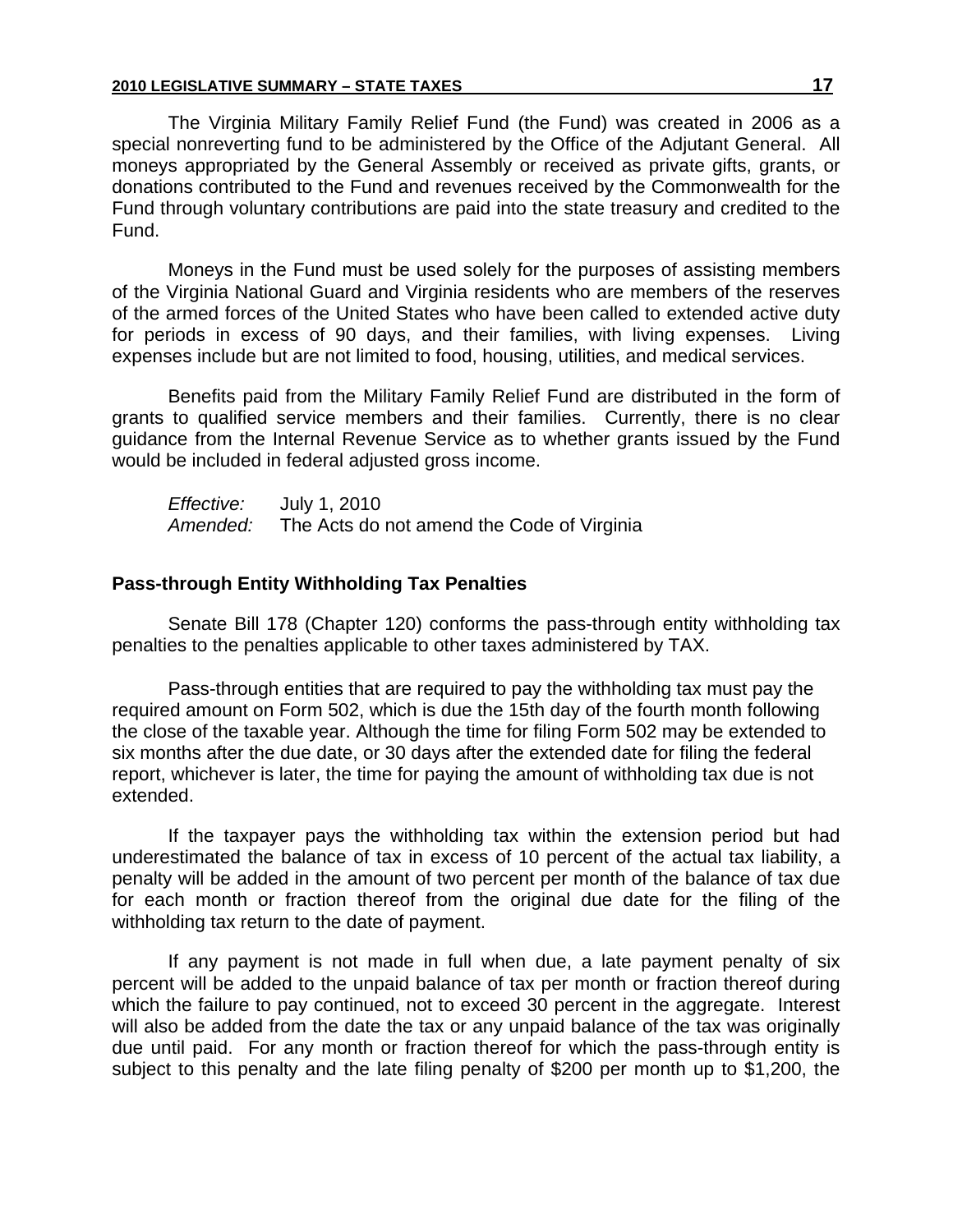<span id="page-23-0"></span>greater of the two penalties will apply. The late filing penalty is currently assessed in addition to any late payment penalty that may apply.

The late payment penalty will not apply to any tax attributable to income that was included on a unified nonresident individual income tax return.

| <i>Effective:</i> | Taxable years beginning on or after January 1, 2009 |
|-------------------|-----------------------------------------------------|
|                   | Amended: § 58.1-486.2                               |
| Added:            | $\S$ 58.1-486.3                                     |

## **VOLUNTARY CONTRIBUTIONS OF INCOME TAX REFUNDS**

#### **Voluntary Contribution for the Virginia Capitol Preservation Foundation**

Senate Bill 669 (Chapter 690) adds the Virginia Capitol Preservation Foundation to the list of voluntary contributions that may be added to the individual income tax return. All funds received from this voluntary contribution will go to the Virginia Capitol Foundation. The Virginia Capitol Preservation Foundation is a charitable organization supporting the ongoing restoration, preservation, and interpretation of the Virginia Capitol and Capitol Square.

*Effective:* July 1, 2010 *Amended:* § 58.1-344.3

#### Appearance of New Contributions on the Tax Return

In 2004, the General Assembly limited to 25 the number of qualifying organizations that could appear on the income tax return, and required that organizations receive at least \$10,000 in voluntary contributions annually for at least 3 consecutive years in order to continue to be included on the individual income tax return. Additional legislation in 2005 clarified the process for adding and removing voluntary contributions.

Following this statutory process, as space becomes available on the return, new voluntary contributions will be added to the individual income tax return in the order in which they were enacted. With this year's legislation, there are now eight voluntary contributions awaiting placement on the return. At this time, no organizations are scheduled to be removed from the list of voluntary contributions on the 2010 individual income tax return because the data for returns processed through the end of 2009 indicates that the current organizations have all met the \$10,000 threshold.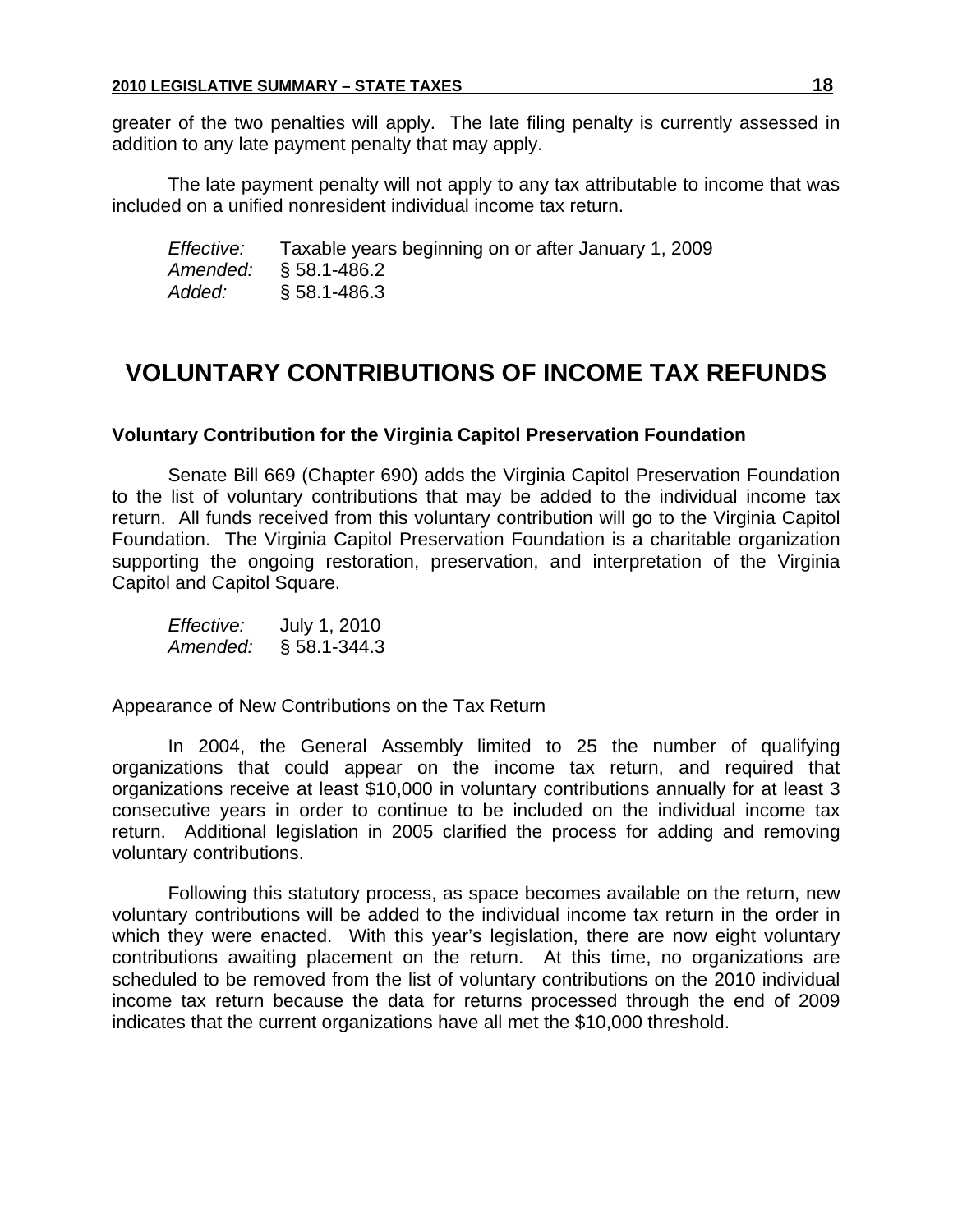#### Anticipated Placement on Returns (as space becomes available)

- 1) Medicare Part D Counseling Fund;
- 2) Community foundations;
- 3) Virginia Foundation for Community College Education;
- 4) Middle Peninsula Chesapeake Bay Public Access Authority;
- 5) Breast and Cervical Cancer Prevention and Treatment Fund;
- 6) Virginia Aquarium and Marine Science Center; and
- 7) Virginia Capitol Preservation Foundation.

Set out in the table below is a summary of all of the voluntary contributions that have been removed from or added to the individual income tax return since *Va. Code* § 58.1-344.3 was amended in 2004 and 2005 to establish the current process.

| <b>Summary of Voluntary Contributions</b>                        |                 |                                                                     |                                                                                                             |
|------------------------------------------------------------------|-----------------|---------------------------------------------------------------------|-------------------------------------------------------------------------------------------------------------|
| 2005: Changes Reflected On Income Tax Returns For 2005           |                 |                                                                     |                                                                                                             |
| Program / Fund                                                   | <b>Enacted</b>  | <b>Action</b>                                                       | <b>Comments</b>                                                                                             |
| University of Virginia Center for Government<br><b>Studies</b>   | 1999<br>ch. 948 | Removed from 2005<br>return<br>• First appeared on<br>1999 return   | • $§$ 58.1-344.3 B 11<br>• Failed to receive \$10,000 in<br>2001, 2002 & 2003<br>• Expired with 2004 return |
| George Mason Law and Economics Center                            | 1999<br>ch. 948 | • Removed from 2005<br>return<br>• First appeared on<br>1999 return | • $§$ 58.1-344.3 B 12<br>• Failed to receive \$10,000 in<br>2001, 2002 & 2003<br>• Expired with 2004 return |
| Virginia Foundation for the Humanities and<br>Public Policy Fund | 1999<br>ch. 948 | • Removed from 2005<br>return<br>• First appeared on<br>1999 return | • $$58.1 - 344.3 B10$<br>• Failed to receive \$10,000 in<br>2001, 2002 & 2003<br>• Expired with 2004 return |
| Office of Commonwealth Preparedness                              | 2004<br>ch. 649 | $\bullet$ Added to 2005<br>return                                   | • $$58.1 - 344.3 B21$                                                                                       |

*2006: Changes Reflected On Income Tax Returns For 2006*

| Program / Fund                    | <b>Enacted</b>  | <b>Action</b>                                                       | <b>Comments</b>                                                                         |  |
|-----------------------------------|-----------------|---------------------------------------------------------------------|-----------------------------------------------------------------------------------------|--|
| 4-H Educational Centers (4H Camp) | 2001<br>ch. 535 | • Removed from 2006<br>return<br>• First appeared on<br>2002 return | • $$58.1 - 344.3 \text{ B } 14$<br>• Failed to receive \$10,000 in<br>2002, 2003 & 2004 |  |
| Virginia Transplant Council       | 2001<br>ch. 560 | • Removed from 2006<br>return<br>• First appeared on<br>2002 return | • $§$ 58.1-344.3 B 15<br>• Failed to receive \$10,000 in<br>2002, 2003 & 2004           |  |
| <b>Cancer Centers</b>             | 2004<br>ch. 649 | • Added to $2006$<br>return                                         | • $$58.1 - 344.3 B 22$                                                                  |  |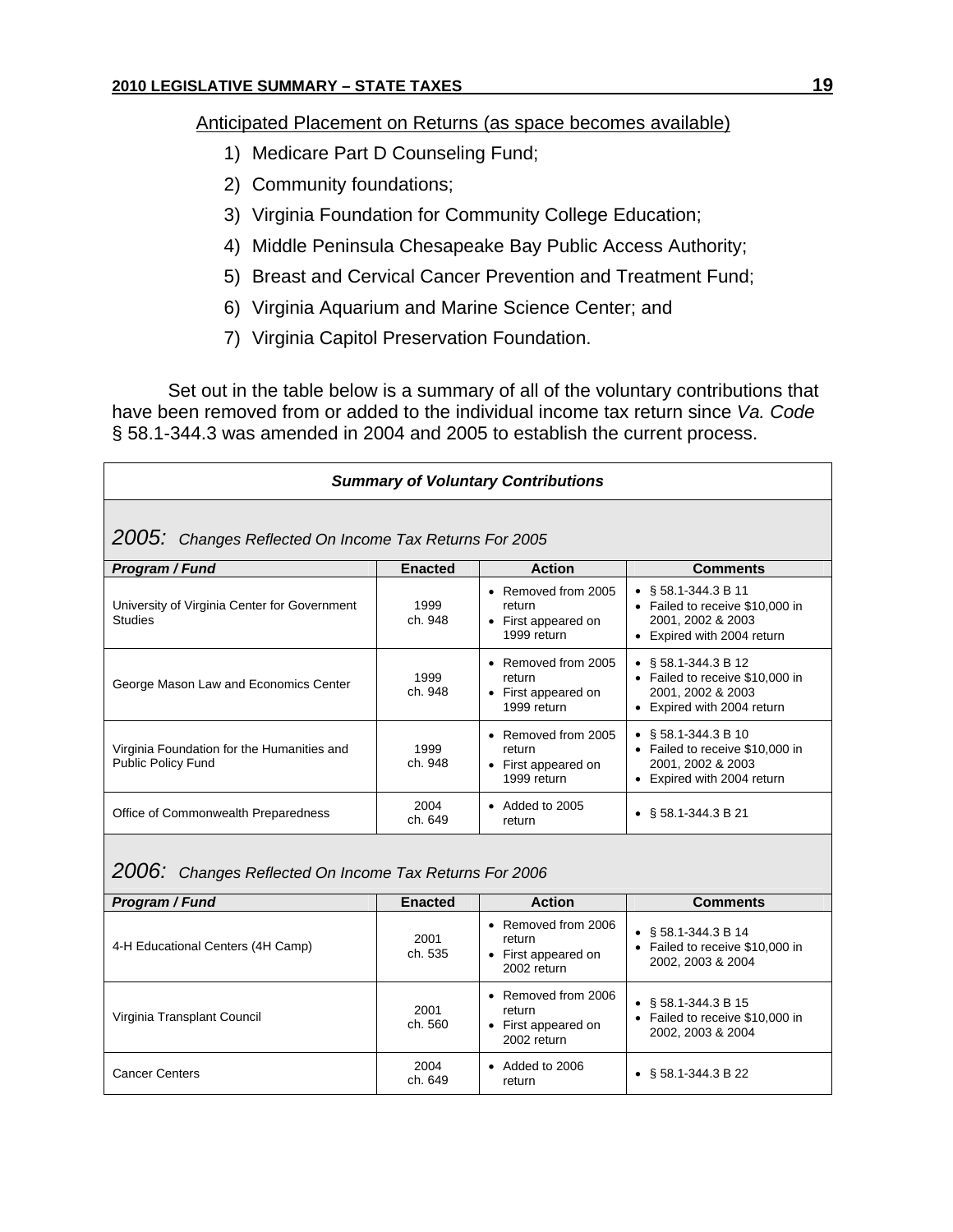Celebrating Special Children, Inc. <sup>2007</sup>

| <b>Summary of Voluntary Contributions</b>                               |                      |                                                                     |                                                                                                                                                               |  |
|-------------------------------------------------------------------------|----------------------|---------------------------------------------------------------------|---------------------------------------------------------------------------------------------------------------------------------------------------------------|--|
| Brown v. Board of Education Scholarship<br>Program Fund                 | 2005<br>ch. 860, 889 | • Added to 2006<br>return                                           | • $\S$ 58.1-344.3 B 23                                                                                                                                        |  |
| 2007: Changes Reflected On Income Tax Returns For 2007                  |                      |                                                                     |                                                                                                                                                               |  |
| Program / Fund                                                          | <b>Enacted</b>       | <b>Action</b>                                                       | <b>Comments</b>                                                                                                                                               |  |
| Commission for the Arts                                                 | 2003<br>ch. 878      | • Removed from 2007<br>return<br>• First appeared on<br>2004 return | • $$58.1 - 344.3 B 20$<br>• Failed to receive \$10,000 in<br>2004<br>• Commission also receives<br>contributions via checkoff for<br>Virginia Arts Foundation |  |
| Martin Luther King, Jr. Living History and<br>Public Policy Center Fund | 2005<br>ch. 860, 889 | • Added to 2007<br>return                                           | • $\S$ 58.1-344.3 B 24                                                                                                                                        |  |
| 2008: Changes Reflected On Income Tax Returns For 2008                  |                      |                                                                     |                                                                                                                                                               |  |
| Program / Fund                                                          | <b>Enacted</b>       | <b>Action</b>                                                       | <b>Comments</b>                                                                                                                                               |  |
| Office of Commonwealth Preparedness                                     | 2004<br>ch. 649      | • Removed from 2008<br>return<br>• First appeared on<br>2005 return | • $§$ 58.1-344.3 B 21<br>• Failed to receive \$10,000 in<br>2005 and 2006                                                                                     |  |
| Jamestown-Yorktown Foundation                                           | 1999<br>ch. 210      | • Removed from 2008<br>return<br>• First appeared on<br>2000 return | • $$58.1 - 344.3 \text{ C}3$<br>• Authorized for taxable years<br>beginning before January 1,<br>2008                                                         |  |
| Virginia Caregivers Grant Fund                                          | 2005<br>ch. 860, 889 | • Added to 2008<br>return                                           | • $§$ 58.1-344.3 B 25                                                                                                                                         |  |
| Virginia Military Family Relief Fund                                    | 2006<br>ch. 103, 479 | • Added to 2008<br>return                                           | • $$58.1 - 344.3 \text{ C}8$                                                                                                                                  |  |
| 2009: Changes Reflected On Income Tax Returns For 2009                  |                      |                                                                     |                                                                                                                                                               |  |
| Program / Fund                                                          | <b>Enacted</b>       | Action                                                              | <b>Comments</b>                                                                                                                                               |  |
| Brown v. Board of Education Scholarship<br>Program Fund                 | 2005<br>ch. 860, 889 | • Removed from 2009<br>return<br>First appeared on<br>2006 return   | § 58.1-344.3 B 23<br>• Failed to receive \$10,000 in<br>2006, 2007 and 2008                                                                                   |  |
| Virginia Caregivers Grant Fund                                          | 2005<br>ch. 860, 889 | • Removed from 2009<br>return<br>• First appeared on<br>2008 return | • $$58.1 - 344.3 B 25$<br>• Program not funded in FY<br>2009<br>• Removed at suggestion by<br>DSS                                                             |  |
| Public library foundations                                              | 2007<br>ch. 70       | • Added to 2009<br>return                                           | • $$58.1 - 344.3 \text{ B } 26$                                                                                                                               |  |

ch. 70

• Added to 2009

•  $§ 58.1-344.3 B 27$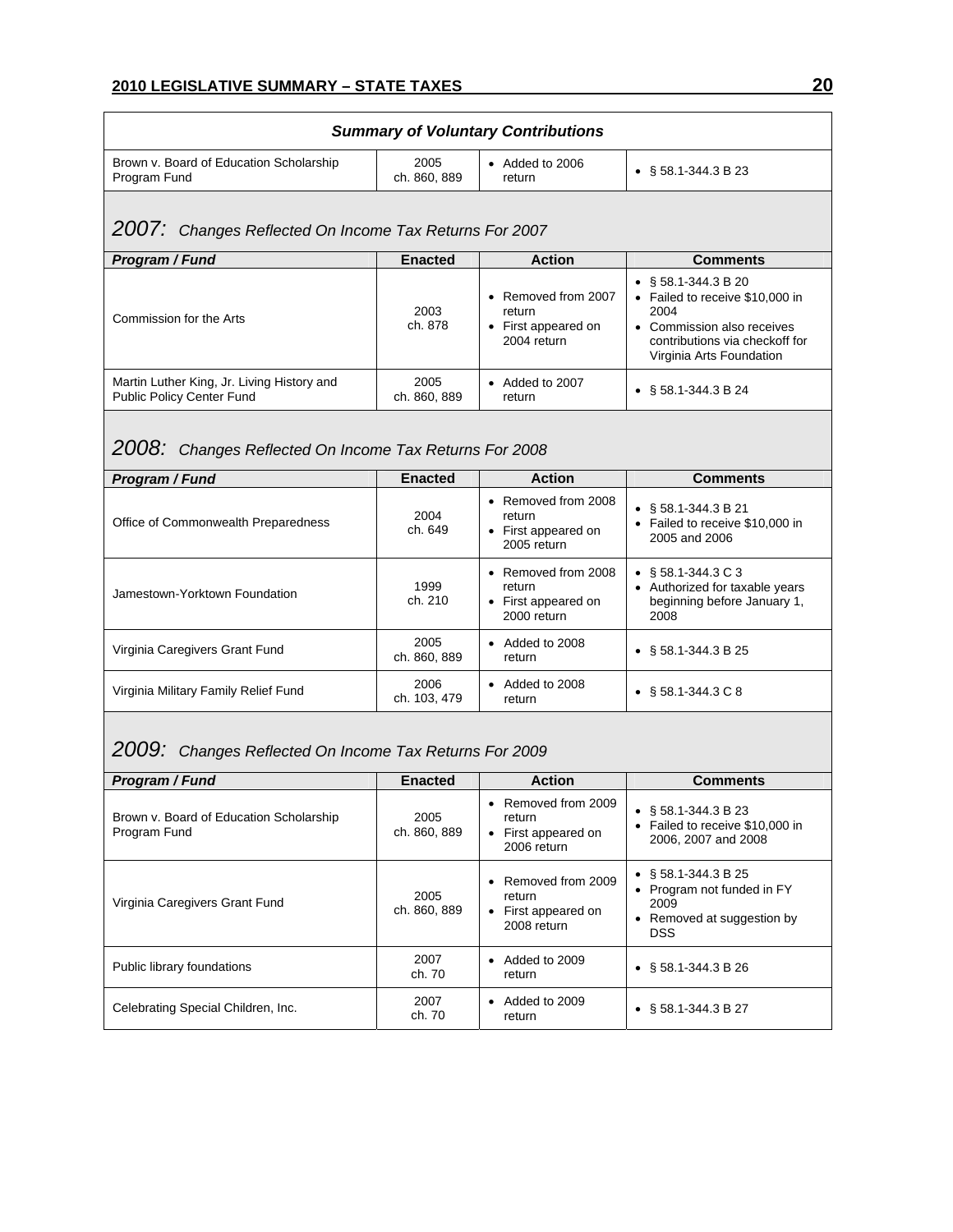## **RECORDATION AND PROBATE TAXES**

#### <span id="page-26-0"></span>**Recordation Fee Increase**

House Bills 29 (Chapter 872) and 30 (Chapter 874) increase the recordation fee for every deed or certificate of satisfaction from \$10 to \$20. These Acts will require that fifty percent of the revenue generated from the fee be deposited to the Virginia Natural Resources Commitment Fund, a subfund of the Virginia Water Quality Improvement Fund. The funds deposited to this subfund will be allocated to the Virginia agricultural best management practices cost share program.

In 2008, the General Assembly passed legislation that created a \$10 fee on every deed or certificate of satisfaction. The revenue generated from this fee is currently deposited into the general fund.

Effective: July 1, 2010 Amended: §§ 58.1-801(A), 58.1-803, and 55-66.6

#### **Fee in Lieu of Probate Tax**

Senate Bill 692 (Chapter 266) imposes a state fee in the amount of \$25 and allows localities to impose a fee in the amount of \$25 for the recordation of a list of heirs or a specified affidavit. This fee does not apply if a will has been probated for the decedent or there has been a grant of administration on the decedent's estate.

When a decedent dies, Virginia law requires the personal representative of a decedent or other qualified person to furnish the court or clerk a list of heirs under oath in accordance with a form provided to each clerk of court. The list of heirs must be furnished to the clerk of the circuit court in the city or county where real estate belonging to the decedent is located and where the personal representative has qualified. If no personal representative qualifies within thirty days following the death of the property owner, any heir of the decedent who died intestate may come forward to file the list of heirs.

A list of heirs provides evidence regarding who is entitled to the estate of a decedent that dies without a will, but it does not specifically convey or transfer a decedent's estate to his or her heirs.

A probate tax is imposed on the probate of most wills and grants of administration, and applies to property in Virginia. No tax is imposed on estates valued at \$15,000 or less. The tax is assessed at a rate of ten cents per \$100 on estates valued at more than \$15,000, including the first \$15,000 of assets. For example, the tax on an estate valued at \$16,000 is \$16.00. Localities may also impose a local probate tax equal to 1/3 of the state probate tax.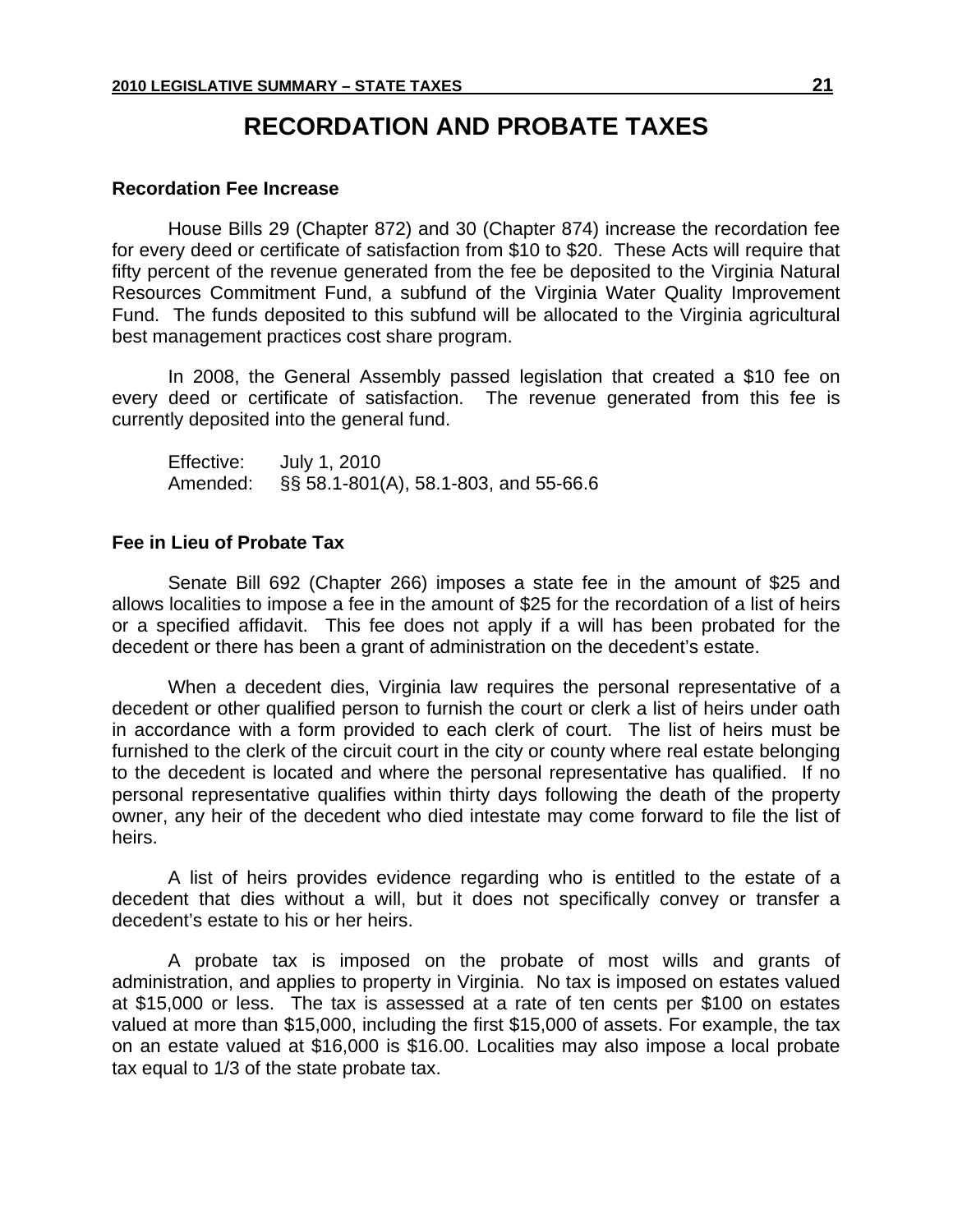<span id="page-27-0"></span>

| <i>Effective:</i> | July 1, 2010               |
|-------------------|----------------------------|
| Amended:          | §§ 58.1-1718 and 58.1-3805 |
| Added:            | $§ 58.1 - 1717.1$          |

## **AGRICULTURAL COMMODITY TAXES**

#### **Peanut Excise Tax**

House Bill 888 (Chapter 7) and Senate Bill 32 (Chapter 37) increase the Peanut Excise Tax to \$0.30 per 100 pounds of peanuts grown in and sold in the Commonwealth for processing beginning July 1, 2010 and ending June 30, 2013. Beginning July 1, 2013, the tax will revert to the current rate of \$0.15 per 100 pounds. These Acts also expand the tax to include peanuts sold for seed.

Additionally, these Acts allow the Virginia Peanut Board to enter into an agreement with the Federal Commodity Credit Corporation for marketing assistance or a price support loan. These Acts also allow the Tax Commissioner, upon request, to provide the Virginia Peanut Board with a list of taxpayers who have paid the tax and the amounts paid. The agreement with the Federal Commodity Credit Corporation and the information sharing arrangement with TAX are similar to the treatment of other commodity taxes.

The Peanut Excise Tax is levied on peanuts grown in and sold in the Commonwealth for processing. The processor is liable for payment of the tax on all peanuts purchased. A processor is defined as any person, individual, corporation, partnership, trust, association, cooperative and any and all other business units, devices and arrangements that clean, shell or crush peanuts. The tax is a semi-annual tax with returns due and payable on July 10 and February 15. All revenue from the Peanut Excise Tax is deposited into the Peanut Fund.

The Peanut Fund is a special nonreverting fund used solely for the purposes of paying the costs of collecting the tax levied on peanuts and the administration the Virginia Peanut Board. The Virginia Peanut Board was created to plan and conduct campaigns for education, advertising, publicity, sales promotion, and research regarding Virginia peanuts. The Virginia Peanut Board may cooperate with other state, regional, and national agricultural and peanut organizations in research, advertising, publicity, education, and other means of promoting the sale and use of peanuts, and may expend moneys of the Peanut Fund for such purposes.

The Federal Commodity Credit Corporation is a government-owned and operated entity that was created to stabilize, support, and protect farm income and prices. The Federal Commodity Credit Corporation also helps maintain balanced and adequate supplies of agricultural commodities and aids in their orderly distribution. The Federal Commodity Credit Corporation's Charter Act, as amended, aids producers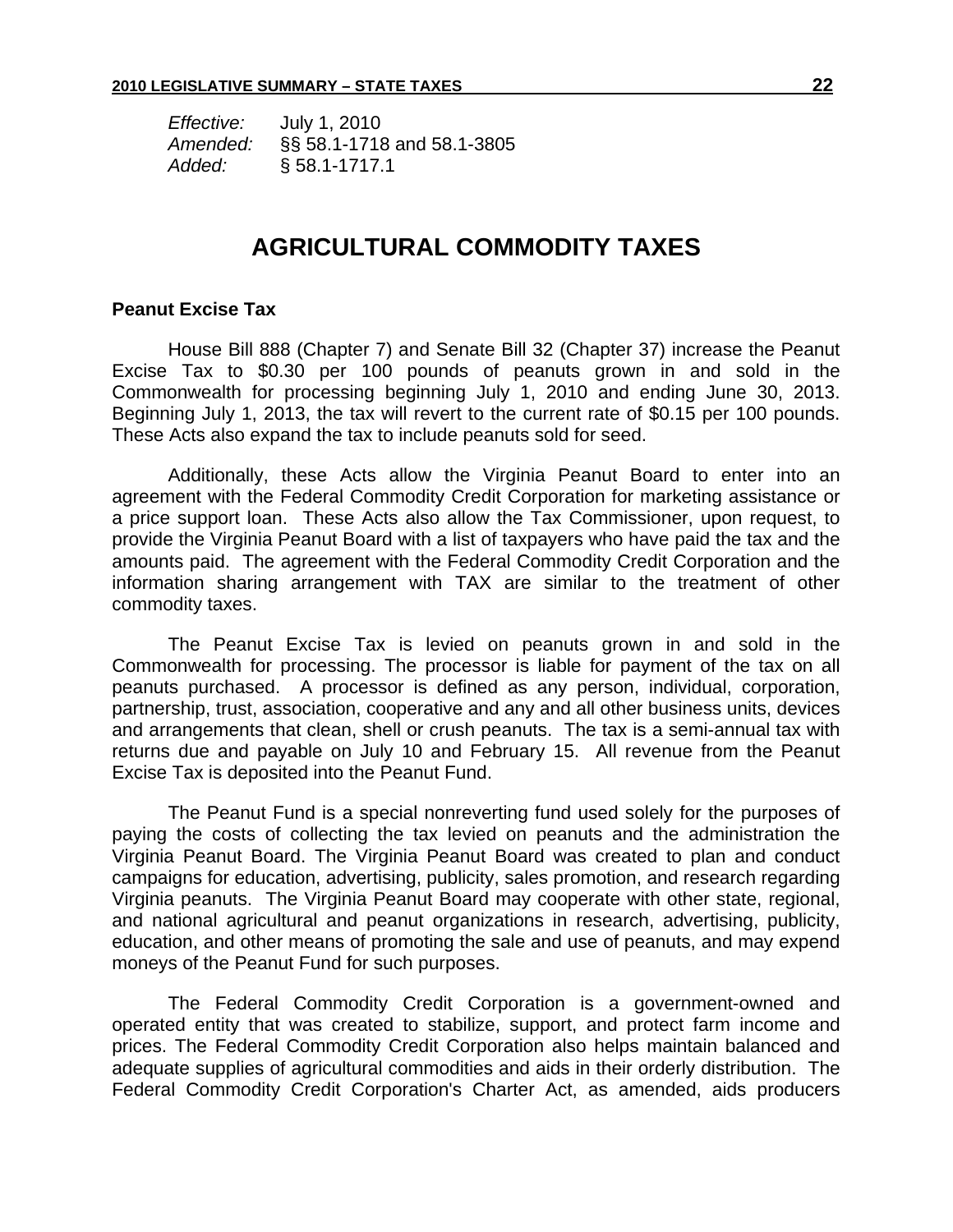<span id="page-28-0"></span>through loans, purchases, payments, and other operations, and makes available materials and facilities required in the production and marketing of agricultural commodities.

*Effective:* July 1, 2010 *Amended:* §§ 3.2-1904, 3.2-1905, and 3.2-1907

## **RETAIL SALES AND USE TAX**

#### **Accelerated Sales Tax**

House Bill 29 (Chapter 872), Item § 3-5.14, and House Bill 30 (Chapter 874), Item § 3-5.08, require certain Retail Sales and Use Tax dealers and direct payment permit holders ("Dealers") to make an additional payment in June of each year. Beginning in 2010, any Dealer with taxable sales and/or purchases of \$1 million or greater in the previous fiscal year must make a payment in June equal to 90 percent of his Retail Sales and Use Tax liability for June of the previous year. Affected Dealers will be entitled to take a credit for this amount on the return for June of the current year due July 20. TAX will notify all affected Dealers and provide them with payment instructions and a payment voucher for the additional payment.

The payment must be made by June 30 if paying electronically, and by June 25 if paying by any other means. The failure to make a timely and full payment of the accelerated sales tax will subject the Dealer to a penalty of six percent of the amount of tax underpayment. No other penalty for delinquent returns or payments will apply except with respect to fraudulent returns.

TAX has issued guidelines and rules to provide guidance to taxpayers regarding the accelerated sales tax payment. Included in the Guidelines is an explanation of how eligible taxpayers may obtain a hardship waiver. The Tax Commissioner may waive the requirement for Dealers to make the accelerated sales tax payment or allow the Dealer to pay a lesser amount upon a finding that the accelerated payment requirement would cause an undue hardship. In general, if the Dealer can show an undue hardship, the Tax Commissioner will allow the Dealer to make an accelerated sales tax payment equal to 90% of the Dealer's average monthly Retail Sales and Use Tax liability for the first quarter of the current calendar year. The Tax Commissioner will not waive the requirement for payment of the accelerated sales tax payment except for in extraordinary circumstances

With the exception of revenues attributable to the local Retail Sales and Use Tax imposed at the rate of 1%, all revenues collected from the accelerated sales tax payment will be considered General Fund revenue. If the Governor determines on July 31 of each year that funds are available to distribute the state Retail Sales and Use Tax revenues, he shall direct the State Comptroller to make such allocation.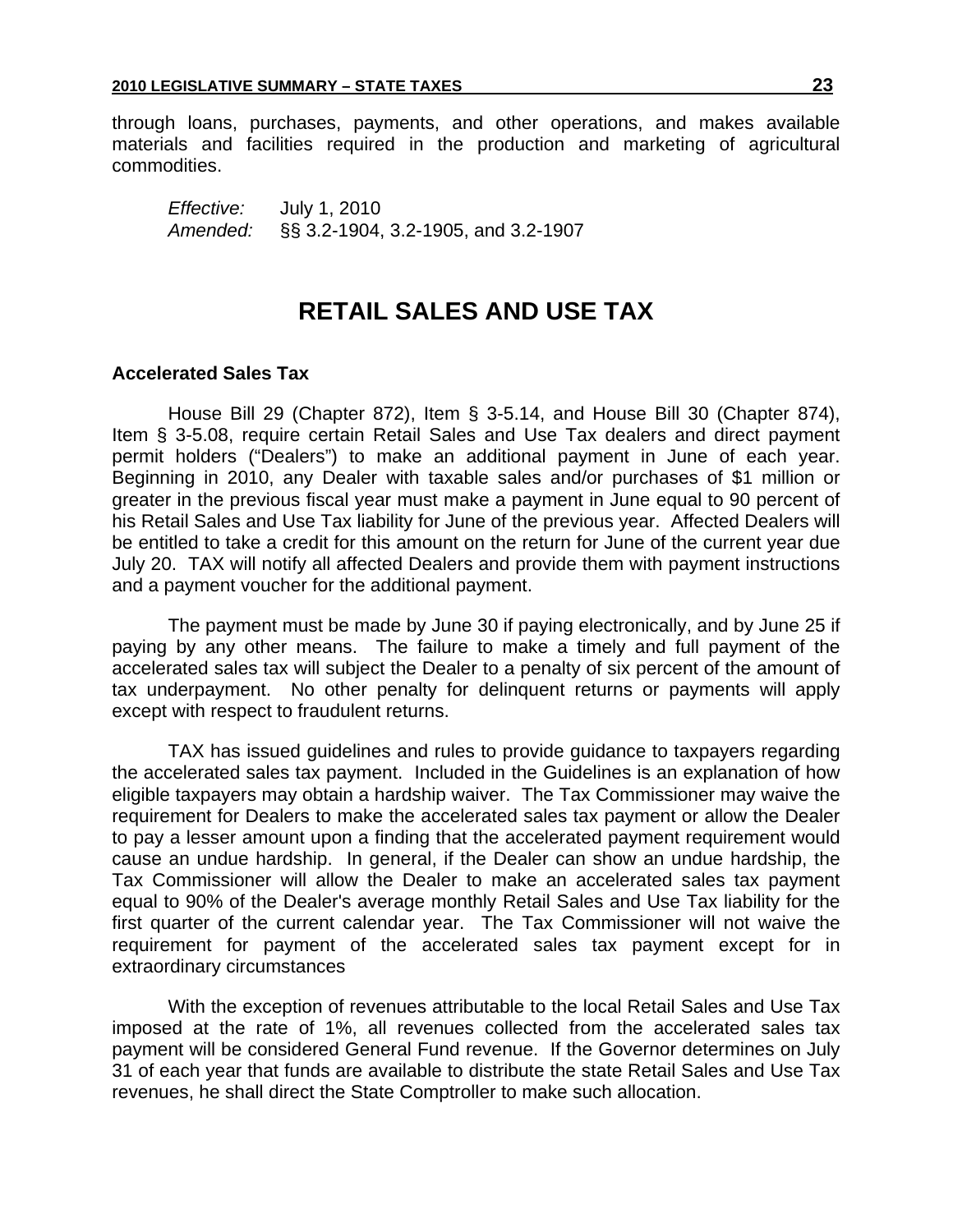#### <span id="page-29-0"></span>**2010 LEGISLATIVE SUMMARY – STATE TAXES 24**

*Effective:* Effective beginning with the June 2010 return. The General Assembly has declared its intent that the accelerated sales tax payment requirement be phased out beginning in Fiscal Year 2013 with the payment amount for June 2013 being reduced to 85 percent of the sales and purchases for the previous June and that the payment amount should continue to be reduced until fully eliminated not later than June 2021.

#### **Suspension and Reduction of Dealer Discounts**

House Bill 29 (Chapter 872), Item § 3-5.15, and House Bill 30 (Chapter 874), Item § 3-5.09, suspend the Retail Sales and Use Tax dealer discount for dealers required to remit the Retail Sales and Use Tax by electronic funds transfer, and reduces the dealer discount for other dealers.

Any dealer who has an average monthly Retail Sales and Use Tax liability exceeding \$20,000 is required to remit the Retail Sales and Use Tax by electronic funds transfer. The dealer discount previously available for these dealers is suspended beginning with the June return due July 20, 2010. While all dealers may remit both the Retail Sales and Use Tax by electronic funds transfer, only those who are required to remit using electronic funds transfer will lose the dealer discount in its entirety.

For all other dealers the dealer discount will continue to be allowed on the first three percent of the state Retail Sales and Use Tax and will be computed without regard to the number of certificates of registration that a dealer holds. The current discount percentages, however, will be reduced from 4%, 3%, and 2% to 1.6%, 1.2%, and 0.8% beginning with the June return due July 20, 2010.

As the Digital Media Fee is administered by TAX in the same manner as the Retail Sales and Use Tax, the dealer discount available for the ten percent Digital Media Fee will be reduced in the same manner. In addition, the dealer discount for dealers required to remit the Digital Media Fee by electronic funds transfer will be suspended.

The Acts also suspend the dealer discounts for the Tire Fee, Communications Sales and Use Tax, the landline E-911 Tax, and the Tobacco Products Tax beginning with the June return due July 20, 2010. The compensation to cigarette stamping agents on sales of Virginia revenue stamps and the dealer discounts for the Virginia Fuels Taxes and the Motor Vehicle Fuel Sales Tax are not affected by these Acts.

*Effective:* Beginning with the June 2010 return

#### **Repeal of the 2009 Change to Returns and Remittances of Certain Dealers**

The Fifth Enactment of House Bill 29 (Chapter 872) and the Fifth Enactment of House Bill 30 (Chapter 874) repeal the revised schedule for remittance to the Commonwealth of Retail Sales and Use Tax collected by dealers with annual taxable sales of \$12 million or greater in the previous calendar year that was to begin June 20,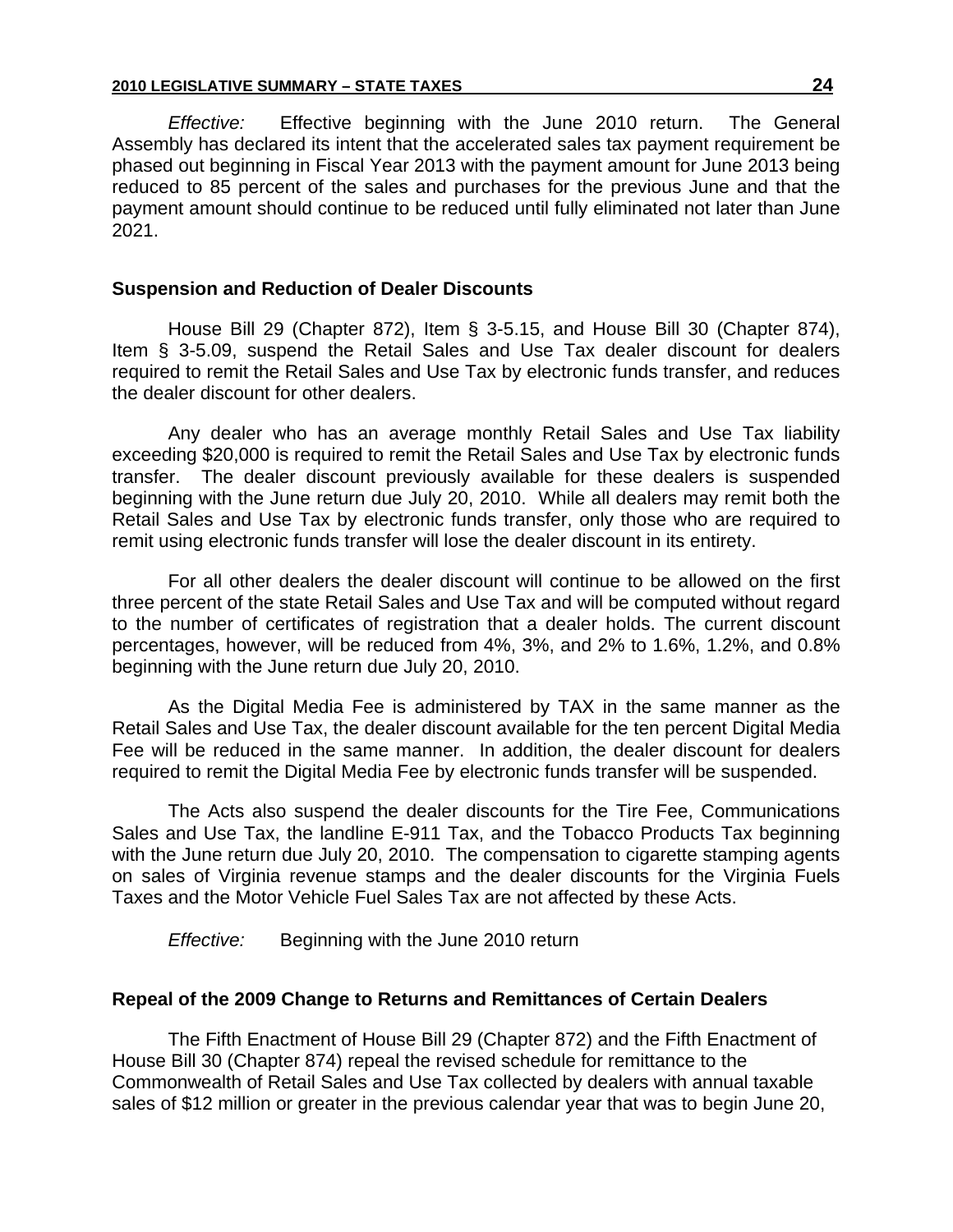<span id="page-30-0"></span>2010, as mandated by House Bill 1600, the Appropriations Act for the 2008-10 Biennium (*Acts of Assembly* 2009, Chapter 781, Enactment Clause 4), which amended *Va. Code* § 58.1-615.1, effective May 31, 2010.

Beginning with the month of June, affected dealers would have remitted any tax due and would have filed a Retail Sales and Use Tax return (i) for the first fifteen days of the month, on or before the 20th of the same month, and (ii) for the remaining days in the month, on or before the 20th day of the following month.

Under current law, every dealer required to collect or pay the Retail Sales and Use Tax shall, on or before the twentieth day of the month, file a Retail Sales and Use Tax return for the preceding calendar month and remit any tax due. A dealer may be required by the Tax Commissioner to file returns on an accounting period less frequent than monthly when, in the opinion of the Tax Commissioner, the administration of the taxes imposed by this chapter would be enhanced. If a dealer is required to file other than monthly, each such return shall be due on or before the 20th day of the month following the close of the period. Each such return shall contain all information required for monthly returns.

*Effective:* For the June 2010 return *Repealed:* § 58.1-615.1

#### **Change in the Treatment of Sellers and Installers of Countertops**

Senate Bill 57 (Chapter 119) treats dealers who sell and install countertops as retailers for purposes of the Retail Sales and Use Tax. As such, affected dealers must collect the tax from purchasers of countertops, rather than paying the tax on their purchases of materials. In addition, fabricators of countertops who are also deemed "retailers" by virtue of this Act are authorized to claim the manufacturing exemption on purchases of equipment and machinery, raw materials, fuels, and other materials that are used directly in the fabrication.

Under current law, dealers operating in a dual capacity of selling countertops at retail and selling and installing countertops in real property construction contracts must collect the tax on their retail sales of countertops sold but not installed and pay the tax on the cost price of the countertops they sell and install.

Virginia law generally treats businesses as contractors if they sell and install tangible personal property that becomes real property after installation. The law makes an exception for such business and allows them to be treated as retailers if they (i) sell and install certain specified items, including fences, venetian blinds, window shades, awnings, storm windows and doors, floor coverings, cabinets, kitchen equipment, window air conditioning units, or other like or comparable items, and (ii) maintain a retail or wholesale place of business and an inventory of the items set forth above, and (iii) perform installation as part of or incidental to the sale of the items set forth above. As retailers, they are authorized to collect Retail Sales and Use Tax from their customers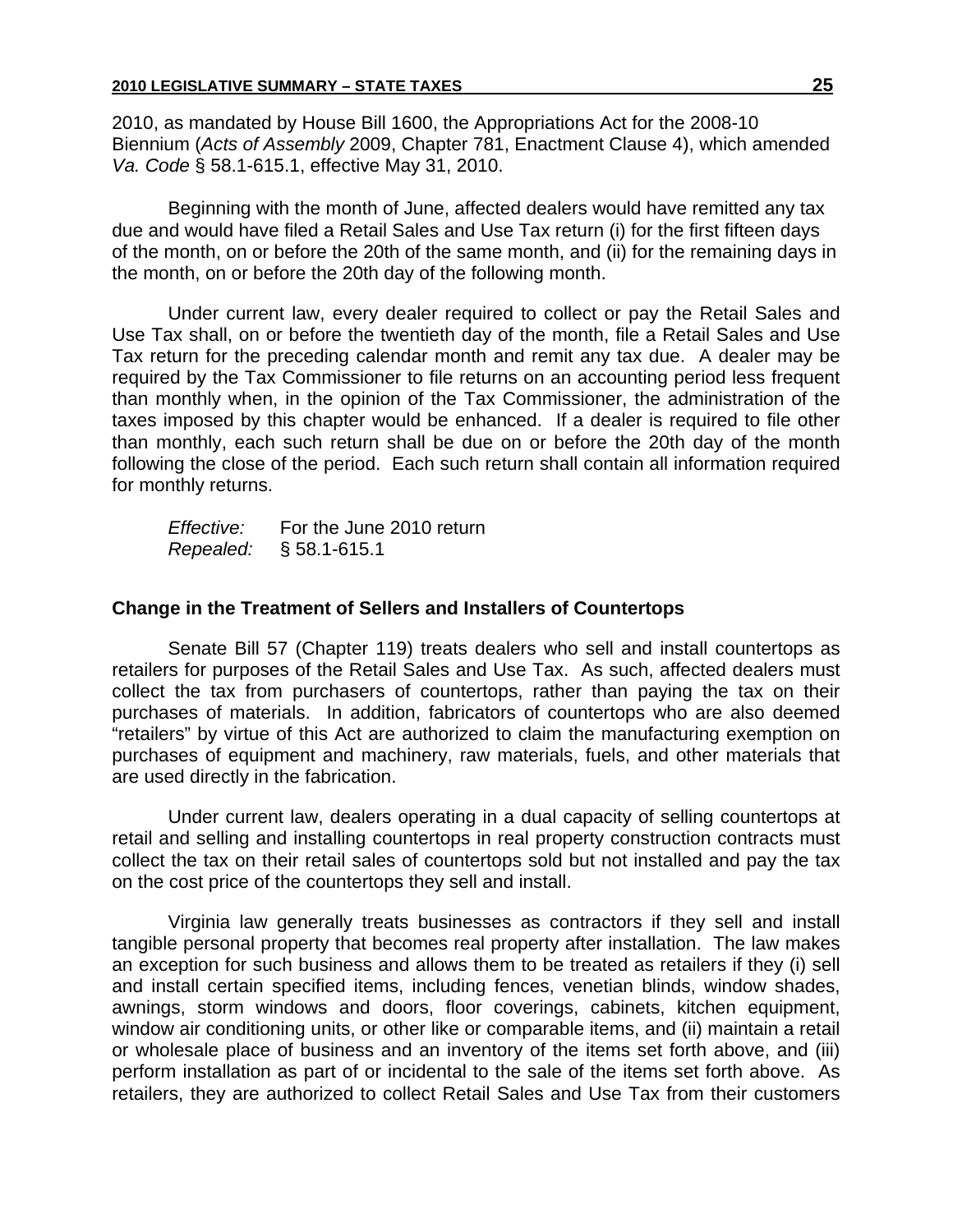#### <span id="page-31-0"></span>**2010 LEGISLATIVE SUMMARY – STATE TAXES 26**

on the sale of these items. Separately stated installation charges are exempt from the tax. If a person does not meet all three requirements of a retailer, as set forth above, he will be deemed a contractor and must pay the sales tax on such items at the time of purchase or accrue use tax, even if he is making sales of fences, venetian blinds, or any of the items separately identified above. This policy applies whether the seller and installer is also a fabricator of the tangible personal property items listed above.

A person deemed a "retailer" of the items set forth above, and who fabricates such items also qualifies for the manufacturing exemption set forth in *Va. Code* § 58.1- 609.3. The law provides an exemption from the Retail Sales and Use Tax for industrial materials for future manufacturing and processing into articles of tangible personal property for resale, where such industrial materials either enter into the production of or become a component part of the finished product. The exemption is also available for machinery, tools, or repair parts, fuel, power, energy or supplies used directly in manufacturing or processing. Because sales made by these "retailers" are deemed retail sales, the preponderance of use test, which is necessary in order for the manufacturing exemption to apply, is satisfied.

While retailers are generally treated differently from contractors with respect to the Retail Sales and Use Tax, both retailers and contractors are deemed the users or consumers of supplies used in installing tangible personal property that becomes real property after installation. Therefore, retailers and contractors must pay tax on their purchases of tacks, stripping, glue, cement, and other supplies they purchase.

*Effective:* Applicable to taxable transactions occurring on or after July 1, 2010 or contracts initially entered into on or after that date. *Amended:* § 58.1-610

#### **Expansion of the Exemption for Qualifying Data Centers**

Three Acts expand the availability of the exemption for qualifying data centers.

First, House Bill 302 (Chapter 826) and Senate Bill 130 (Chapter 784) expand the exemption from the Retail Sales and Use Tax to include enabling software, chillers, and backup generators in the existing exemption for computer equipment and enabling hardware purchased or leased for the processing, storage, retrieval, or communication of data, including but not limited to servers, routers, connections and other enabling hardware. The expanded exemption applies beginning July 1, 2010 and ending June 30, 2020.

In order to be eligible for this exemption, prior law required that the computer equipment and enabling software and hardware must be purchased or leased for use in a data center located in a Virginia locality that results in a new investment of at least \$150 million on or after January 1, 2009 and creates at least 50 new jobs paying at least one and one-half the prevailing average wage in the locality on or after July 1, 2009. The investment must be made in accordance with a memorandum of understanding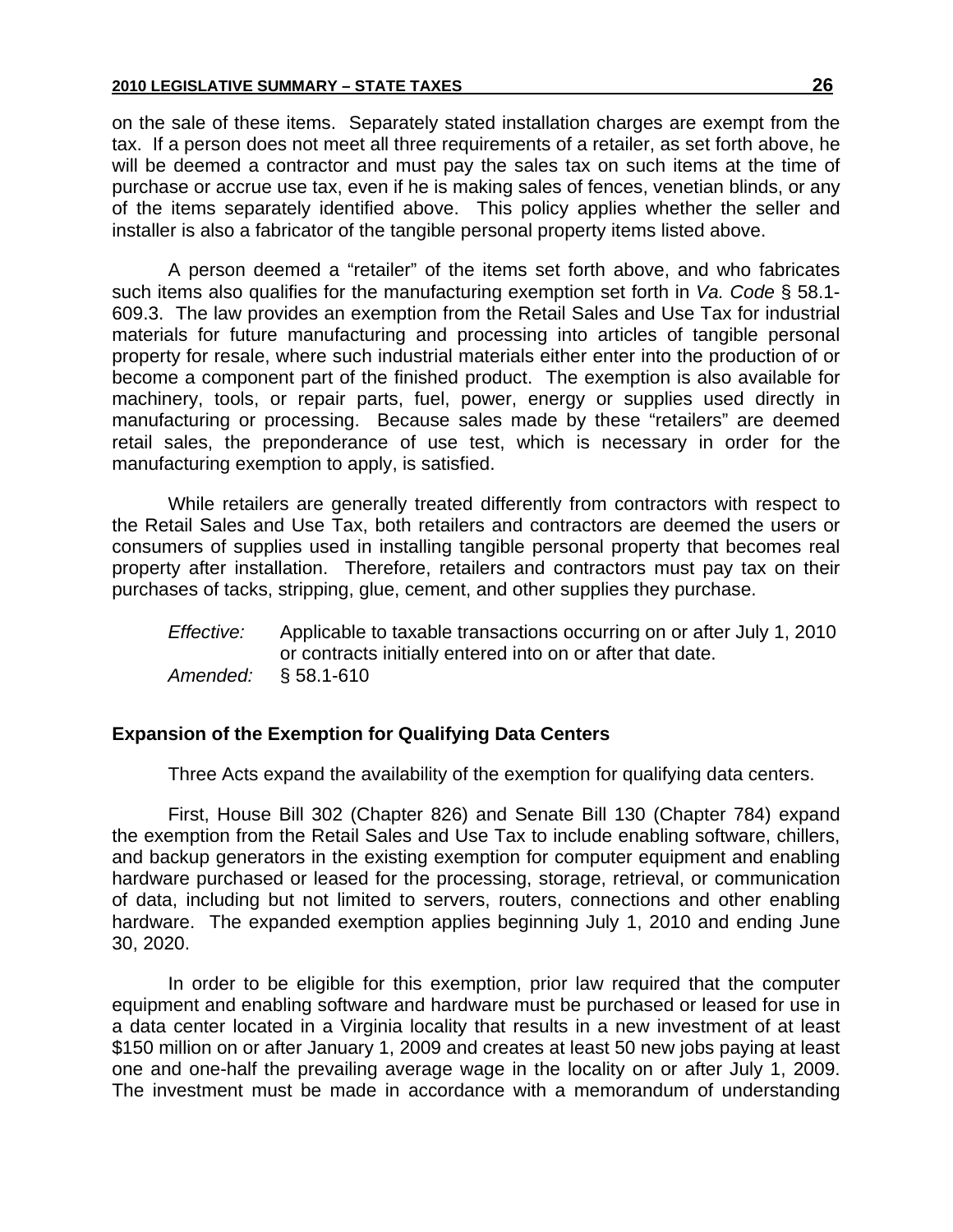<span id="page-32-0"></span>with the Virginia Economic Development Partnership Authority. Purchased or leased upgrades, additions to, or replacement of such equipment and enabling software are also exempt. The Acts change the date from January 1, 2009, to July 1, 2009.

However, the exemption provided under current law is not available until July 1, 2010 and has no refund provision for purchases made after July 1, 2009 and prior to July 1, 2010. These Acts also provide that persons qualifying for the proposed exemption are eligible for a grant after July 1, 2010 of any Retail Sales and Use Tax imposed and paid for purchases or leases of such computer equipment and enabling software made on and after July 1, 2009, and before July 1, 2010.

Second, House Bill 1298 (Chapter 886) relaxes the job creation requirement, from 50 to 25 jobs, in order for a datacenter to qualify for the Retail Sales and Use Tax datacenter exemption. The datacenter must be located in a locality that has an unemployment rate for the preceding year of at least 150 percent higher than the average statewide unemployment rate or is located in an enterprise zone.

*Effective:* July 1, 2010 *Amended:* §§ 58.1-609.3 and 58.1-609.10

#### **Repeal of the Triennial Census for Local Distributions of the State Tax**

House Bill 669 (Chapter 629) and Senate Bill 413 (Chapter 386) eliminate the requirement that every three years a census of all school-age persons residing within each school division take place. The Acts also amend the procedure regarding sales and use tax distribution to localities so that, beginning July 1, 2012, distribution is based on the data provided by the Weldon Cooper Center for Public Service at the University of Virginia (Cooper Center) rather than the school age population of a school division based on a triennial census.

The Acts provide that the population estimates include individuals ages 5 through 19 and should account for persons who: (1) are domiciled in orphanages or charitable institutions or who are dependents living on any federal military or naval reservation or other federal property within the school division in which the institutions or federal military or naval reservation or other federal property is located; (2) are members of the military services who are under 20 years of age within the school division in which the parents or guardians of such persons legally reside; (3) are confined in state hospitals, state training schools or state training centers for the mentally retarded, mental institutions, or state or federal correctional institutions or who attend the Virginia School for the Deaf and the Blind within the school division in which the parents or guardians of such persons legally reside; and (4) attend institutions of higher education within the school division in which the student's parents or guardians legally reside. In addition, the population of students with disabilities, ages two through four and 20 through 21, is also added by the Department of Education (DOE) to the Cooper Center estimates. These changes align the proposed methodology for such estimates with the previous triennial census count.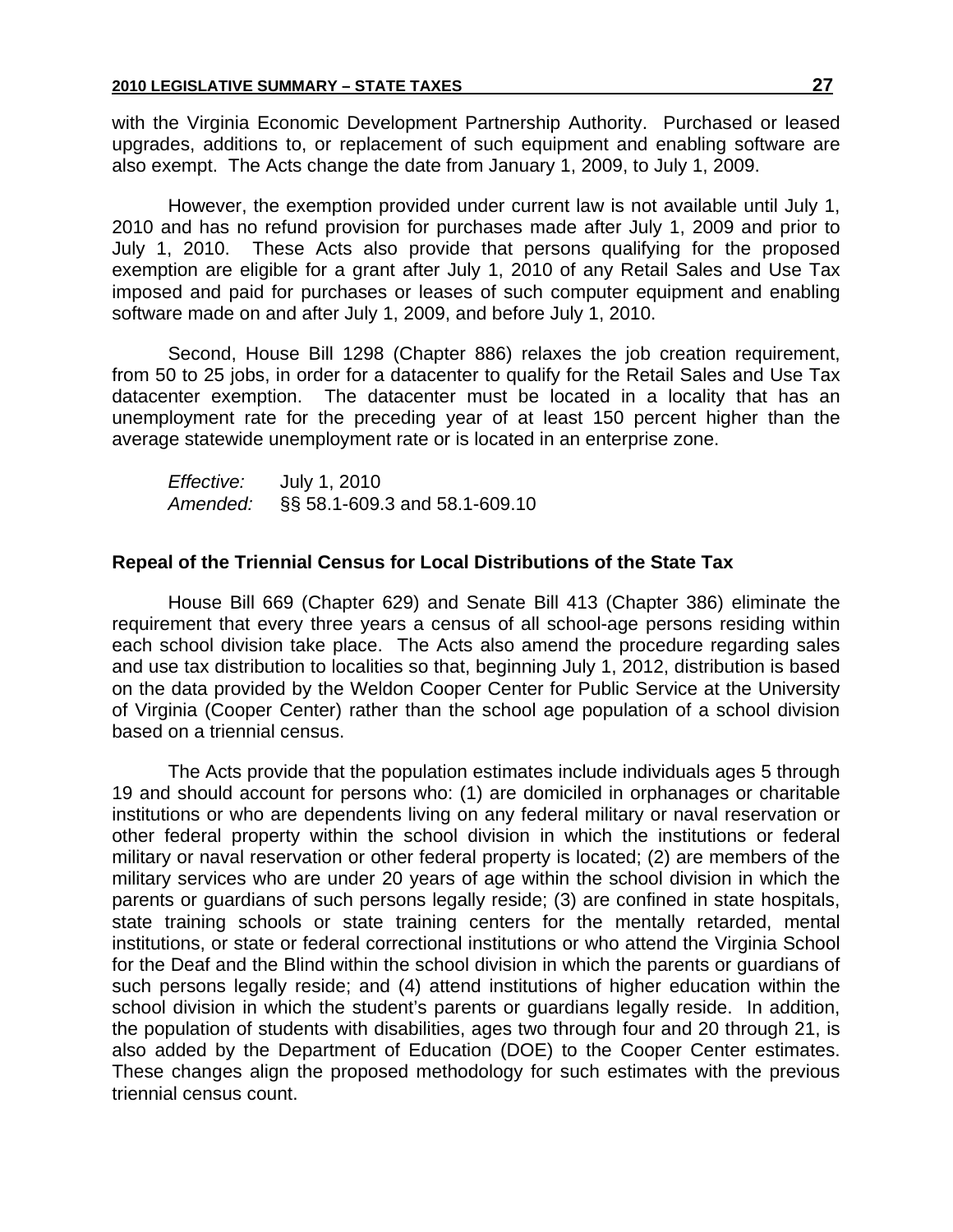#### <span id="page-33-0"></span>**2010 LEGISLATIVE SUMMARY – STATE TAXES 28**

The Acts establish an annual cap of \$115,000 in costs for the Cooper Center to prepare the population estimates. The cost of this service is deducted from the amount appropriated for state sales and use tax distribution to localities based on school age population with the net amount of funding after such payments to be distributed to localities. The Cooper Center will provide DOE the yearly population estimates by June 30 of each year.

*Effective:* July 1, 2010 *Amended:* §§ 15.2-3207, 15.2-3525, 15.2-3806, 15.2-3906, 15.2-4105, 22.1- 261, 37.2-713, 58.1-605, and 58.1-638

## **COMMUNICATIONS SALES AND USE TAX**

#### **Prepaid Wireless E-911 Fee**

House Bill 754 (Chapter 566) and Senate Bill 441 (Chapter 466) repeal the current E-911 fee on prepaid wireless service and impose a new prepaid wireless E-911 fee of \$0.50 on each retail purchase of prepaid wireless calling service. The fee is collected at the point of sale by retail merchants or the service provider and administered by TAX like the Retail Sales and Use Tax. Each wireless service carrier and reseller will continue to collect a surcharge of \$0.75 per month from each of its postpaid customers through its regular billing.

In lieu of collecting the prepaid wireless E-911 fee from customers, a retail merchant may absorb such charges for a temporary period and become solely liable for the prepaid wireless E-911 fee on all retail sales of prepaid wireless calling service, provided that the Tax Commissioner has granted the retail merchant written authorization to absorb the prepaid wireless E-911 fee for such period. The retail merchant is not allowed to advertise or hold out to the public that he will absorb or relieve the customer of all or any part of the fee.

The fee is administered by TAX like the Retail Sales and Use Tax. However, the administration of the new prepaid wireless E-911 fee differs from the Retail Sales and Use Tax in several respects. Under the prepaid wireless E-911 fee, the retail merchant is not liable for fee amounts not remitted by the customer. Retail merchants are responsible for remitting any prepaid wireless E-911 fee that they actually collect. Also, these Acts provide a dealer discount of 5% of the prepaid wireless E-911 fee collected by the retail merchant or the service provider as compensation. In addition, the prepaid wireless E-911 fee amount may be either separately stated on the invoice or receipt, or otherwise disclosed to the customer by the retail merchant.

TAX is required to develop and publish guidelines for the new prepaid wireless E-911 fee. The guidelines will include provisions for TAX to waive requirements, such as separately stating the prepaid wireless E-911 fee, for "small dealers." The guidelines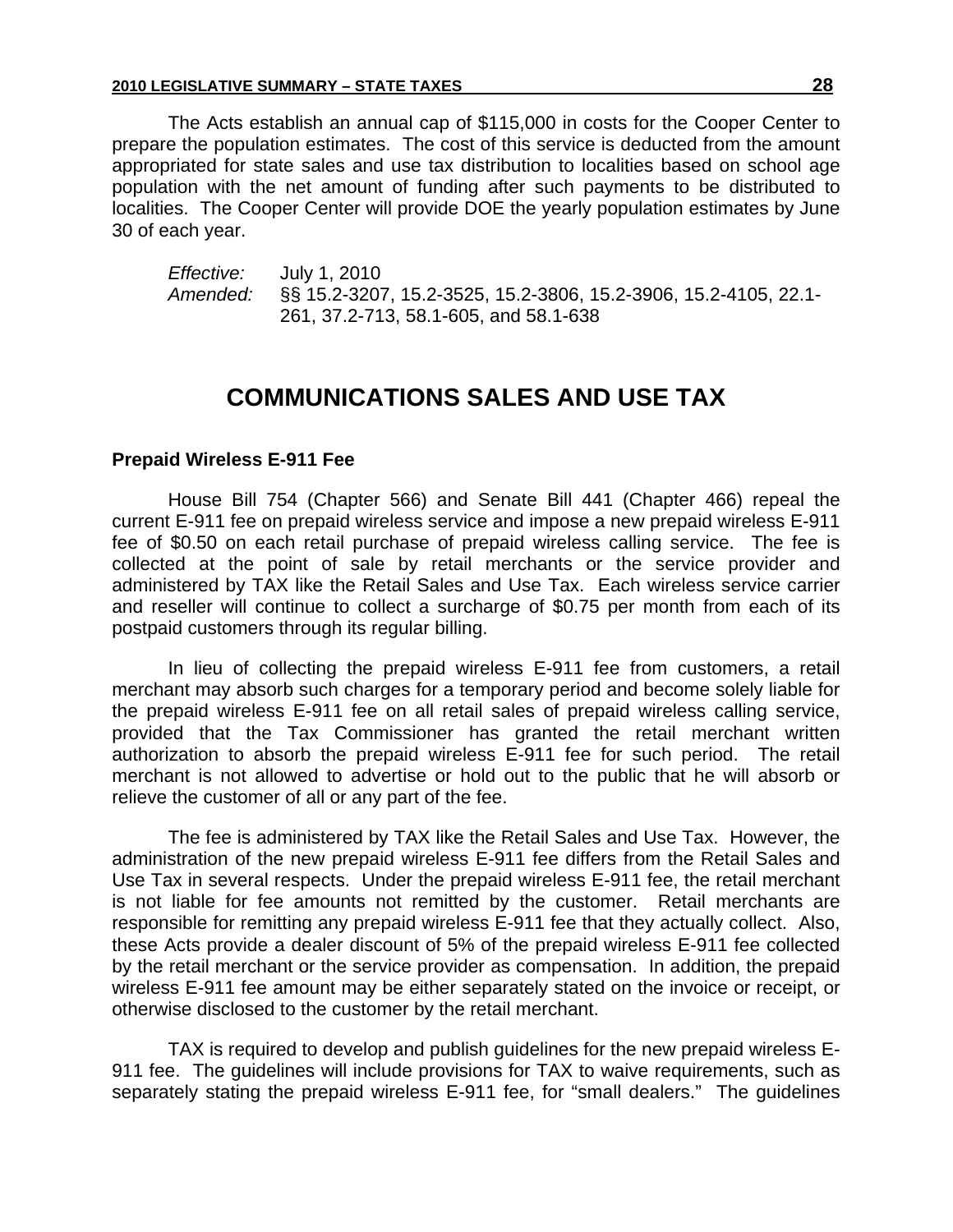<span id="page-34-0"></span>will define "small dealer," in whole or in part, based upon the sales of prepaid wireless calling services made by a dealer.

The Acts also provide that the rate of the prepaid wireless E-911 fee will increase or decrease proportionately with any changes to the E-911 fee on postpaid wireless service. TAX is required to provide notice of the rate change on its website at least 30 days before the effective date of any change in the fee rate.

Before these Acts, a wireless E-911 surcharge administered by the Wireless E-911 Services Board was imposed on both postpaid and prepaid wireless service with the revenues deposited into the Wireless E-911 Fund. The revenues from the new prepaid wireless E-911 fee will also be deposited into the Wireless E-911 Fund.

*Effective:* January 1, 2011 *Amended:* §§ 56-484.12 and 56-484.17 *Added:* § 56-484.17:1

#### **Local Distributions from the Communications Sales and Use Tax Trust Fund**

House Bill 765 (Chapter 365), House Bill 1090 (Chapter 285) and Senate Bill 381 (Chapter 385) allow any locality to request a ruling from TAX adjusting its distribution from the Communications Sales and Use Tax Trust Fund ("Fund") so long as the aggregate redistribution from all other localities does not exceed \$100,000. A locality is required to present evidence to TAX that it collected telecommunications or television cable funds in Fiscal Year 2006 from repealed local communications taxes and fees before obtaining a ruling from TAX.

This Act also sets the percentage share of the Fund for each locality as the percentage share that the locality received from the Fund in Fiscal Year 2010, except that certain localities would receive monthly distributions from the Communications Sales and Use Tax Trust Fund as if the Auditor of Public Accounts had certified that a locality had received a specified amount from the repealed local communications taxes and fees in Fiscal Year 2006. Specifically:

- o House Bill 1090 (Chapter 285) and Senate Bill 381 (Chapter 385) specify that Tazewell County would receive monthly distributions as if it had received \$650,507 in 2006. Tazewell County reported receiving \$435,231 from the cable franchise fee in Fiscal Year 2006.
- o House Bill 765 (Chapter 365) specifies that Accomack County would receive monthly distributions as if it had received \$1,111,376 in 2006. Accomack County reported receiving \$1,027,210 from the cable franchise fee in Fiscal Year 2006.
- o House Bill 765 (Chapter 365) specifies that Northampton County would receive monthly distributions as if it had received \$549,025 in 2006. Northampton County reported receiving \$525,657 from the cable franchise fee in Fiscal Year 2006.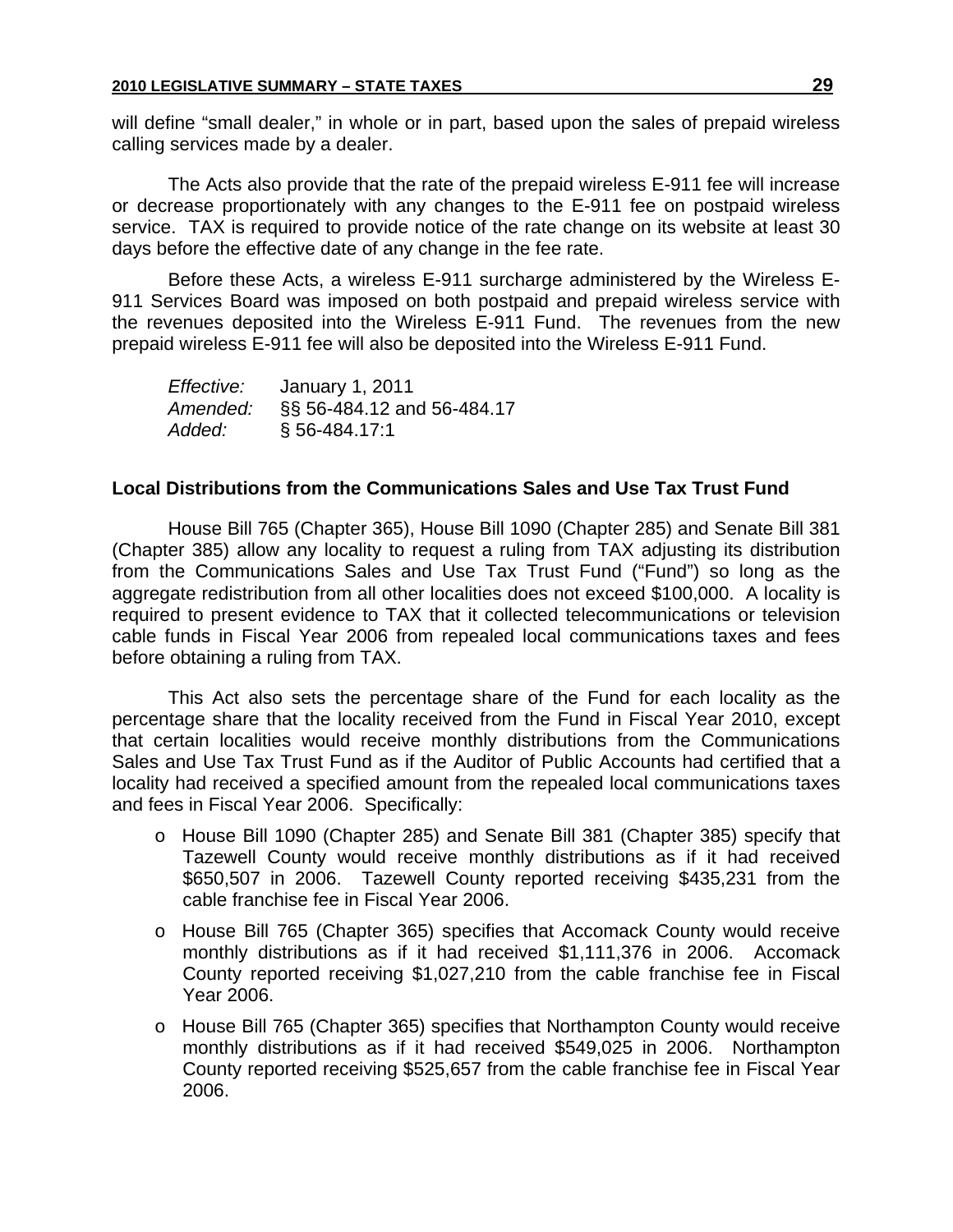<span id="page-35-0"></span>Under House Bill 568, revenue from the Communications Sales and Use Tax, the Landline E-911 Tax and the Cable Television Rights-of-Way Fee (the "Communications Taxes") is collected and remitted monthly by communications services providers to TAX and deposited into a non-reverting fund known as the Communications Sales and Use Tax Trust Fund (the "Fund"). After transferring moneys from the Fund to TAX to pay for the direct costs of administering the Communications Taxes, the moneys in the Fund are allocated and distributed to localities after payment (1) to the Department of Deaf and Hard-of-Hearing to fund the telephone relay service center and (2) any franchise fee amount due to localities in accordance with any cable television franchise agreements in effect as of January 1, 2007.

Localities may currently report to TAX any telecommunications or television cable funds collected in Fiscal Year 2006 from repealed local communications taxes and fees that were not submitted, or were incorrectly submitted, to the Auditor of Public Accounts in order to receive, or correct, monthly distributions from the Communications Sales and Use Tax Trust Fund. A locality may report such telecommunications or television cable funds to TAX by either an audited financial statement or a statement of receipts verified in writing by an independent certified public accountant.

*Effective:* July 1, 2010 *Amended:* § 58.1-662

## **CIGARETTE AND OTHER TOBACCO TAXES**

#### **Reducing and Simplifying the Penalties for Unstamped Cigarettes**

House Bill 820 (Chapter 35) and Senate Bill 476 (Chapter 471) reduce and simplify the penalties related to unstamped cigarettes. The Acts provide that stamping agents who fail to properly affix revenue stamps are required to pay a penalty of \$2.50 per pack, up to \$500, for the first violation by a legal entity within a 36 month period, \$5 per pack, up to \$1,000, for the second violation by the legal entity within a 36 month period, and \$10 per pack, up to \$50,000, for the third or subsequent violation by the legal entity within a 36 month period. The stamping agent is required to pay a civil penalty of \$25 per pack, up to \$250,000, where willful intent exists to defraud. Persons other than stamping agents who sell, purchase, transport, receive, or possess unstamped cigarettes, except as otherwise provided by law, are also subject to the same civil penalties.

*Effective:* July 1, 2010 *Amended:* §§ 58.1-1013 and 58.1-1017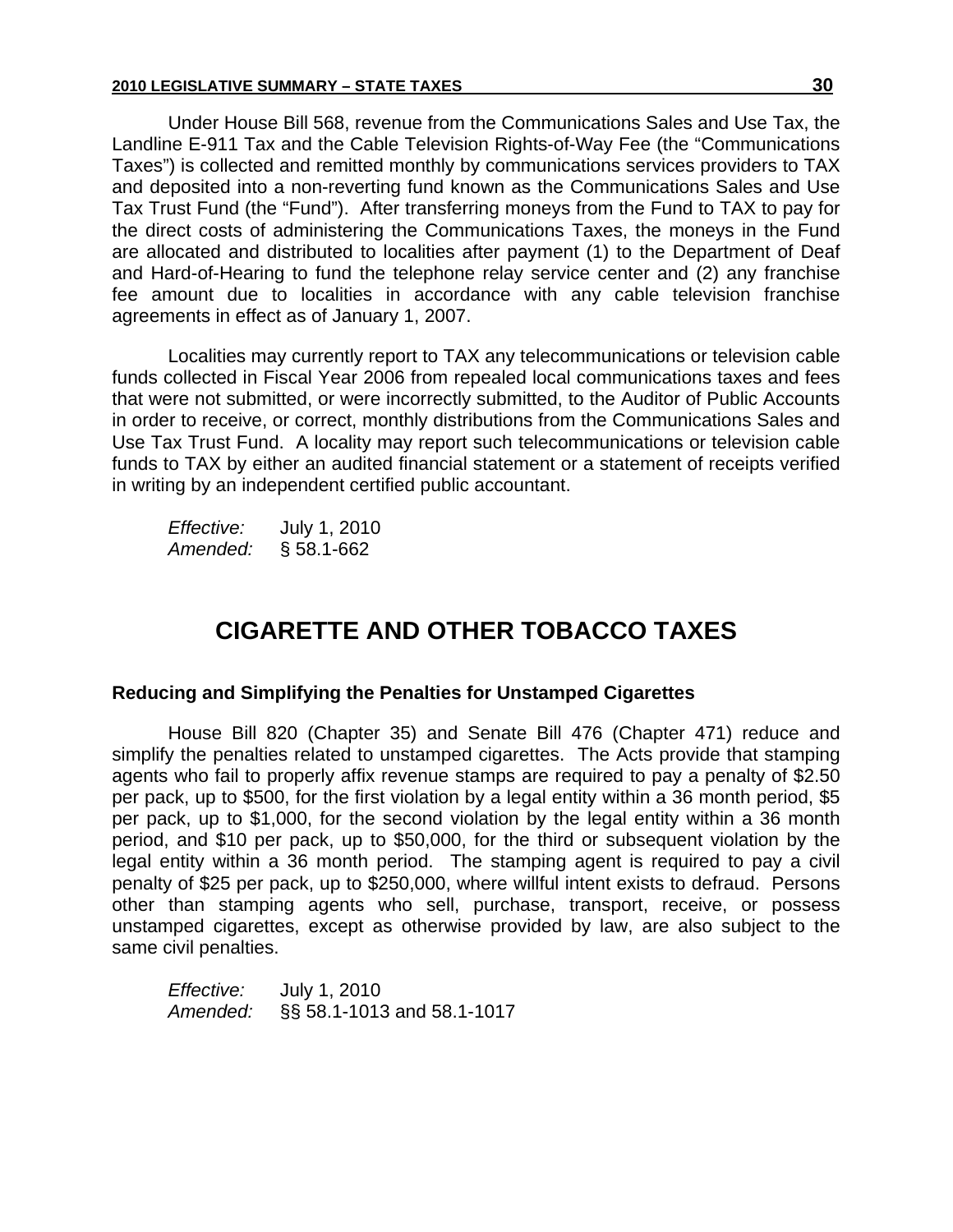#### <span id="page-36-0"></span>**Changes to Tobacco Products Tax Regarding Moist Snuff and Loose Leaf Tobacco**

House Bill 626 (Chapter 191) and Senate Bill 478 (Chapter 804) impose the tobacco products tax on moist snuff at the rate of \$0.18 per ounce based on net weight. Moist snuff is defined as any finely cut, ground, or powdered tobacco that is not intended to be smoked but shall not include any finely cut, ground, or powdered tobacco that is intended to be placed in the nasal cavity.

The Acts also impose the tobacco products tax on loose leaf tobacco at \$0.21 for each unit that is less than 4 ounces, \$0.40 for each unit that is at least 4 ounces but not more than 8 ounces, and \$0.70 for each unit more than 8 ounces. Other units are taxed by net weight at \$0.21 per unit plus \$0.21 for each 4 ounce increment that the unit exceeds 16 ounces. Loose leaf tobacco is defined as any leaf tobacco that is not intended to be smoked, but would not include moist snuff.

Previously, the tobacco products tax was imposed on all tobacco products was imposed at the rate of 10% of the manufacturer's sales price. The Act changes the tax rate only for moist snuff and loose leaf tobacco, leaving the tax rate on all other tobacco products unchanged at 10% of the manufacturer's sales price.

The Acts also require manufacturers shipping tobacco products into the Commonwealth to file a monthly report with TAX with the names and addresses of the persons receiving the shipments, and the type of product, brand, and quantities of tobacco products that were shipped. The Tax Commissioner may authorize a manufacturer to file such reports less frequently than monthly.

|          | Effective: January 1, 2011                      |
|----------|-------------------------------------------------|
| Amended: | §§ 58.1-1021.01, 58.1-1021.02, and 58.1-1021.03 |
| Added:   | § 58.1-1021.02:1                                |

#### **Expanding the Time Allowed for Affixing Revenue Stamps to Cigarettes**

House Bill 874 (Chapter 701) changes the time allowed for stamping agents to affix revenue stamps to cigarette packs from one business day after receipt to just prior to shipping to other wholesale dealers or retail outlets.

The Cigarette Tax is paid by wholesale dealers who have obtained a stamping agent permit from the Department of Taxation through the purchase of stamps, which must be affixed to each container from which cigarettes are sold. A discount equal to two percent of the purchase price of the Virginia revenue stamps is available to stamping agents.

Previously, stamping agents had to affix stamps to unstamped cigarettes within one business day of receipt. The law also provided that stamping must be continued with reasonable diligence by the stamping agent. Any wholesale dealer engaged in interstate business was able to set aside an amount of unstamped cigarettes necessary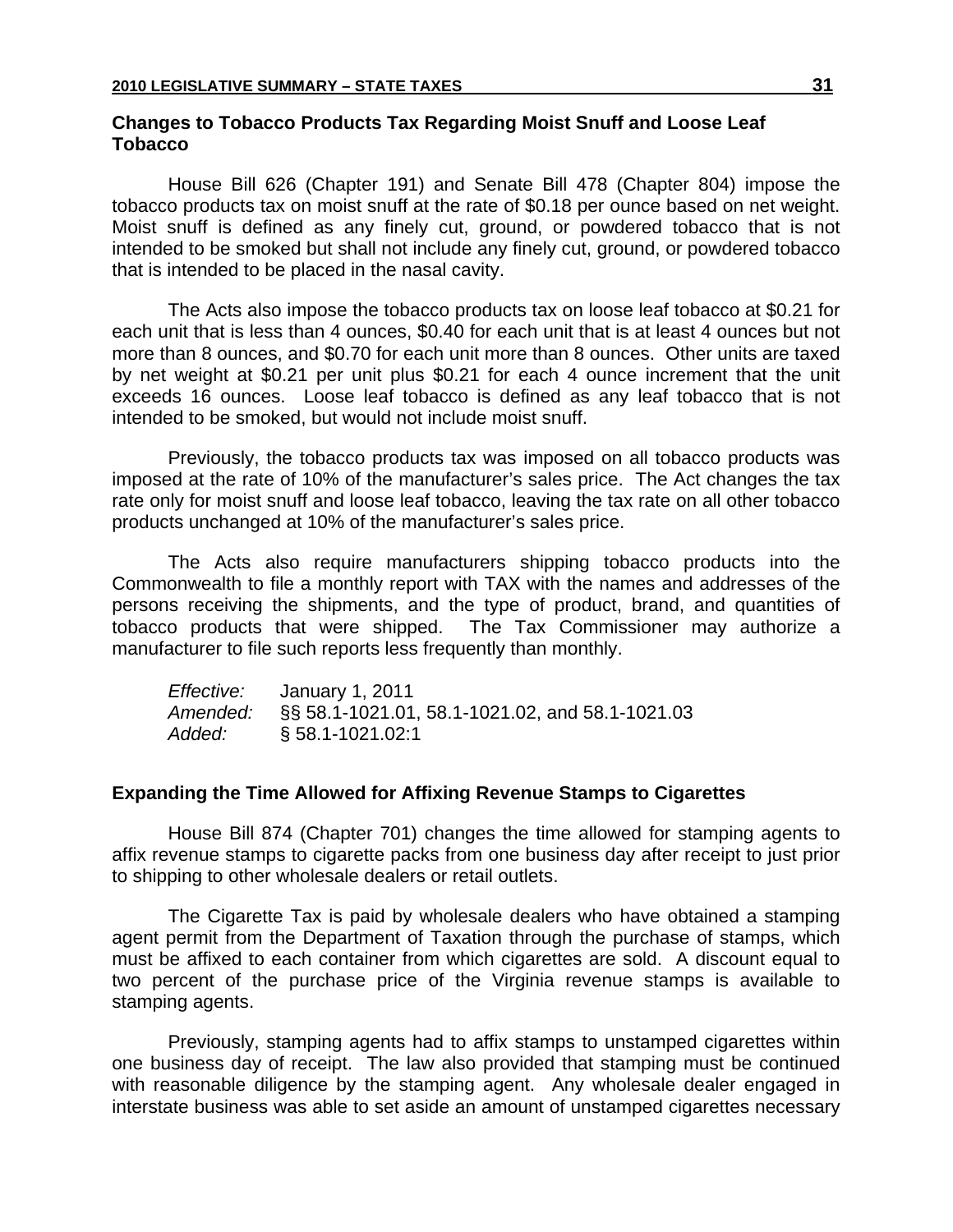<span id="page-37-0"></span>for the conduct of such business without affixing the stamps. However, unstamped cigarettes had to be kept entirely separate from stamped cigarettes in such a manner as to prevent commingling.

*Effective:* July 1, 2010 *Amended:* § 58.1-1003

## **MOTOR VEHICLE FUEL SALES TAX**

#### **Disclosure of Information**

House Bill 457 (Chapter 34) authorizes the Tax Commissioner to provide the Executive Director of the Northern Virginia Transportation Commission, for his confidential use, such tax information that may be necessary to facilitate the collection of the Motor Vehicle Fuel Sales Tax. Similar authority already exists for the Executive Director of the Potomac and Rappahannock Transportation Commission.

Under *Va. Code* § 58.1-3, the Tax Commissioner may not divulge tax information except in certain circumstances. In addition to the Executive Directors of the two transportation commissions mentioned above, the Tax Commissioner is authorized to divulge tax information to any commissioner of the revenue, director of finance or other similar collector of local taxes who, for the performance of his official duties, provides a written request.

Effective January 1, 2010, the Motor Vehicle Fuel Sales Tax is collected by distributors of fuels at the rate of 2.1 percent of the sales price charged by the distributor to any retail dealer for retail sale in the Northern Virginia Transportation District and the Potomac and Rappahannock Transportation District. The revenue from the tax is distributed monthly to the appropriate district and used for transportation needs within the district.

The member localities of the Northern Virginia Transportation District are the Counties of Arlington, Fairfax and Loudoun and the Cities of Alexandria, Fairfax, and Falls Church; and the member localities of the Potomac and Rappahannock Transportation District are the Counties of Prince William and Stafford and the Cities of Fredericksburg, Manassas and Manassas Park. Spotsylvania County joined the Potomac and Rappahannock Transportation District effective February 15, 2010.

*Effective:* July 1, 2010 *Amended:* § 58.1-3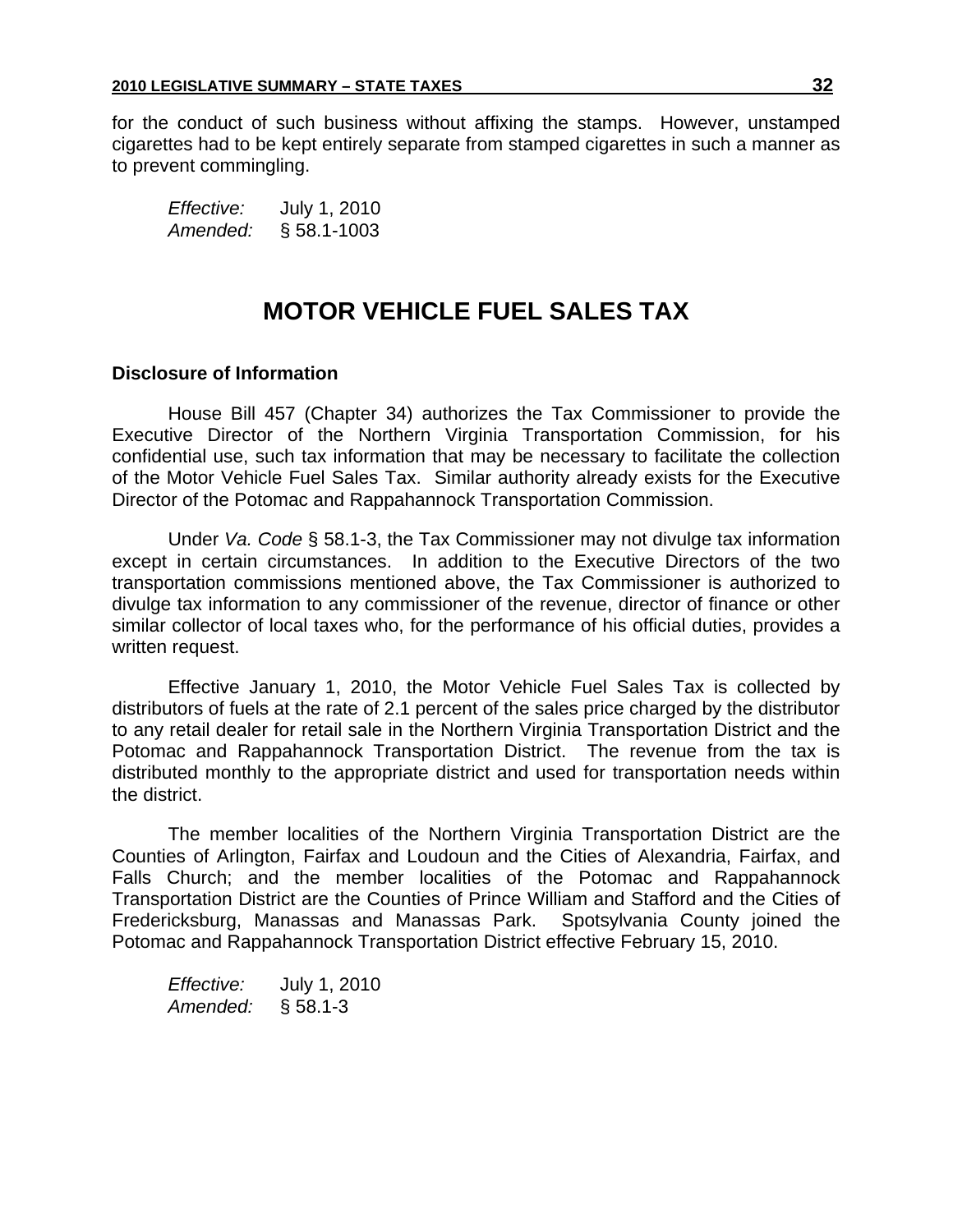#### <span id="page-38-0"></span>**Definitions of "Gross Sales" and "Sales Price"**

House Bill 1329 (Chapter 441) defines "gross sales" and "sales price" for purposes of the Motor Vehicle Fuel Sales Tax imposed in the Northern Virginia Transportation District and the Potomac and Rappahannock Transportation District. "Gross sales" is defined the same as for the purposes of the Retail Sales and Use Tax and excludes separately stated federal diesel excise taxes. "Sales price" is defined the same as for the purposes of the Retail Sales and Use Tax, except that all transportation and delivery charges are included, even those separately stated.

Currently, TAX uses the Retail Sales and Use Tax definition for "sales price," which excludes separately stated transportation charges. Separately stated federal diesel excise taxes are also excluded from "gross sales."

*Effective:* July 1, 2010 *Amended:* § 58.1-1718.1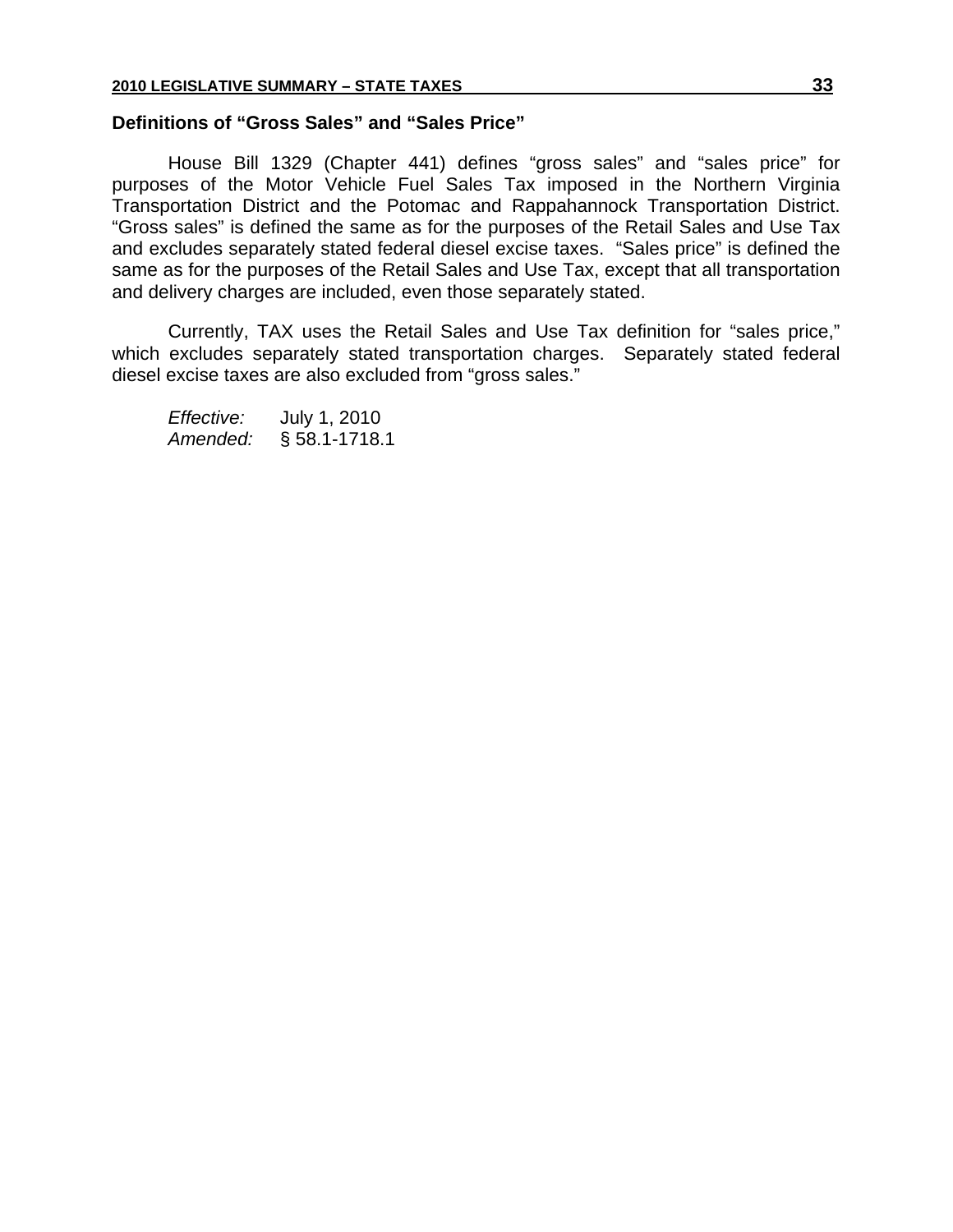## <span id="page-39-0"></span>**LOCAL TAX**

## **LEGISLATION**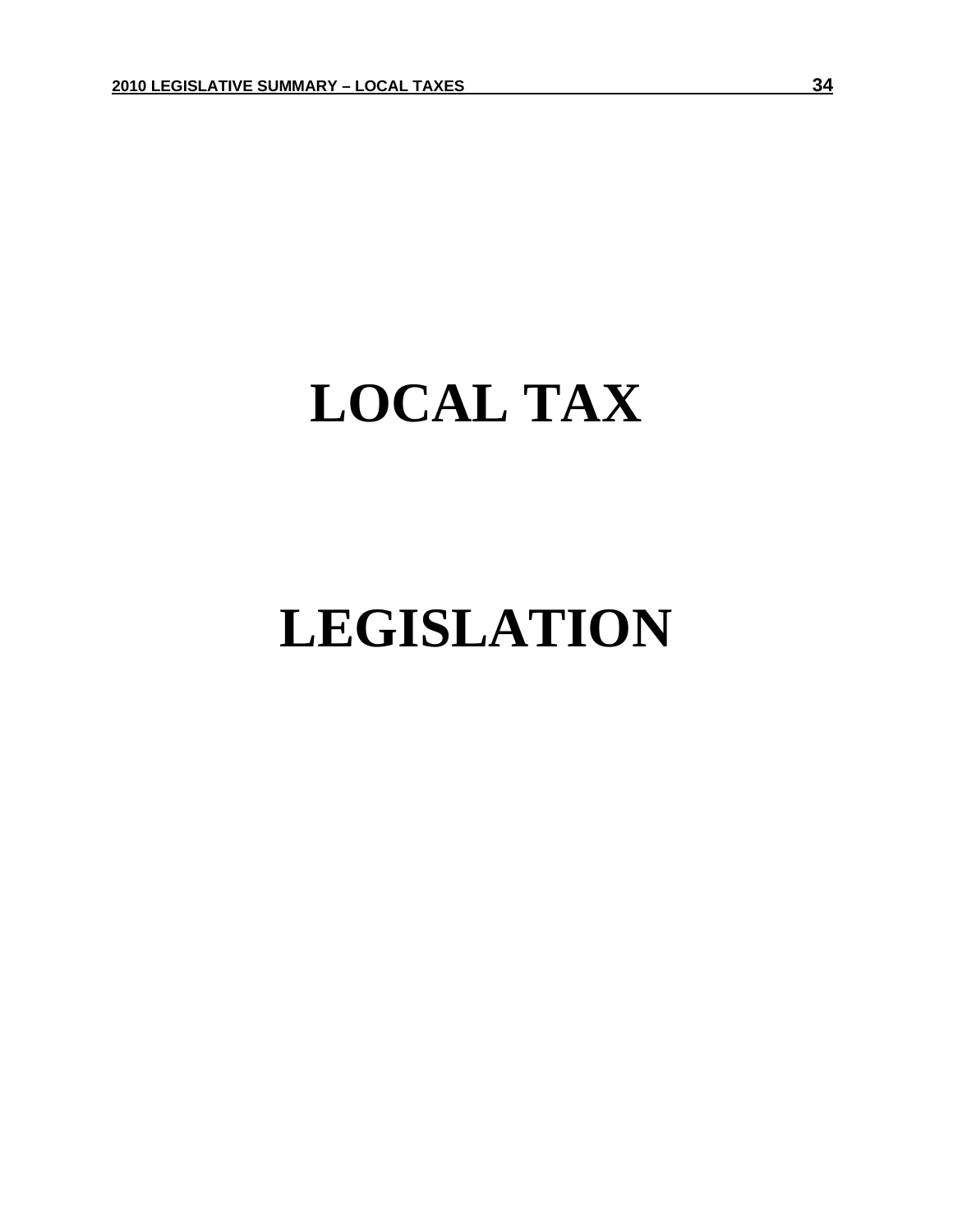### **TANGIBLE PERSONAL PROPERTY TAX**

#### <span id="page-40-0"></span>**Expands the Definition of Qualifying Vehicles for Car Tax Relief**

House Bill 228 (Chapter 499) expands the pool of "qualifying vehicles" that are eligible for personal property tax relief by removing the requirement that a vehicle held in trust can only qualify if there is no more than one beneficiary.

The Personal Property Tax Relief Act of 1998 ("PPTRA") was enacted to eliminate the tangible personal property tax imposed on the first \$20,000 of value on "qualifying vehicles." The term qualifying vehicle is currently defined as any passenger car, motorcycle, and pickup or panel truck that is determined by the commissioner of the revenue of the county or city in which the vehicle has situs to be (i) privately owned; (ii) leased pursuant to a contract requiring the lessee to pay the tangible personal property tax on such vehicle; or (iii) held in a private trust for nonbusiness purposes by an individual beneficiary. The Act modifies the last requirement to permit more than a single beneficiary of the private trust.

*Effective:* July 1, 2010 *Amended:* § 58.1-3523

## **REAL ESTATE TAX**

#### **Voter Referendum to Amend Constitution to Establish Income or Financial Worth Limitations for Real Property Tax Relief for Elderly or Disabled**

House Bill 16 (Chapter 490), Senate Bill 547 (Chapter 678), House Joint Resolution 11 (Chapter 770) and Senate Joint Resolution 97 (Chapter 775) provide for a voter referendum at the November 2, 2010 election to approve or reject a constitutional amendment to Article X, Section 6 of the *Constitution of Virginia.* The amendment would authorize the General Assembly to permit localities to establish their own income or financial worth limitations for purposes of granting property tax relief for homeowners who are 65 years of age or older, or permanently and totally disabled.

The *Constitution of Virginia* currently grants the General Assembly the power to authorize localities to adopt exemption and deferral programs for the elderly or handicapped to provide tax relief for persons sixty-five years of age or older and for those who are permanently and totally disabled. Localities may elect to adopt an exemption program, a deferral program, a combination of both, or none of the above. Income and net financial worth restrictions were incorporated in the exemption and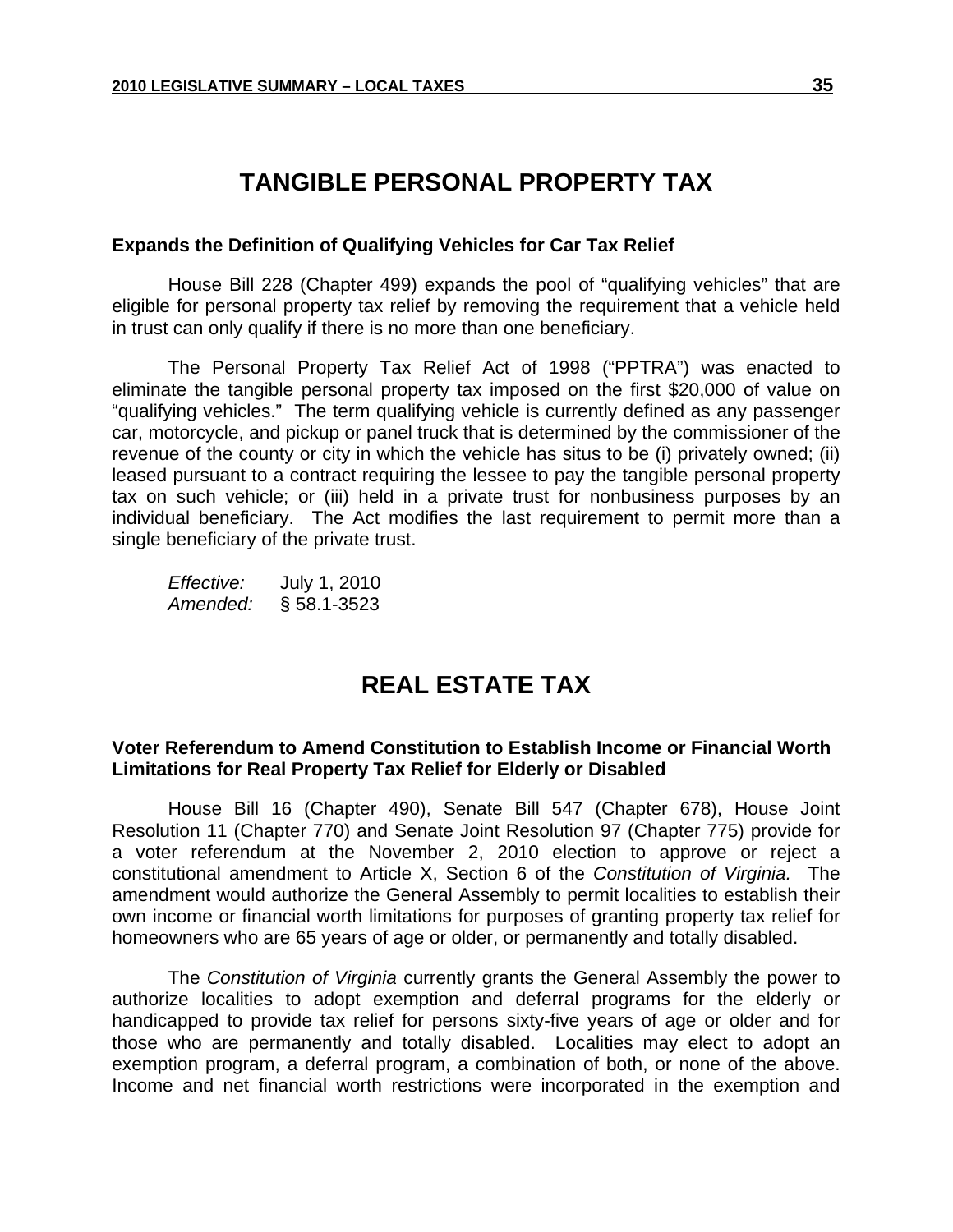<span id="page-41-0"></span>deferral programs to direct tax relief to those whose incomes and financial worth are sufficiently low to merit such relief.

In order to qualify for a real estate tax exemption or deferral, an elderly or disabled individual's total combined gross income from all sources, including the income of relatives living in the dwelling and, at the option of each locality, nonrelatives living in the dwelling that are not tenants or paid caregivers, may not exceed \$50,000 during the previous year. Any amount up to \$10,000 of income of each person who does not qualify for the exemption and is not the spouse of an owner living in they dwelling may be excluded from the total combined gross income. The net combined financial worth of the applicant and spouse may not exceed \$200,000, but localities may annually increase net worth limitations by a percentage equal to the Consumer Price Index to account for inflation.

Several localities are authorized to increase their income limits to amounts ranging from \$67,000 to \$75,000, and their net worth limits to amounts ranging from \$350,000 to \$540,000.

*Effective:* July 1, 2010 *Amended:* Article X, Section 6 of the *Constitution of Virginia*

#### **Voter Referendum to Amend Constitution to Provide an Exemption from Taxation for the Real Property of Certain Veterans**

House Bill 149 (Chapter 358), Senate Bill 31 (Chapter 588), House Joint Resolution 33 (Chapter 771) and Senate Joint Resolution 13 (Chapter 773) provide for a voter referendum at the November 2, 2010 election to approve or reject a constitutional amendment to Article X, Section 6 of the *Constitution of Virginia*, which would authorize the General Assembly to exempt from taxation real property that is the principal residence of a veteran (or widow or widower of a veteran) if the veteran has been determined by the United States Department of Veterans Affairs or its successor agency pursuant to federal law to have a 100 percent combat-related, permanent, and total disability.

The *Constitution of Virginia* currently grants the General Assembly the power to authorize localities to adopt exemption and deferral programs for the elderly or handicapped to provide tax relief for persons sixty-five years of age or older and for those who are permanently and totally disabled. Localities may elect to adopt an exemption program, a deferral program, a combination of both, or none of the above. Income and net financial worth restrictions were incorporated in the exemption and deferral programs to direct tax relief to those whose incomes and financial worth are sufficiently low to merit such relief.

*Effective:* July 1, 2010 *Amended:* Article X, Section 6 of the *Constitution of Virginia*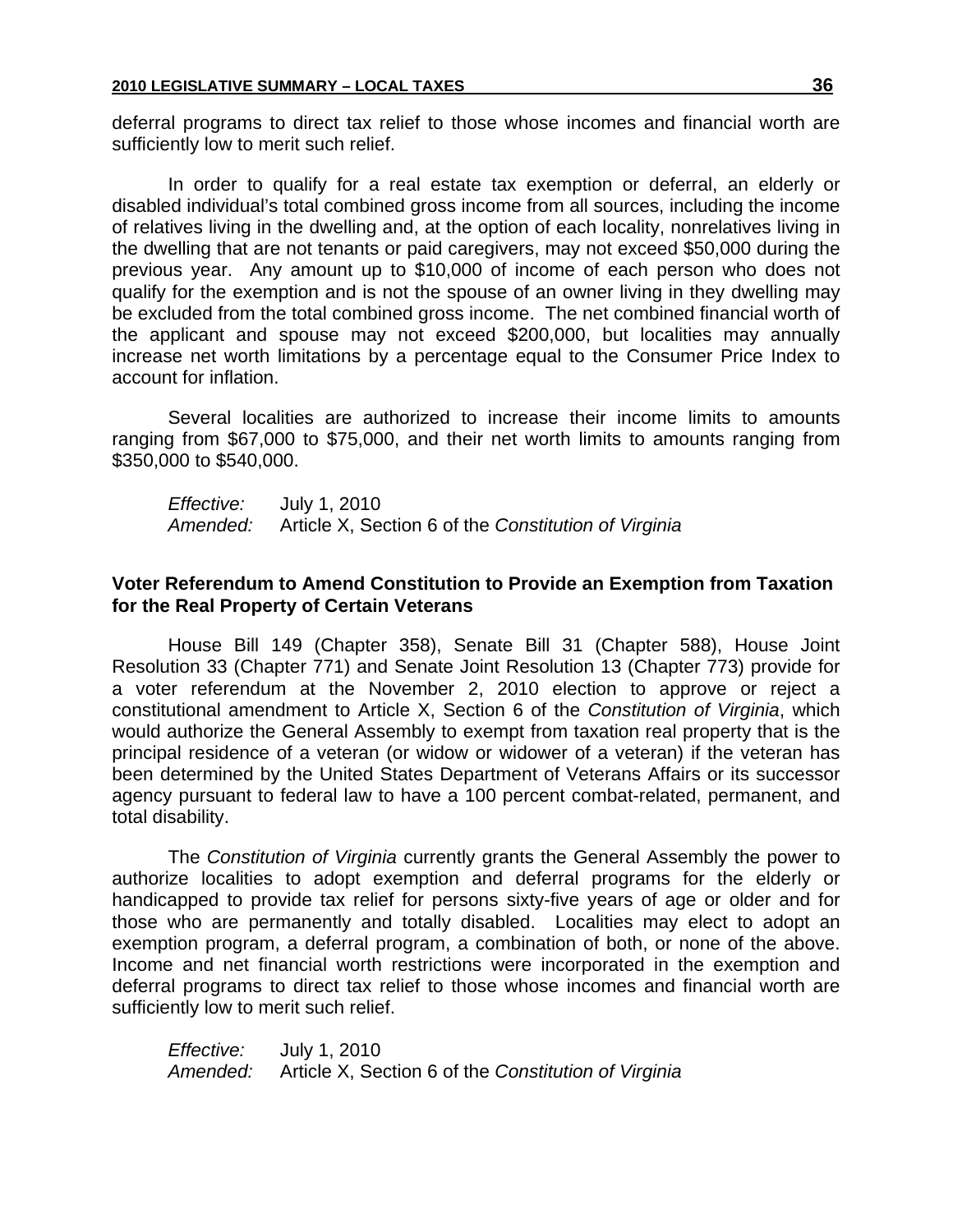#### <span id="page-42-0"></span>**Limitation on Annual Tax Levied on Property in Service Districts**

House Bill 200 (Chapter 212) limits the application of the annual tax levied upon property in a service district to only those specific classes of property that the locality deems benefit from the governmental services provided as a result of the annual tax.

Virginia law authorizes any locality to create service districts within the locality by ordinance. Service districts provide additional, more complete or more timely services of government than are desired in the locality or localities as a whole. Localities seeking to create a service district must conduct a public hearing prior to the district's creation. The ordinance establishing the service district must include the name and boundaries of the proposed district; specify any areas within the district that are to be excluded; describe the purposes of the district and the facilities and services proposed within the district; describe a proposed plan for providing such facilities and services within the district; and describe the benefits which can be expected from the provision of the proposed facilities and services within the district.

Upon passage of an ordinance creating a service district, localities are statutorily granted several powers with respect to these districts. Among these powers, localities may levy and collect an annual tax on any property in the service district that is subject to local taxation to pay for the expenses and charges for providing certain governmental services to the locality, such as water supply, garbage removal and disposal, and transportation. The tax may be levied on taxable real estate zoned for residential, commercial, industrial, or other uses, or any combination of such use classification, within the boundaries of the service district. The annual tax may not be levied to pay for schools, police, or general government services. Proceeds from the tax must be allocated to the district in which the funds were raised.

| Effective: | July 1, 2010  |
|------------|---------------|
| Amended:   | $§$ 15.2-2403 |

#### **Changes to Real Property Tax Assessment Structure**

House Bill 233 (Chapter 824) and Senate Bill 273 (Chapter 791) require that real property that is generating income as affordable housing be assessed using the income approach, based on the property's current use, any income restrictions on the property, and any arms length contract provisions entered into with respect to the real property.

Under current law, owners of real property containing more than four residential units operated in whole or in part as affordable housing may apply to the locality to have the real property assessed under special rules for affordable housing, provided certain requirements are met.

The *Constitution of Virginia* requires that all property be subject to tax, that all taxes be levied and collected under general laws, and that all taxes be uniform upon the same class of subjects within the territorial limits of the authority levying the tax. Article X, Section 2 of the *Constitution of Virginia* requires all assessments of real estate and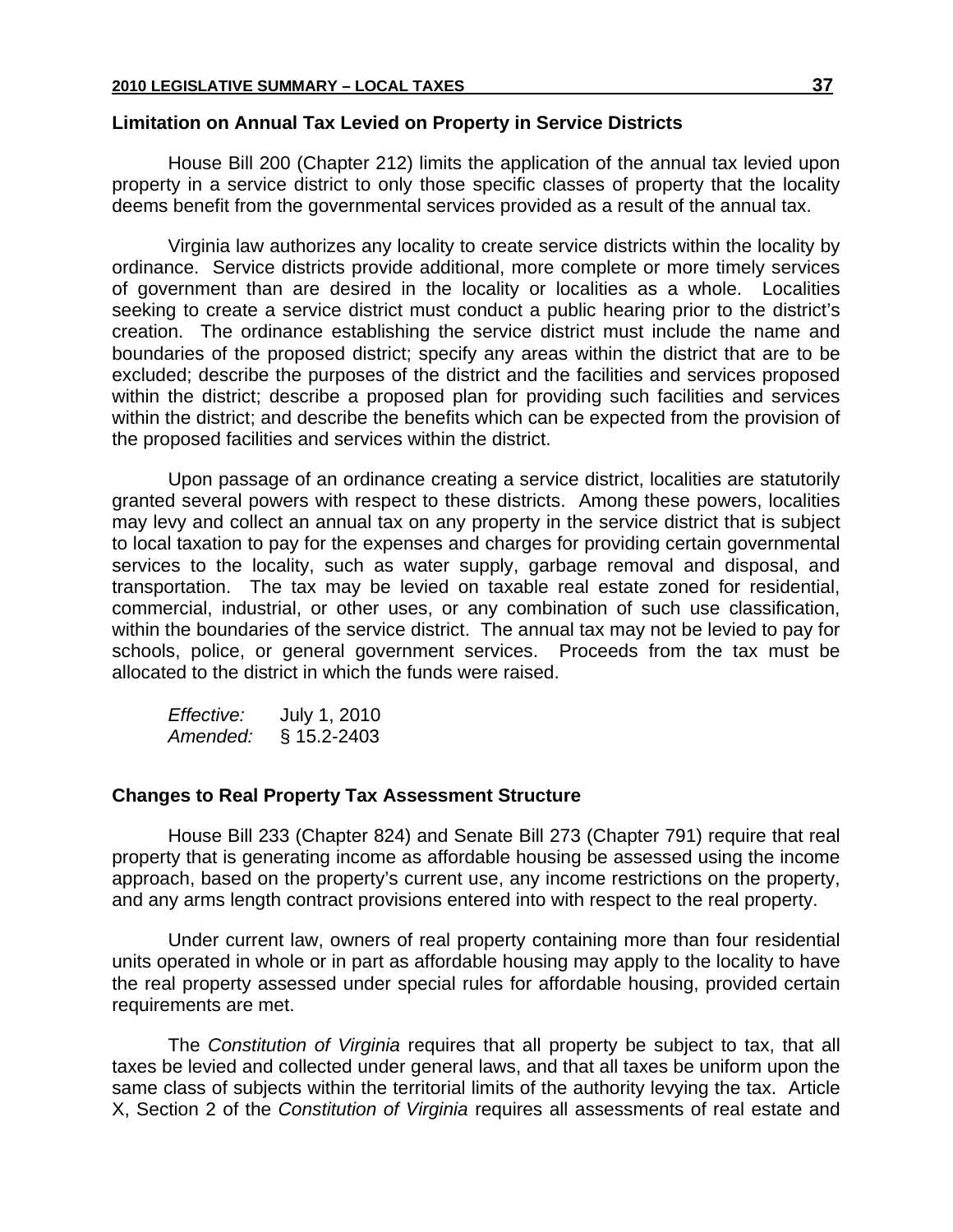<span id="page-43-0"></span>tangible personal property be made at their fair market value, and authorizes the General Assembly to define and separately classify certain real estate, depending upon its use.

Current law recognizes three methods that may be used for assessing real estate: 1) the sales comparison method (market approach); 2) the replacement cost less depreciation method (cost approach); and 3) the capitalization of income method (income approach). The capitalization of income method values the property as the net present value of the future stream of income that will be generated by the property. Currently, there is no mandate as to which of the three approaches to use in making the assessment.

This Act requires that real property generating income as affordable housing be assessed using the income approach based on the property's current use, any income restrictions on the property, and any arm length contract provisions entered into with respect to the real property, including, but not limited to restrictions on the transfer of title or other restraints on alienation of the real property. As federal or state income tax credits are not considered real property or income attributable to real property, assessors are prohibited from considering them in determining the income that is generated by the property. The assessor is still required to consider the rent and the impact of applicable rent restrictions; the operating expenses and expenditures and the impact of any such additional expenses or expenditures; and any restrictions on the transfer of title or other restraints on alienation of the real property in determining the potential income the property generates.

*Effective:* Tax years beginning on or after January 1, 2011. *Amended:* § 58.1-3295

#### **Changes to Real Property Tax Assessment Procedures**

House Bill 430 (Chapter 552) 1) sets forth additional requirements an appraiser must satisfy in order to be certified by TAX to perform assessments or reassessments of real property; 2) changes the presumption for determining whether a locality has failed to assess at 100% of fair market value; 3) changes the methodology for assessing affordable rental housing containing more than four residential units; 4) requires an assessing officer to furnish certain information regarding the methodology employed in his calculation of a property's assessed value upon request by the taxpayer; 5) requires an assessing officer to provide 14 days notice to the taxpayer concerning a request to increase the assessment on certain real property prior to the hearing on a taxpayer's complaint that the property is over-assessed or that the assessment was not uniform; and 6) specifies the composition of boards of equalization and panels thereof in any locality with a population in excess of 100,000.

#### Assessor Qualifications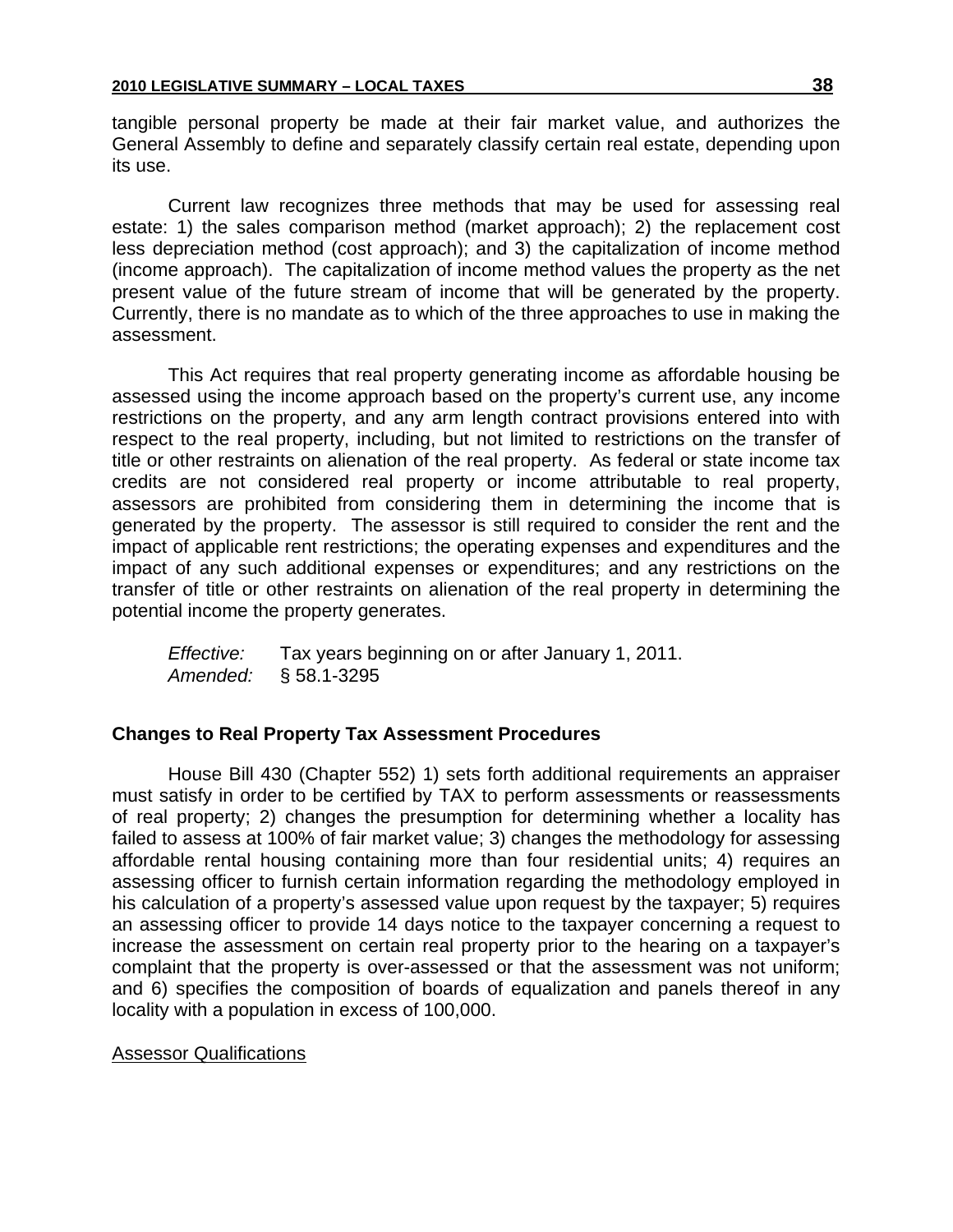#### **2010 LEGISLATIVE SUMMARY – LOCAL TAXES 39**

Under current law, real estate assessors and appraisers must receive a valid certification issued by TAX in order to perform assessments or reassessments of real property for any locality. TAX has established certification requirements and qualifications that vary among the different personnel performing real estate appraisals and assessments, and offers training and continuing education credit hours for real estate assessors.

In addition to the current training and certification requirements, this Act requires that real estate assessors and appraisers receive training in conducting appraisals of certain multi-unit real estate and training in following generally accepted appraisal practices in order to be certified by TAX to perform local real estate assessments.

#### Sales Assessment Ratio

Under current law, all general reassessments or annual assessments must be made at 100% fair market value. A locality that fails to meet this requirement may forfeit its share of the net profits derived from operation of the alcoholic beverage control system. If the locality has a sales assessment ratio lower than 70% for the year in which the general reassessment or annual assessment is effective, this constitutes prima facie proof that the locality has failed to assess at 100% of fair market value. The sales assessment ratio is derived by dividing the assessed value of property by its selling price.

In addition to the 70% threshold, this Act establishes that when a locality's sales assessment ratio exceeds 130%, this constitutes prima facie proof that the locality has failed to assess at 100% of fair market value.

#### Assessments

The *Virginia Constitution* requires that all property be subject to tax, and that all taxes be uniform upon the same class of subjects within the territorial limits of the authority levying the tax. Article X, Section 2 of the *Constitution* requires all assessments of real estate and tangible personal property be made at their fair market value, and authorizes the General Assembly to define and separately classify certain real estate, depending upon its use.

Currently, three methods may be used to assess real estate: 1) the sales comparison method (market approach); 2) the replacement cost less depreciation method (cost approach); and 3) the capitalization of income method (income approach). The capitalization of income method values the property as the net present value of the future stream of income that will be generated by the property. Currently, there is no mandate as to which of the three approaches to use in making the assessment.

This Act mandates that real property containing more than four residential units that is generating income as affordable rental housing be assessed using the income approach, based on the property's current use, any income restrictions on the property, and the provisions of any arms length contract entered into with respect to the property.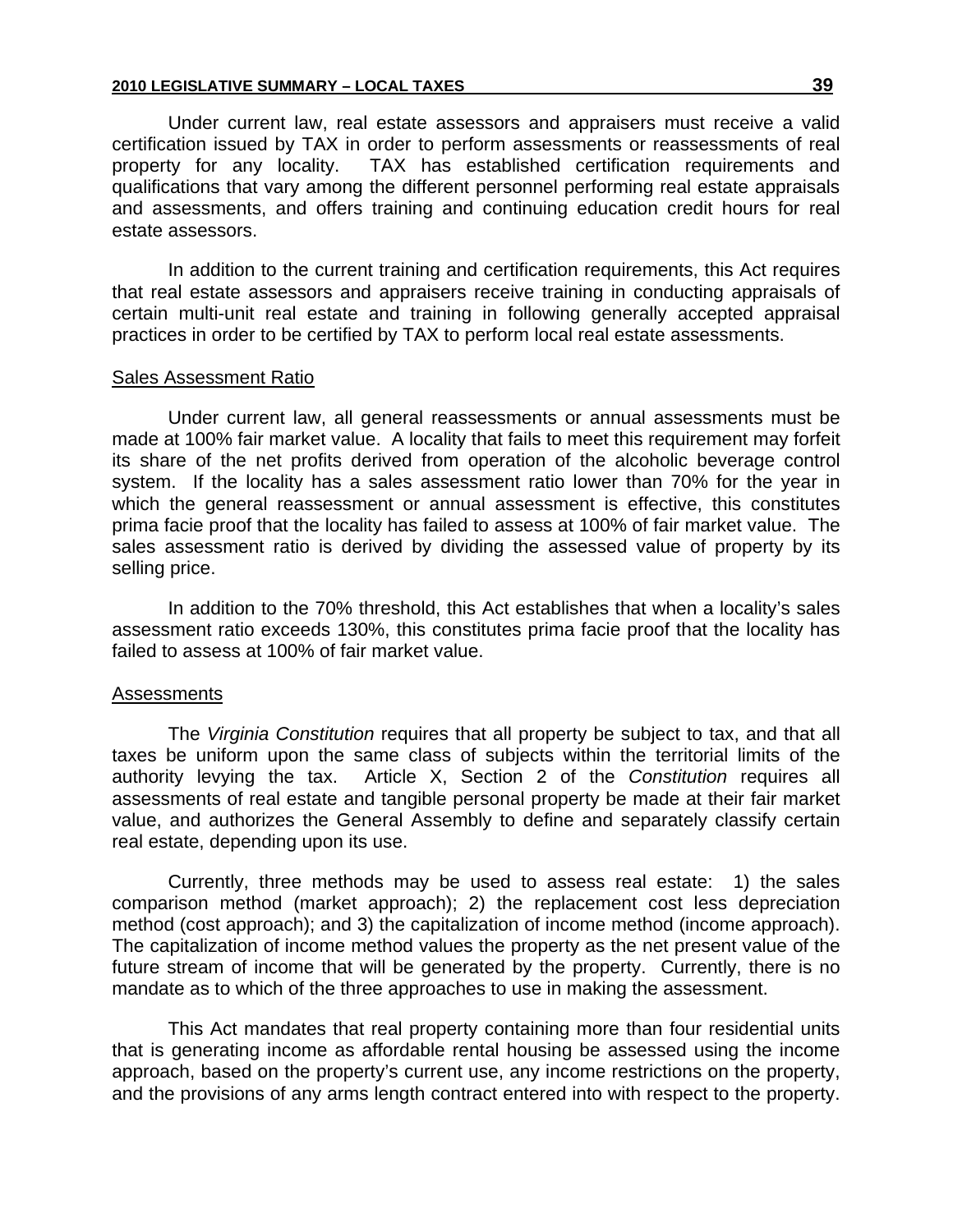Federal or state income tax credits are not considered income for purposes of determining the value of the applicable rental property.

Under this Act, the assessing officer must furnish information regarding the methodology employed in the calculation of a property's assessed value upon a taxpayer's request. The officer must furnish the capitalization rate used to determine the property's value, a list of comparable properties or sales figures considered in the valuation, and any other factors considered in determining the value of the property, unless the disclosure of such information is otherwise prohibited. Failure to furnish this information within a specified time will preclude the assessing official and the local government from introducing this information during the proceeding.

#### Boards of Equalization

Circuit courts within each county or city may appoint a three-to-five member Board of Equalization, which is authorized to increase or decrease assessments in response to complaints regarding errors in real property assessments. Members must be residents of the county or city in which they will serve and must be appointed from the citizens of the county or city. Thirty percent of the members of the board must be commercial or residential real estate appraisers, other real estate professionals, builders, developers, or legal or financial professionals. Board members are also required to attend a course given by TAX, and periodically take continuing education instruction provided by the Tax Commissioner.

Under this Act, in a locality with a population that exceeds 100,000, thirty percent of the members of the board must be commercial or multifamily residential real estate appraisers who are licensed and certified by the Virginia Real Estate Appraiser Board to serve as general real estate appraisers, other commercial or multifamily real estate professionals or licensed commercial or multifamily real estate brokers, builders, developers, active members of the Virginia Bar, or other legal or financial professionals with knowledge of the valuation of property, real estate transactions, building costs, accounting finance or statistics. The Act defines commercial or residential property as any property that is either operated as or zoned for use as commercial, industrial, or multifamily residential rental property.

Further, this Act provides that in cases to correct erroneous assessments before a Board of Equalization or a circuit court, if, within at least five days prior to such action, the assessing officer does not furnish information that is required to be disclosed or made available for inspection and copying, the assessing official and the local government may not introduce this information or use it in any such appeal.

The Act also provides that in cases before the board in which the local assessing officer requests that the board increase the assessment after the taxpayer files an appeal to the board on a commercial, multifamily residential or industrial property, the local officer must notify the taxpayer of the request not less than 14 days prior to the hearing. If the taxpayer contests the increase, the assessor must either withdraw the request or provide the board an appraisal performed by an independent contractor,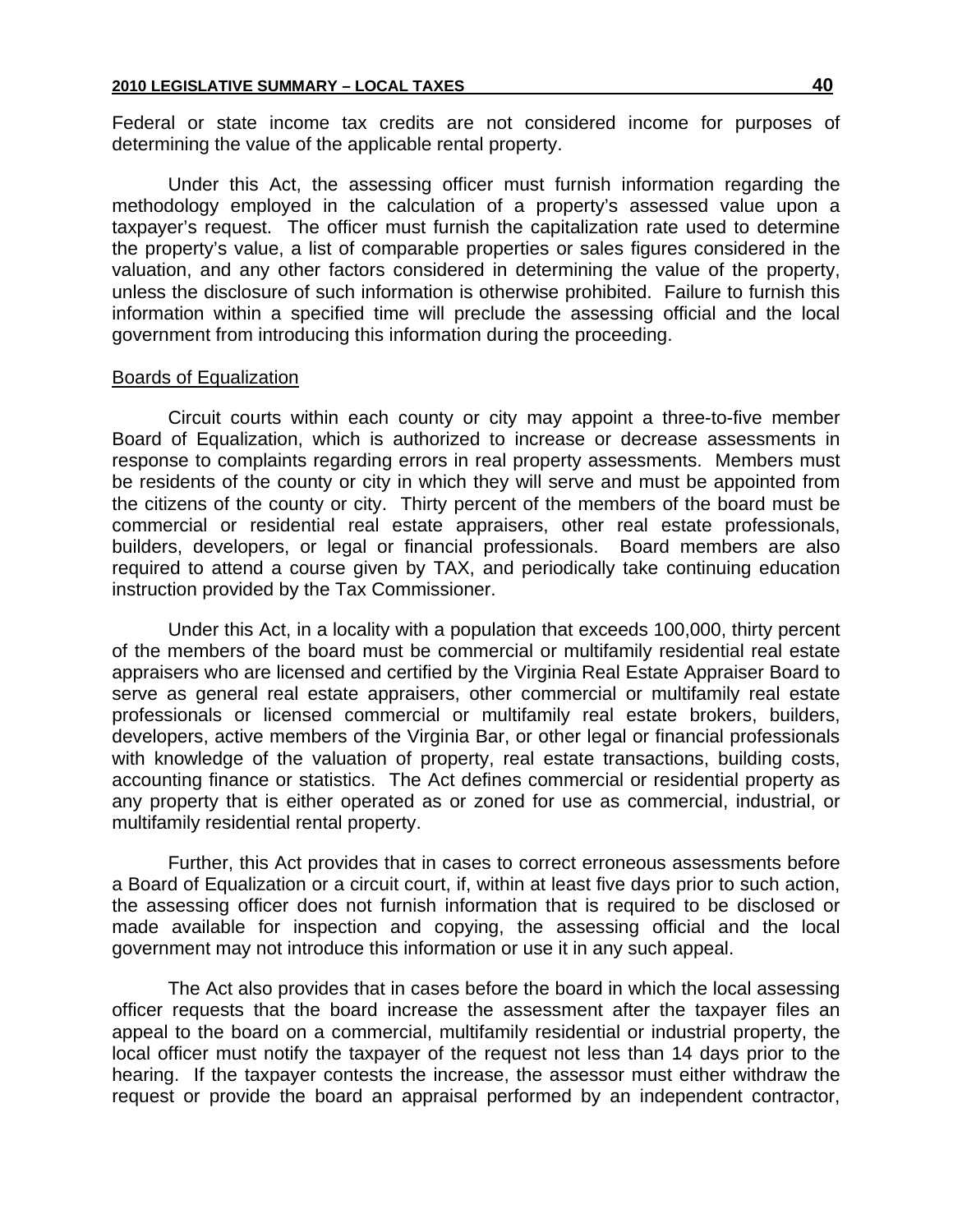<span id="page-46-0"></span>licensed and certified by the Virginia Real Estate Appraiser Board to serve as a general real estate appraiser, and who affirms that the increase in value represents the property's fair market value as of the date of the disputed assessment. The assessor is excused from these requirements if the requested increase is based on mistakes of fact or if the information on which the commissioner or other officer based the requested increase was available to, but not provided by, the taxpayer in response to a request for information made by the commissioner or other officer at the time the challenged assessment was made.

#### Evidentiary Standard to Correct Erroneous Assessments

During a Board of Equalization hearing, the owner of the real property has the burden of proving that the property in question is valued at more than its fair market value, that the assessment is not uniform in its application, or that the assessment is otherwise not equalized. Under current law, the taxpayer must produce substantial evidence that the assessor's valuation is erroneous and was reached in accordance with generally accepted appraisal practice in order to receive relief.

In addition to these requirements, this Act requires that the owner show the valuation was not reached in accordance with generally accepted procedures, rules and standards as prescribed by nationally recognized professional appraisal organizations.

Effective: July 1, 2010 Amended: § 58.1-3258.1. 58.1-3259, 58.1-3295, 58.1-3331, 58.1-3374, 58.1-3379

#### **Creates Separate Classifications for Certified Renewable Energy Manufacturing Equipment**

House Bill 999 (Chapter 849) and Senate Bill 656 (Chapter 264) create a separate classification of property for purposes of the Real Property Tax for improvements to real property designed and used primarily for the purpose of manufacturing a product from renewable energy. Localities may levy their local Real Property Tax on such improvements at a rate that does not exceed the rate levied on other real property in the locality. This Act also creates a separate classification of property for purposes of the Tangible Personal Property Tax for tangible personal property designed and used primarily for the purpose of manufacturing a product from renewable energy. Localities are permitted to levy their Tangible Personal Property Tax on such property at a rate that does not exceed the rate levied on the general class of tangible personal property in the locality.

The *Constitution of Virginia* authorizes the General Assembly to define and classify taxable subjects and to segregate the several classes of property so as to specify and determine upon what subjects state and local taxes may be levied.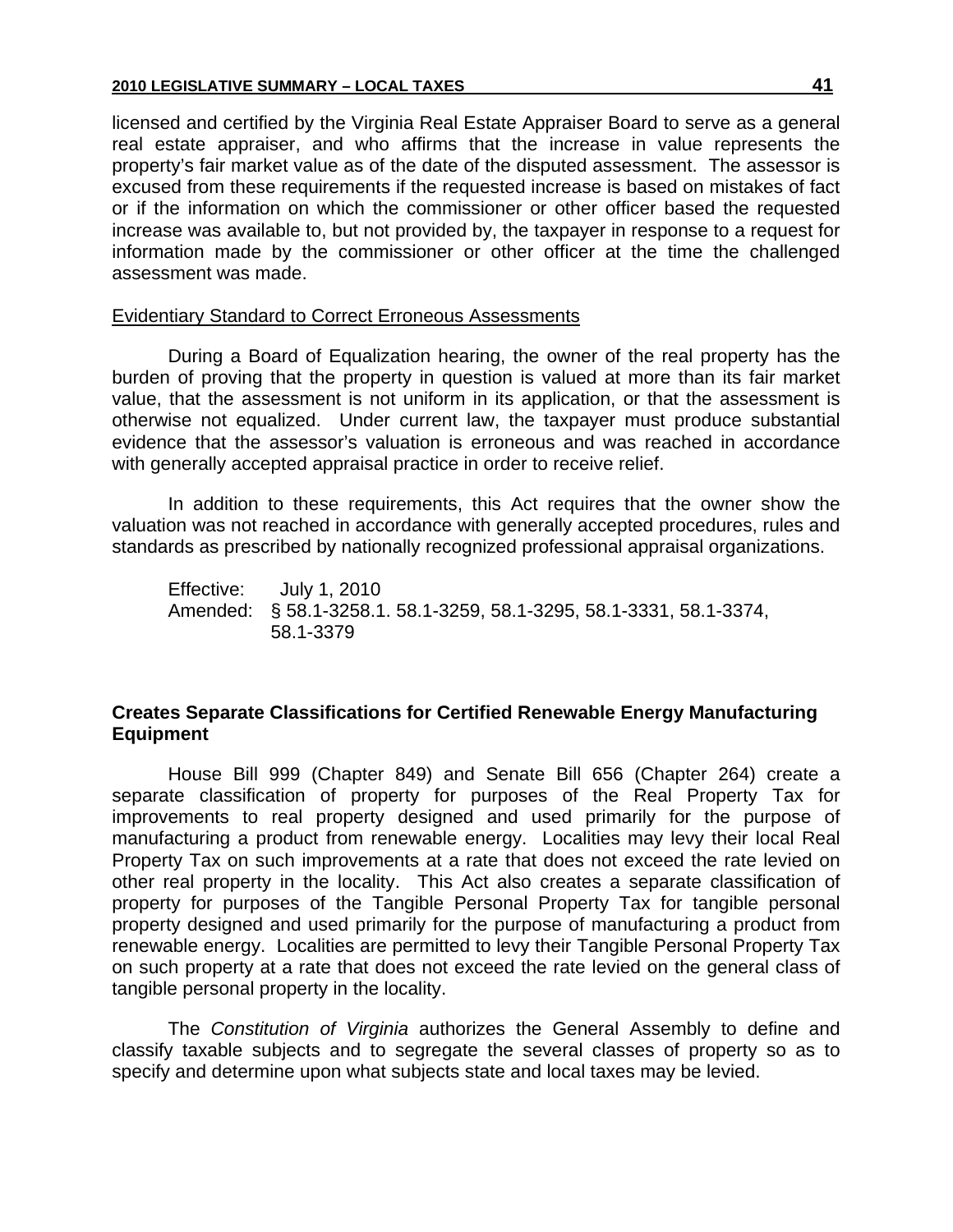#### <span id="page-47-0"></span>**2010 LEGISLATIVE SUMMARY – LOCAL TAXES 42**

Current law deems real estate as one class of property subject to the same rate of tax. In the 2002 and 2003 General Assembly sessions, however, separate classifications of real property were created composed of improvements to real property located in the Cities of Fairfax and Roanoke. In 2007, the General Assembly created additional separate classifications of real property for real property used for or zoned to permit commercial or industrial uses in the counties and cities embraced by the Northern Virginia and Hampton Roads Transportation Authorities, as well as a separate classification of real property for energy-efficient buildings.

Currently, there are forty categories of property that are classified as separate classes of property for purposes of the Tangible Personal Property Tax. Thirty-five of these categories may be taxed at a rate not to exceed the general rate imposed on tangible personal property; four may be taxed at a rate not to exceed the general rate imposed on machinery and tools; and one may be taxed at a rate equal to the general rate imposed on real property.

 "Renewable energy" is currently defined as energy derived from sunlight, wind, falling water, biomass, sustainable or otherwise, energy from waste, municipal solid waste, wave motion, tides, and geothermal power, and does not include energy derived from coal, oil, natural gas or nuclear power. Renewable energy also includes the proportion of the thermal or electric energy from a facility that results from the co-firing of biomass.

| Effective: | July 1, 2010    |
|------------|-----------------|
| Amended:   | $§ 58.1 - 3506$ |
| Added:     | § 58.1-3221.4   |

#### **Agricultural and Forestal Districts; Noncontiguous Parcels**

Senate Bill 81 (Chapter 653) allows certain noncontiguous parcels of land that currently are not part of an individual forestal, agricultural, or forestal and agricultural district of local significance to be included in that district if the nearest boundary of the noncontiguous parcel is within one-quarter of a mile of the core contiguous properties that constitute the district and was previously included in an individual forestal, agricultural, or forestal and agricultural district of local significance.

Under current law, localities that participate in a local district program may authorize owners of land to apply to create an agricultural, forestal, or an agricultural and forestal district within the locality. This land is subject to the real property tax at a lower rate than the rate applicable to other real property. Thus, localities encourage conservation by providing tax relief to the owner of real estate devoted solely to agricultural, horticultural, forest, or open-space use. In valuing land at its use value, the assessing officer considers only the value of the real estate based on its current use. The assessing officer does not consider the fair market value of the land at its most profitable use.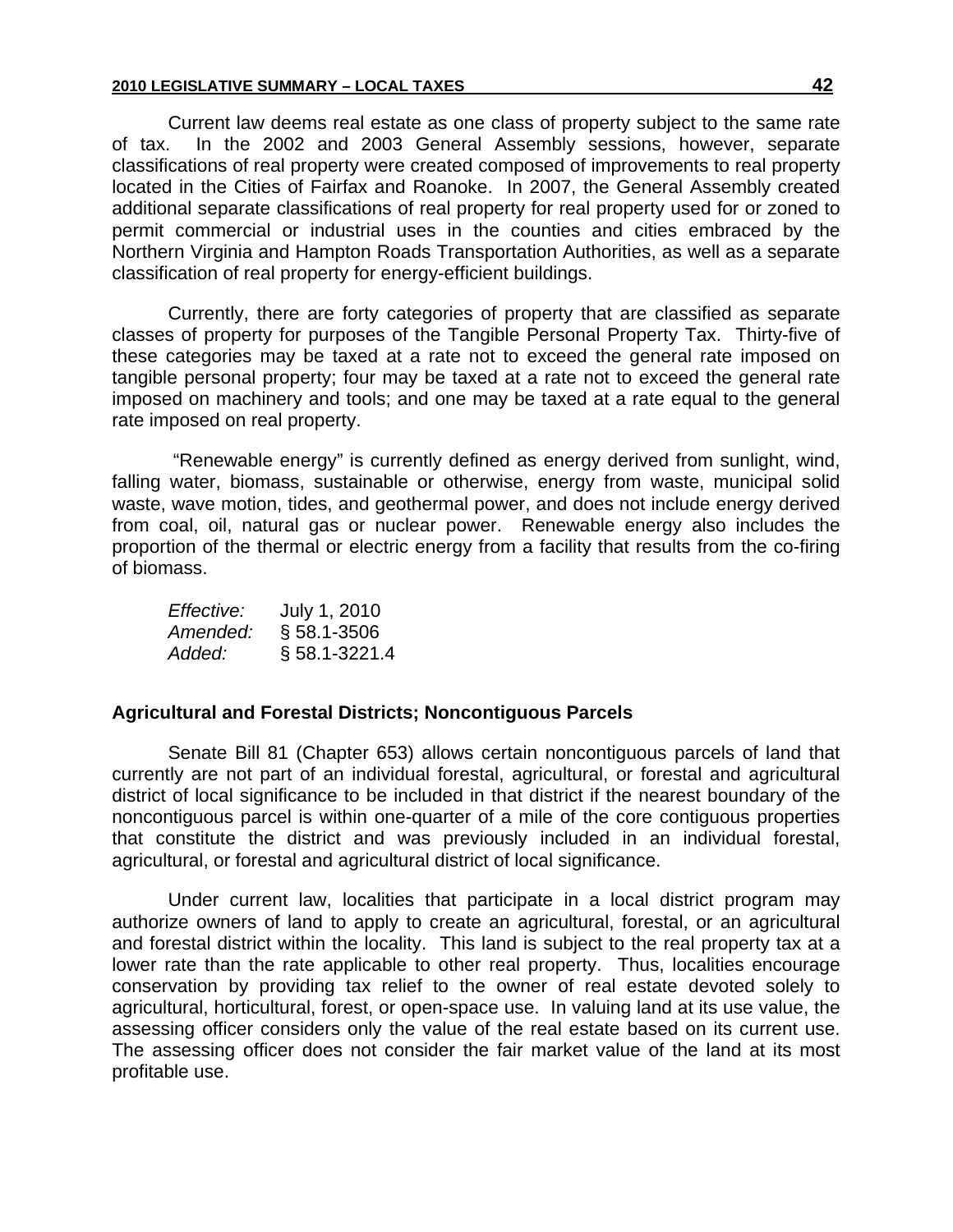#### <span id="page-48-0"></span>**2010 LEGISLATIVE SUMMARY – LOCAL TAXES 43**

Owners of real property situated in a locality that has adopted a land-use plan and ordinance providing for use value assessment may apply to their local assessing officer for taxation of their real property on the basis of use value. Once approved, these owners must devote a minimum number of acres of real property to agricultural, horticultural, forest, or open-space use.

*Effective:* July 1, 2010 *Amended:* § 15.2-440 and § 58.1-3233

## **TRANSIENT OCCUPANCY TAX**

#### **Allows Allegheny County to Impose Transient Occupancy Tax at Increased Rate**

House Bill 370 (Chapter 505) adds Allegheny County to the list of localities that are currently authorized to impose a transient occupancy tax at a maximum rate of five percent. Revenues from the portion of the tax in excess of two percent must be used solely for tourism or marketing of tourism.

Under current law, any county may impose a transient occupancy tax at a maximum rate of two percent upon the adoption of an ordinance, on hotels, motels, boarding houses, travel campgrounds, and other facilities offering guest rooms. The tax applies to rooms rented on a continuous basis by the same individual or group for 30 or more continuous days, and applies only to rooms that are intended or suitable for dwelling and sleeping. Therefore, the tax is not imposed on rooms used for alternative purposes, such as banquet rooms and meeting rooms.

Currently, Virginia law identifies thirty-seven counties that may impose a transient occupancy tax at a maximum rate of five percent. The revenues for the portion of the tax over two percent must be designated and spent solely for tourism, marketing of tourism, or initiatives that attract travelers to the locality and generate tourism revenues in the locality. Several additional counties are authorized to impose additional transient occupancy taxes, at rates separately specified by statute, the funds of which are allocated to promoting tourism, business travel, and other specified projects within the counties.

| Effective: | July 1, 2010    |
|------------|-----------------|
| Amended:   | $§ 58.1 - 3819$ |

#### **Limitations on the Imposition of Transient Occupancy Tax in Fairfax County**

House Bill 972 (Chapter 116) and Senate Bill 218 (Chapter 660) provide that any additional transient occupancy tax or any increase in the rate of an existing transient occupancy tax that is first imposed on or after July 1, 2010 in Fairfax County does not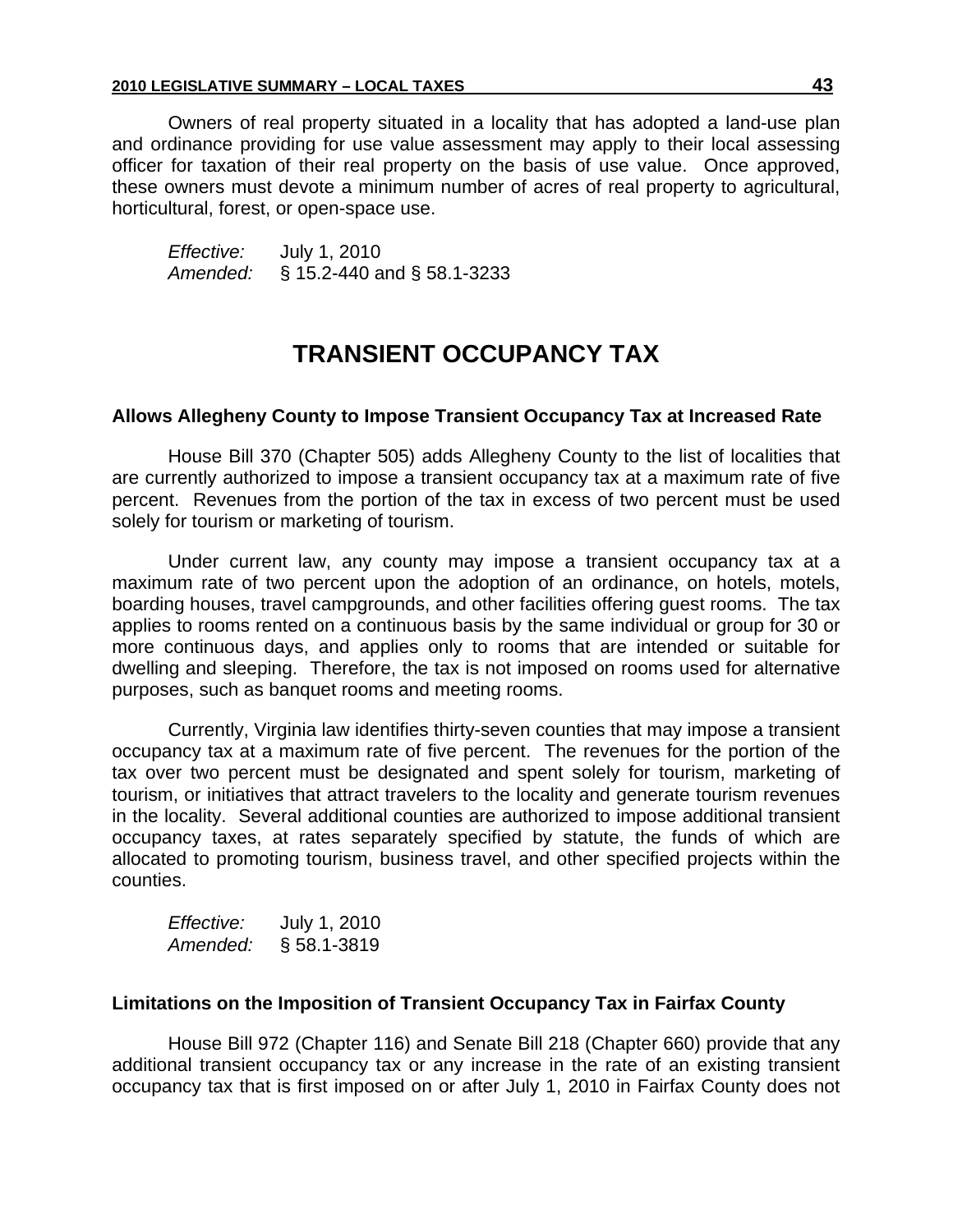<span id="page-49-0"></span>apply within the limits of any town located in Fairfax County, unless the governing body of the town consents.

Under current law, any county may impose a transient occupancy tax at a maximum rate of two percent, upon the adoption of an ordinance, on hotels, motels, boarding houses, travel campgrounds, and other facilities offering guest rooms. The tax, however, does not apply to rooms rented on a continuous basis by the same individual or group for 30 or more continuous days. The tax applies to rooms intended or suitable for dwelling and sleeping, but does not apply to rooms used for alternative purposes, such as banquet rooms and meeting rooms.

 The Virginia Code specifically enumerates several counties that are authorized to impose a transient occupancy tax at a higher rate, or that may impose an additional transient occupancy tax. Currently, Fairfax County is authorized to impose an additional transient occupancy tax at a maximum rate of two percent of the charge for occupancy of any room, provided that the board of supervisors of Fairfax County appropriates the additional revenue as follows: 1) no more than 75% of such revenues is designated for tourism promotion; and 2) the remaining portion of such revenues is designated for a nonprofit convention and visitor's bureau. Currently, Fairfax County imposes a transient occupancy tax at a total rate of four percent.

| Effective: | July 1, 2010      |
|------------|-------------------|
| Added:     | $§ 58.1 - 3824.1$ |

## **BUSINESS, PROFESSIONAL & OCCUPATIONAL LICENSE TAX**

#### **Requirement for Contractors to be Licensed by the Commonwealth before Obtaining a Business License**

House Bill 409 (Chapter 82) and House Bill 713 (Chapter 755) require that any contractor applying for or renewing a business license in any locality must furnish either (i) satisfactory proof that he is duly licensed or certified by the Commonwealth to carry out or superintend the same, or (ii) a written statement supported by an affidavit that he is not subject to licensure or certification.

The Business, Professional and Occupational License (BPOL) tax is a tax on businesses for the privilege of engaging in business at a definite place of business within a Virginia locality. The measure or basis of the BPOL tax generally is the gross receipts of the business. The BPOL tax is a tax on gross receipts, not net income.

Under current law, the state requires licenses of contractors in the following classes: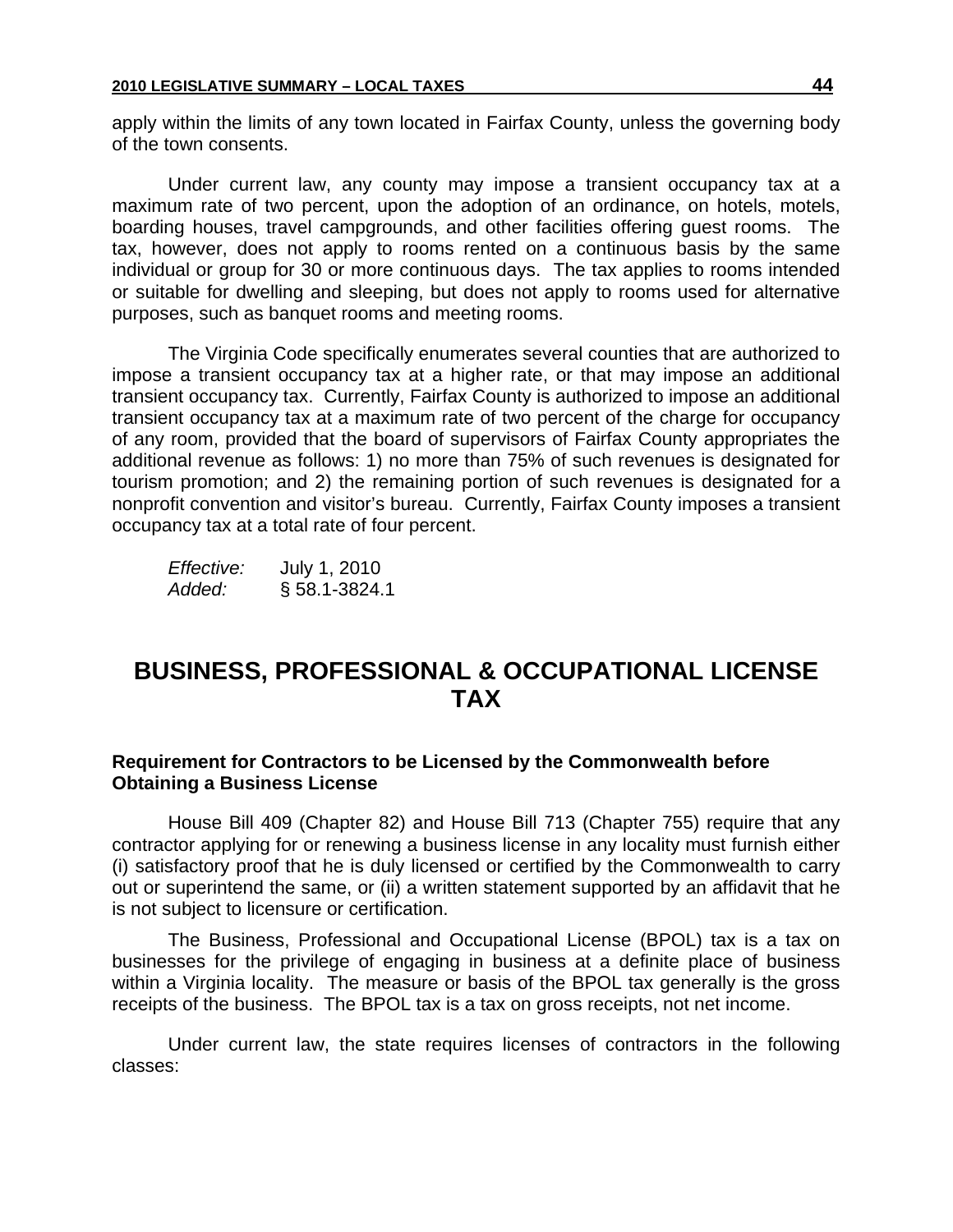- <span id="page-50-0"></span>o Class A contractors perform or manage construction, removal, repair, or improvements when (i) the total value referred to in a single contract or project is \$120,000 or more, or (ii) the total value of all such construction, removal, repair, or improvements undertaken by such person within any 12-month period is \$750,000 or more.
- o Class B contractors perform or manage construction, removal, repair, or improvements when (i) the total value referred to in a single contract or project is \$7,500 or more, but less than \$120,000, or (ii) the total value of all such construction, removal, repair or improvements undertaken by such person within any 12-month period is \$150,000 or more, but less than \$750,000.
- o Class C contractors perform or manage construction, removal, repair, or improvements when (i) the total value referred to in a single contract or project is over \$1,000 but less than \$7,500, or (ii) the total value of all such construction, removal, repair, or improvements undertaken by such person within any 12-month period is less than \$150,000.

*Effective:* July 1, 2010 *Amended:* § 54.1-1111

#### **Exclusion of Gross Receipts of Security Brokers from the BPOL Tax**

House Bill 985 (Chapter 283) and Senate Bill 90 (Chapter 195) exclude amounts paid to an independent registered representative as a commission on any sale or purchase of a security from the gross receipts of a security broker or security dealer for the purposes of the Business, Professional, and Occupational License ("BPOL") Tax.

The security broker or dealer must identify on his license application each independent registered representative to whom the excluded receipts have been paid and, if applicable, the jurisdictions where the independent registered representative is subject to the BPOL Tax.

The BPOL tax is a tax on businesses for the privilege of engaging in business at a definite place of business within a Virginia locality. The measure or basis of the BPOL tax generally is the gross receipts of the business. The BPOL tax is a tax on gross receipts, not net income.

For purposes of the BPOL tax, *Va. Code* § 58.1-3700.1 provides that gross receipts means "the whole, entire, total receipts, without deduction." Additionally, a business that is not the legal agent of its customer may not exclude from its BPOL taxable gross receipts monies it receives from its customer as payment for costs incurred by the business with others who have no contractual relationship with the customer.

The BPOL law allows taxpayers to deduct pass through costs in very limited situations, including the exclusion of commissions paid by real estate brokers to their agents that have BPOL licenses.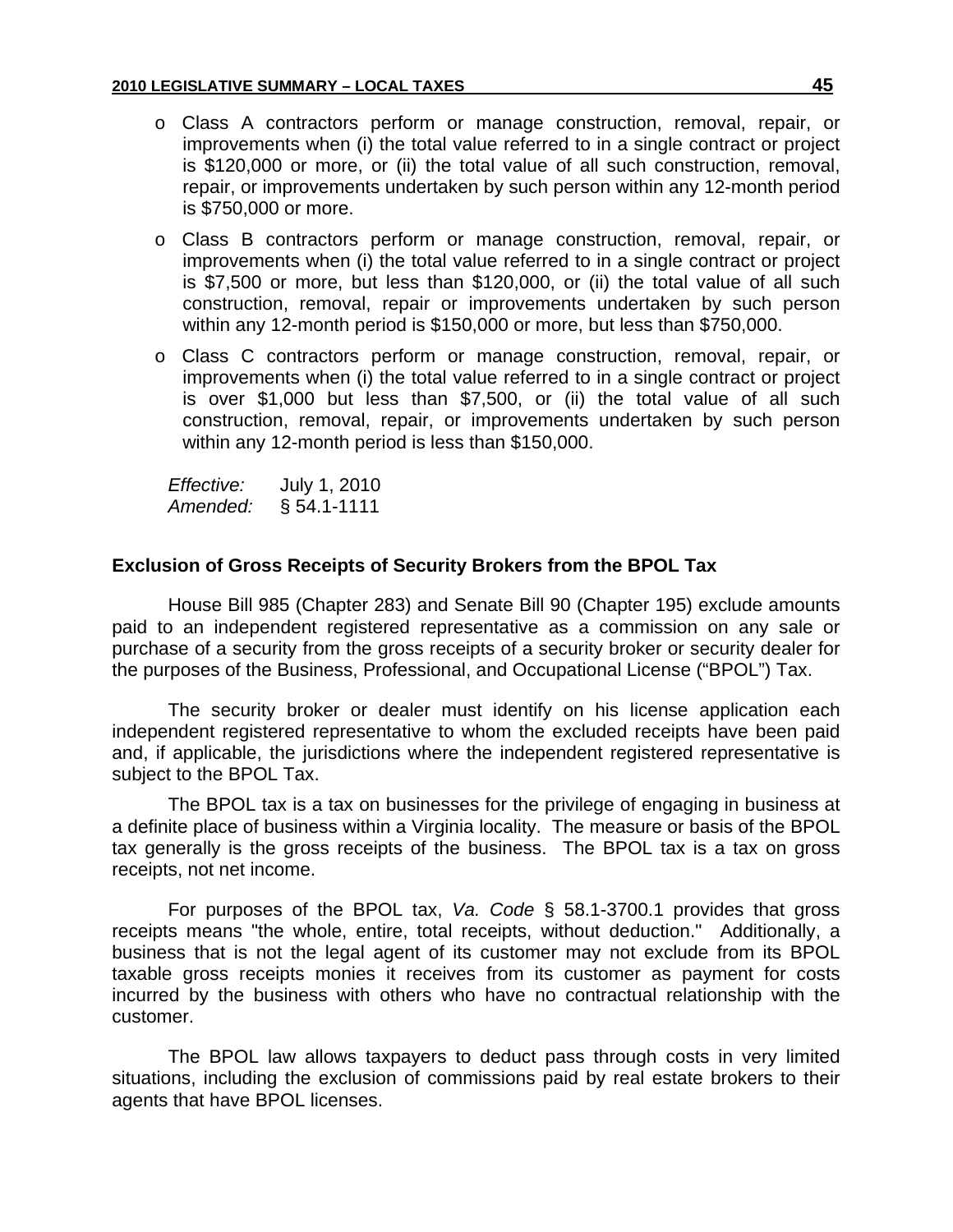<span id="page-51-0"></span>

| Effective: | July 1, 2010      |
|------------|-------------------|
| Amended:   | $§ 58.1 - 3700.1$ |
| Added:     | $§ 58.1 - 3732.5$ |

#### **Campgrounds and Bed and Breakfast Establishments Subject to the BPOL Tax**

House Bill 1356 (Chapter 648) specifically add campgrounds and bed and breakfast establishments to the list of businesses renting real property that are subject to the Business, Professional, and Occupational License ("BPOL") Tax.

Localities are prohibited from imposing the BPOL Tax on any person, firm, or corporation for engaging in the business of renting real property other than hotels, motels, motor lodges, auto courts, tourist courts, travel trailer parks, lodging houses, rooming houses, and boardinghouses.

*Effective:* July 1, 2010 *Amended:* § 58.1-3703

## **MISCELLANEOUS LOCAL TAXES**

#### **Short Term Rental Property**

House Bill 1301 (Chapter 295) and Senate Bill 355 (Chapter 255) classify shortterm rental property as a separate classification of merchants' capital, and authorizes the governing body of any locality to tax short-term rental property under the Merchants' Capital Tax or under the Short-Term Rental Property Tax, but not both. This Act also specifies that short-term rental property does not constitute tangible personal property for purposes of local taxation.

Under current law, short-term rental property is subject to the Short-Term Rental Property Tax at a maximum rate of one percent, and is in lieu of any Tangible Business Personal Property Tax. Short-term rental property is currently subject to the Tangible Personal Property Tax unless the locality imposes a Short-Term Rental Property Tax.

#### Merchants Capital Tax

The Merchants' Capital Tax is a local option property tax imposed on the inventory, daily rental passenger cars, and all other personal property of merchants except for tangible personal property not for sale as merchandise. As of 2008, the tax was imposed in 46 counties and 7 towns. Localities that impose the tax are prohibited from imposing a BPOL tax on merchants. Additionally, the tax must be imposed at a rate that does not exceed the rate or ratio that was in effect in that locality on January 1, 1978.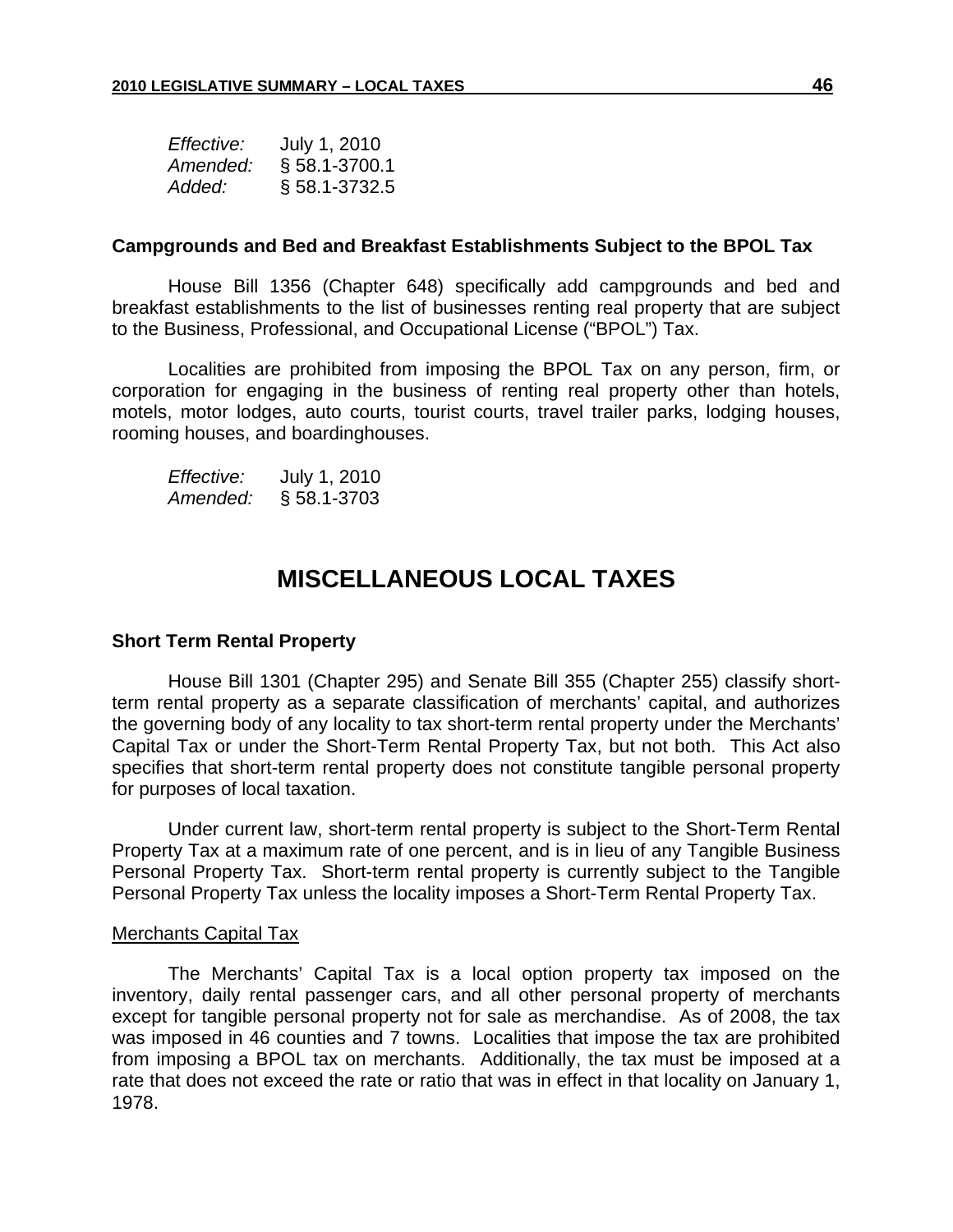#### <span id="page-52-0"></span>Short-Term Rental Property Tax

Prior to the 2009 General Assembly session, localities were authorized to impose a tax on "daily rental property," which consisted of all tangible personal property held for rental and owned by a "short-term rental business." The tax was imposed at a rate not to exceed 1 percent of the gross proceeds of a business engaged in a short-term rental business. A person is deemed to be engaged in the short-term rental business if: 1) at least 80% of the gross rental receipts of the business during the preceding calendar year arose from transactions involving the rental of short-term rental property, other than heavy equipment property, for periods of 92 consecutive days or less; or 2) at least 60% of the gross receipts of the business in the preceding year arose from transactions involving the rental of heavy equipment property for periods of 270 consecutive days or less.

Daily rental property constituted "merchants' capital" subject to the Merchants' Capital Tax. Legislation enacted in 2009 removed the daily rental property, as a component of the Merchants' Capital Tax and made it a separate, freestanding tax, renamed the "Short-Term Rental Property Tax."

This Act classifies short-term rental property as a separate classification of merchants' capital, and authorizes the governing body of any locality to tax short-term rental property under the Merchants' Capital Tax or under the Short-Term Rental Property Tax, but not both. This Act also specifies that short-term rental property does not constitute tangible personal property for purposes of local taxation.

| <i>Effective:</i> | For tax years beginning on and after January 1, 2011. For BPOL         |
|-------------------|------------------------------------------------------------------------|
|                   | taxes, this Act is effective for license years beginning subsequent to |
|                   | December 31, 2009                                                      |
| Amended:          | § 58.1-3500, 58.1-3510.4, 58.1-3510.6, 58.1-3704, and 58.1-3706        |

#### **Disclosure of Lists of Registered Voters to Commissioners and Treasurers**

Senate Bill 137 (Chapter 452) adds local commissioners of the revenue and treasurers to the list of entities to whom the State Board of Elections must furnish, at a reasonable price, lists of registered voters for their districts. These entities are entitled to this information for tax assessment, collection, and enforcement purposes.

Under current law, the State Board of Elections must furnish lists of registered voters for their districts to (i) courts of the Commonwealth and the United States; (ii) candidates for election or political party nomination; (iii) political party committees or officials of political party committees; (iv) political action committees that have filed a current statement of organization with the State Board, or with the Federal Elections Commission, (v) incumbent officeholders and (vi) nonprofit organizations that promote voter participation and registration.

*Effective:* July 1, 2010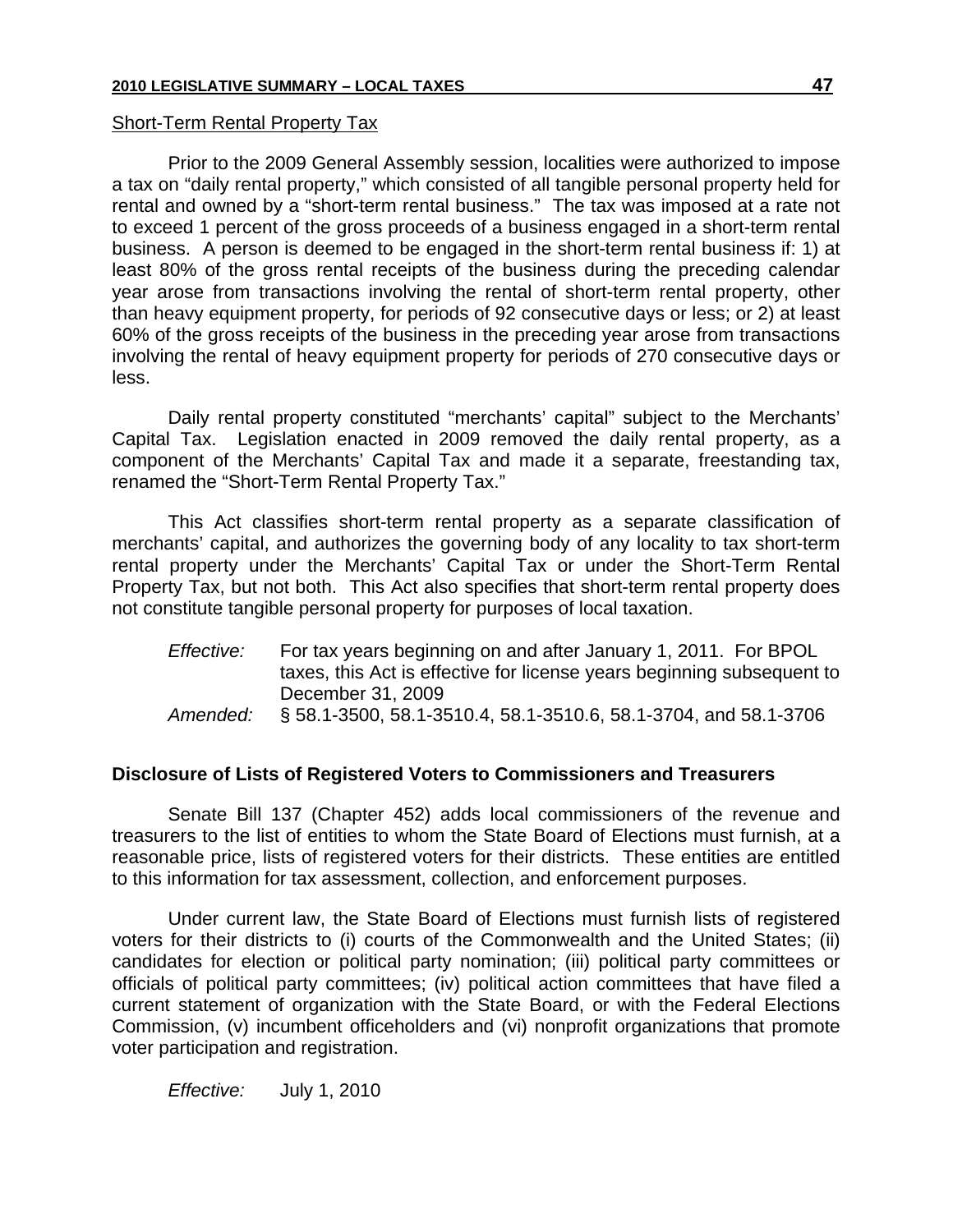*Amended:* §§ 24.2-405, 24.2-407.1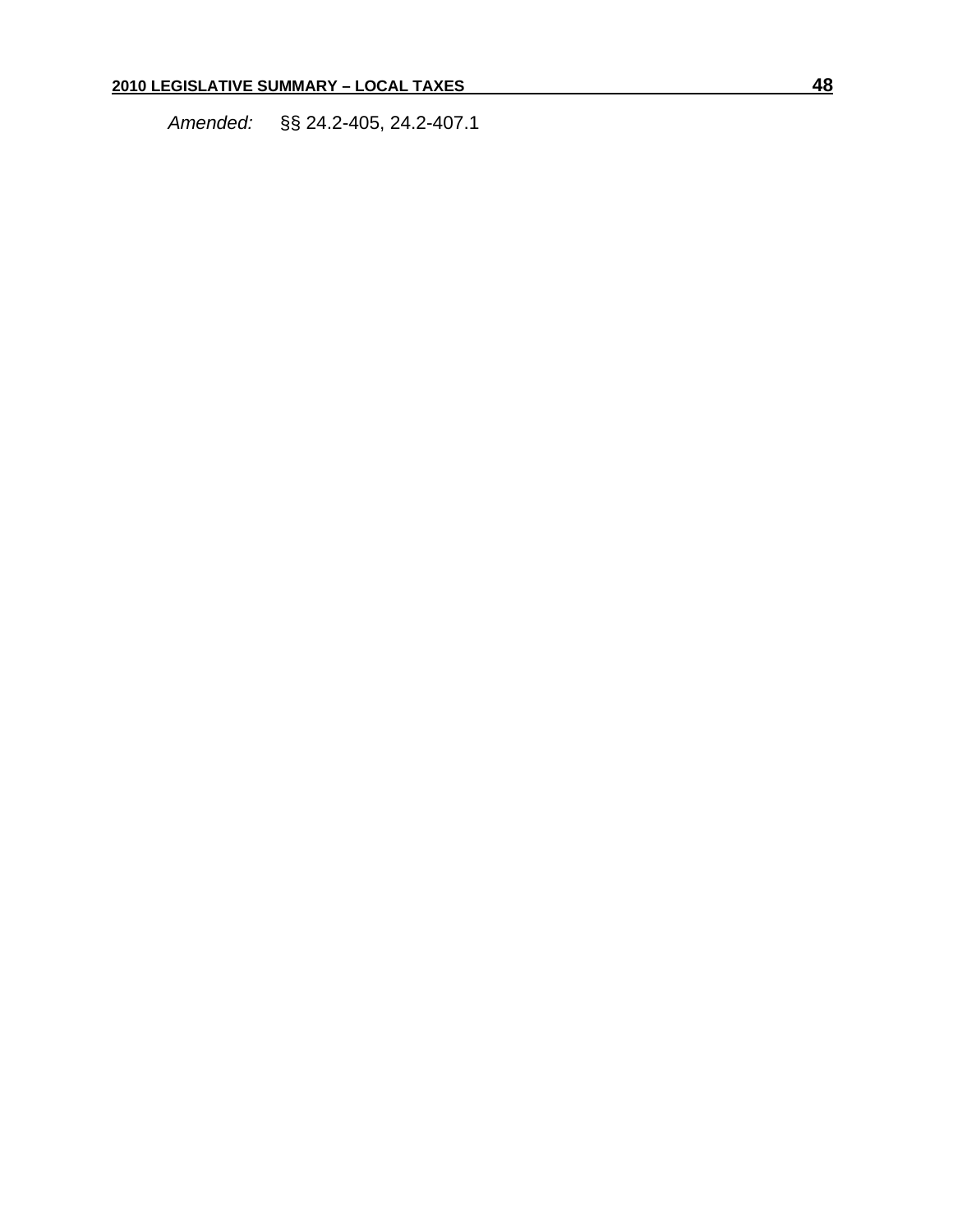## <span id="page-54-0"></span>**LEGISLATIVE**

## **STUDIES**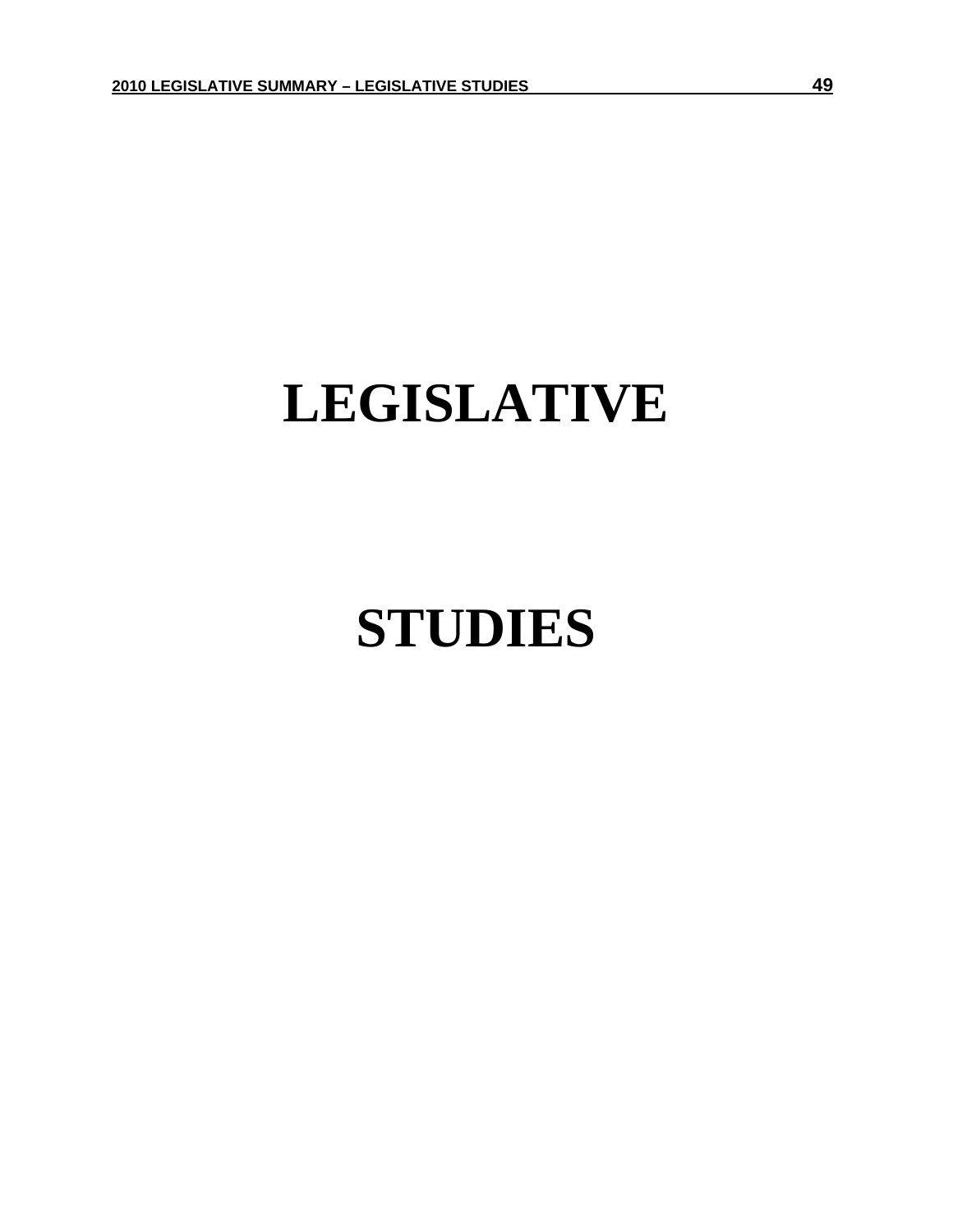#### <span id="page-55-0"></span>**JLARC to Study the Effectiveness of Tax Preferences**

Senate Joint Resolution 21 requires the Joint Legislative Audit and Review Commission ("JLARC") to undertake a two-year examination of the tax preferences in the individual income tax, corporate income tax, and retail sales and use tax. Excluded from this examination are the deduction for personal exemptions, the standard deduction, and the deduction for itemized deductions claimed on the federal income tax return. The resolution directs JLARC to:

- o Determine which individual income, corporate income, and retail sales and use tax preferences are being claimed or taken and to what extent;
- o Provide an estimate of the fiscal impact of all such tax preferences claimed or taken;
- o Examine the public policies for which the tax preferences were established and whether the desired public policies have been achieved;
- o Report on whether other states routinely provide a sunset date for their tax preferences; and
- o Establish a proposed mechanism or processes for the ongoing evaluation of the effectiveness of such tax preferences in bringing about the desired public policies for which the tax preferences were established.

The resolution explains the need for this review by noting that on October 1, 2009, the Department of Taxation reported that the fiscal impact of corporate income tax subtractions, deductions, and credits through September 1, 2009, for taxable year 2007 was \$224 million. This amount did not include the fiscal impact of tax preferences relating to individual income taxes or retail sales and use taxes. The majority of business and individual income tax and retail sales and use tax preferences do not require any pre-approval by a state agency or state entity before a taxpayer can claim or take the tax preference. Without a pre-approval process, it is exceedingly difficult to determine whether the tax preference is effective in bringing about the desired public policies.

#### **Study of On-Line Travel Companies**

The House Finance Committee has requested that TAX provide an in-depth analysis of Senate Bill 452. This bill, which was carried over to the 2011 Session of the General Assembly, would have expanded the application of the Retail Sales and Use Tax regarding hotels, motels, and other accommodations to authorize the imposition of the tax on the price mark-up and other charges and fees imposed by third party intermediaries, such as On-Line Travel Companies.

Under current law, the Retail Sales and Use Tax is imposed on the gross proceeds derived from the charge for transient accommodations made by the entity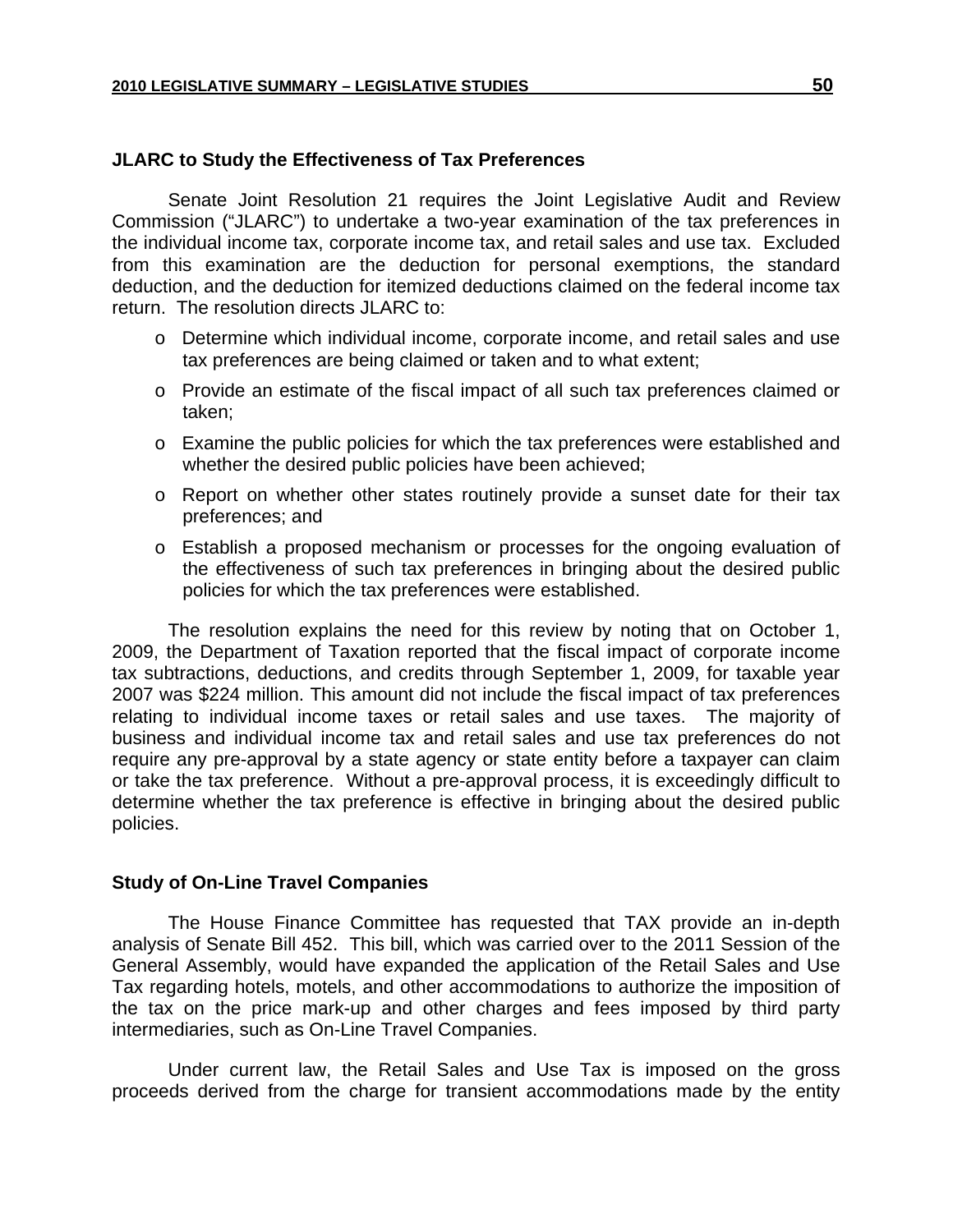<span id="page-56-0"></span>providing the accommodations. Third parties who facilitate these transactions are not liable to collect the tax on any price mark-up and other charges and fees they may charge in connection with the provision of these services.

TAX is charged with providing a complete tax analysis of the bill. Further, TAX is asked to ascertain all businesses in Virginia that would be affected by the bill and the impact of the legislation on individuals and businesses.

TAX will provide a report of this analysis to the Chairmen of the House Finance Committee by October 1, 2010.

#### **Corporate Tax Preference Report**

House Bill 355 (Chapter 379) combines the Department of Taxation's Annual Corporate Tax Preference Report and Major Business Facility Job Tax Credit Report. Under the provisions of this Act, TAX is required to post this combined report on its website and distribute it to each member of the General Assembly by October 1 of each year. In addition to the current content of the report, this Act requires that TAX provide summary information regarding the types of taxpayers who claim corporate income tax relief, as well as information regarding the number of companies that have qualified for the major business facility job tax credit and the amount of such credits. Finally, this Act eliminates the current requirement that every January 1, the Tax Commissioner submits a report to the chairmen of the House Appropriations, House Finance, and Senate Finance Committees providing information on the companies which have qualified for the major business facility job tax credit.

Under current law, the Tax Commissioner is directed to issue an annual report detailing the amount of income tax relief granted to corporations in the Commonwealth. The report must include the total dollar amount of income tax subtractions, deductions, exclusions, exemptions and credits claimed cumulatively by corporations. The Tax Commissioner is required to issue the report on an annual basis to the members of the House Appropriations Committee, the House Finance Committee and the Senate Finance Committee. The report does not reflect all of the exemptions and exclusions available to corporations because not all of them are reported on the Virginia income tax return. The Tax Commissioner must also submit a report to these committees every January 1 providing information on the companies that have qualified for the major business facility job tax credit and the amount of such credits.

The provisions of this act will combine the Department of Taxation's Annual Corporate Preference Report and Major Business Facility Job Tax Credit Report, thus eliminating the separate requirement that every January 1, the Tax Commissioner submit a report to the various House and Senate committees providing information on the companies which have qualified for the major business facility job tax credit.

Effective: July 1, 2010 Amended: § 58.1-202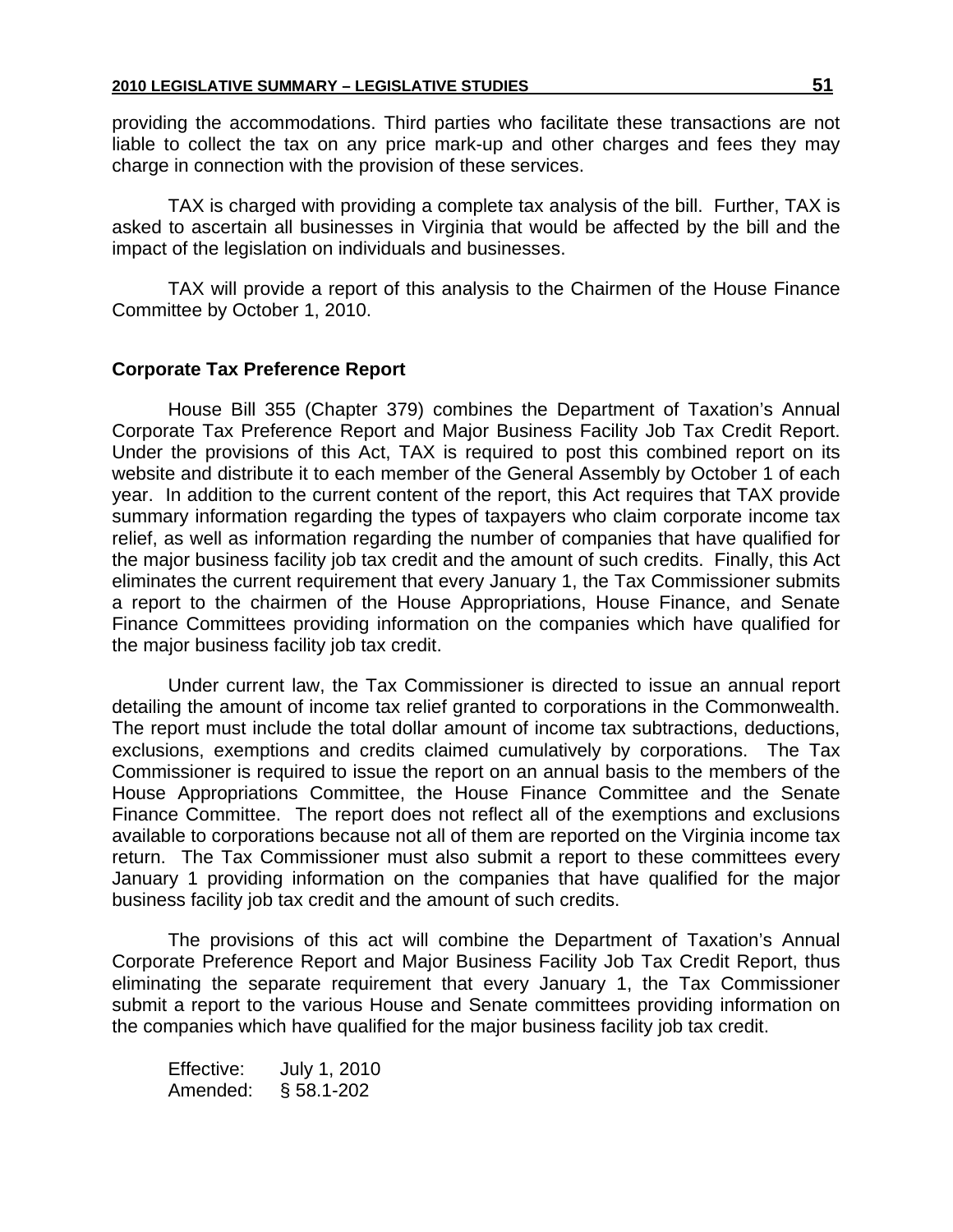#### <span id="page-57-0"></span>**Land Preservation Tax Credit: Department of Conservation and Recreation Report**

Senate Bill 341 (Chapter 384) requires the Department of Conservation and Recreation, in preparing its annual report on qualified Land Preservation Tax Credit donations, to provide an estimate of the number of acres of land currently being used for "production agriculture and silviculture" that have been protected by qualified donations of less-than-fee interests and that have onsite operational best management practices, which are designed to reduce the amount of nutrients and sediment entering public waters. This must be done in consultation with TAX, the Department of Forestry and the Department of Agriculture and Consumer Services. The information must be reported in summary fashion as appropriate to preserve confidentiality of information.

Virginia Code § 3.2-300 defines "production agriculture and silviculture" as the bona fide production or harvesting of agricultural or silvicultural products but shall not include the processing of agricultural or silvicultural products or the above ground application or storage of sewage sludge.

*Effective:* July 1, 2010 *Amended:* § 58.1-512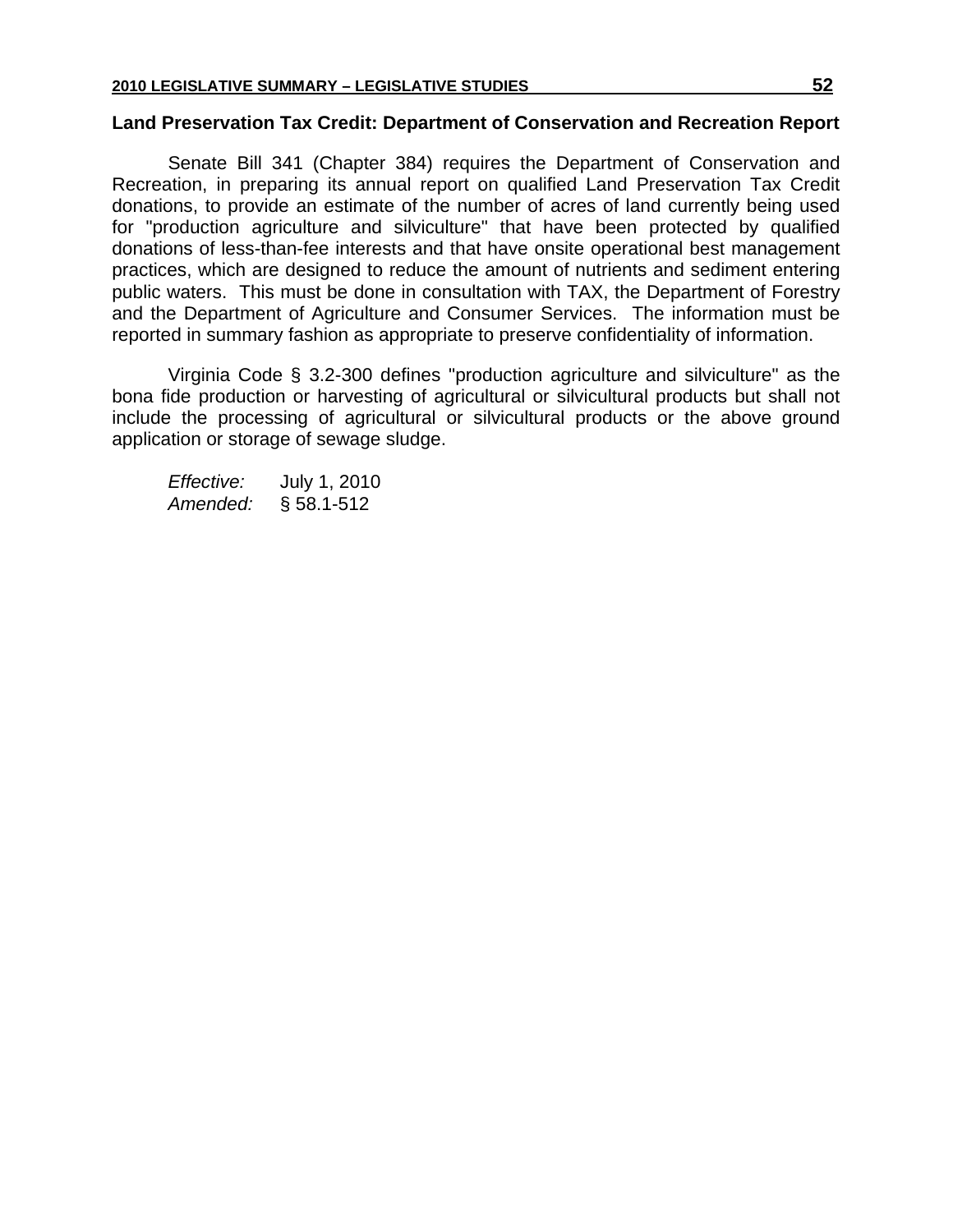## <span id="page-58-0"></span>**INDEXES**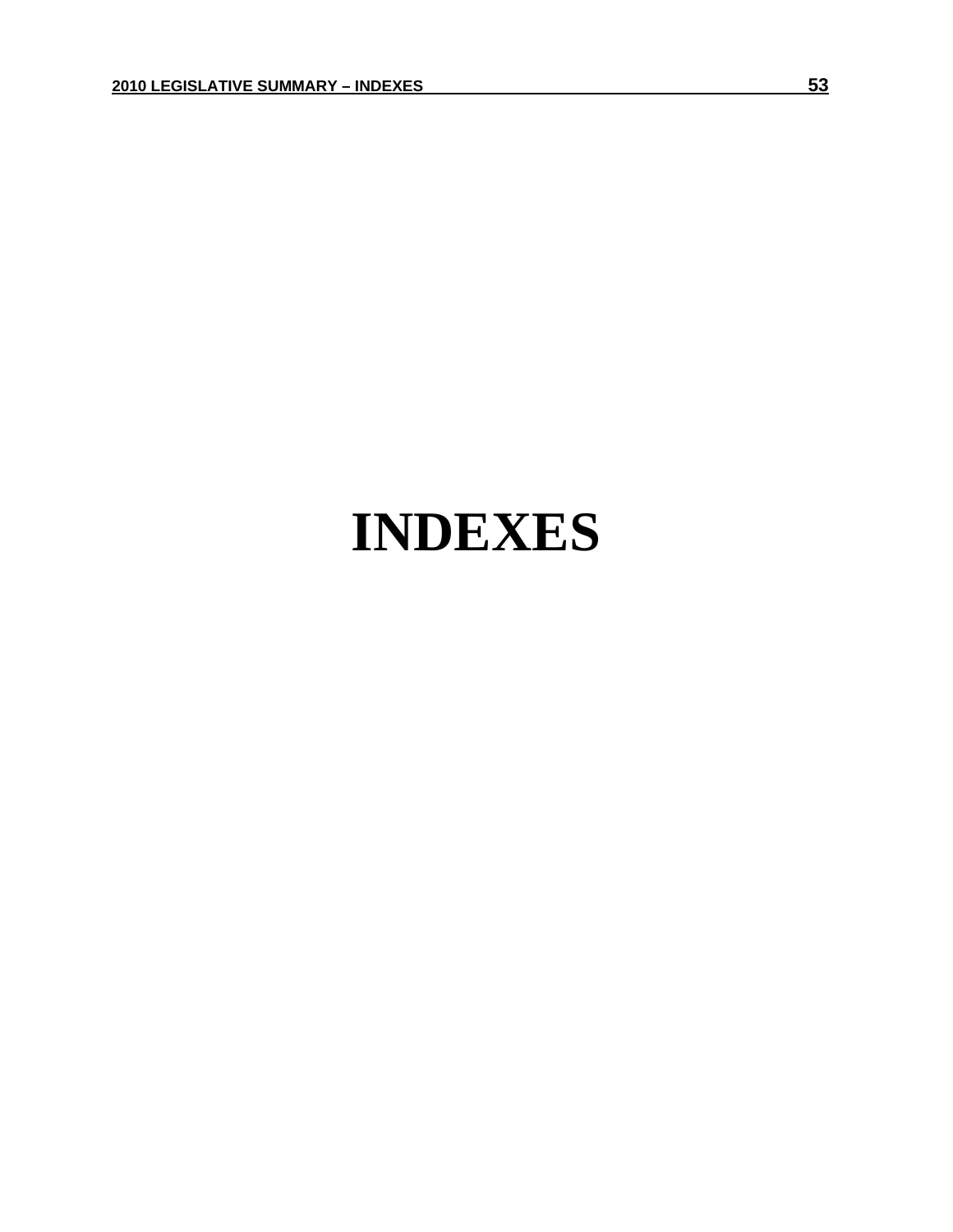|           |          |        | <b>INDEX BY BILL NUMBER</b>                                                                                                             |      |
|-----------|----------|--------|-----------------------------------------------------------------------------------------------------------------------------------------|------|
|           | Bill No. | Chapt. | <b>Subject Matter</b>                                                                                                                   | Page |
| <b>HB</b> | 16       | 490    | Voter Referendum to Amend Virginia's Constitution to Establish<br>Income or Financial Worth Limitations for Real Property Tax Relief    |      |
| HB        | 17       | 30     |                                                                                                                                         |      |
| HB        | 29       | 872    | Advancement of Virginia's Fixed Date Conformity with the Internal                                                                       |      |
| HB        | 29       | 872    |                                                                                                                                         |      |
| HB        | 29       | 872    |                                                                                                                                         |      |
| <b>HB</b> | 29       | 872    |                                                                                                                                         |      |
| HB        | 29       | 872    | Repeal of the 2009 Change to Returns and Remittances of Certain                                                                         |      |
| HB        | 30       | 874    | Advancement of Virginia's Fixed Date Conformity with the Internal                                                                       |      |
| HB        | 30       | 874    | Qualified Equity and Subordinated Debt Investment Tax Credit 16                                                                         |      |
| <b>HB</b> | 30       | 874    |                                                                                                                                         |      |
| HB        | 30       | 874    |                                                                                                                                         |      |
| HB        | 30       | 874    |                                                                                                                                         |      |
| HB        | 30       | 874    | Repeal of the 2009 Change to Returns and Remittances of Certain                                                                         |      |
| HB        | 141      | 321    | Land Preservation Tax Credit: Charitable Organizations Eligible to                                                                      |      |
| HB        | 149      | 358    | Voter Referendum to Amend Virginia's Constitution to Provide an<br>Exemption from Taxation for the Real Property of Certain Veterans 36 |      |
| HB        | 200      | 212    | Limitation on Annual Tax Levied on Property in Service Districts37                                                                      |      |
| HB        | 228      | 499    | Expands the Definition of Qualifying Vehicles for Car Tax Relief35                                                                      |      |
| HB        | 233      | 824    | Changes to Real Property Tax Assessment Structure 37                                                                                    |      |
| HB        | 302      | 826    | Expansion of the Exemption for Qualifying Data Centers 26                                                                               |      |
| HВ        | 355      | 379    |                                                                                                                                         |      |
| HВ        | 370      | 505    | Allows Allegheny County to Impose Transient Occupancy Tax at                                                                            |      |
| HВ        | 384      | 228    |                                                                                                                                         |      |
| HB        | 409      | 82     | Requirement for Contractors to be Licensed by the Commonwealth                                                                          |      |
| HB        | 430      | 552    | Changes to Real Property Tax Assessment Procedures38                                                                                    |      |
| HВ        | 447      | 229    |                                                                                                                                         |      |
| HВ        | 457      | 34     |                                                                                                                                         |      |
| HB        | 523      | 830    |                                                                                                                                         |      |
| HB        | 624      | 363    |                                                                                                                                         |      |
| HB        | 626      | 191    | Changes to Tobacco Products Tax Regarding Moist Snuff and Loose                                                                         |      |
| HB        | 713      | 755    | Requirement for Contractors to be Licensed by the Commonwealth                                                                          |      |

before Obtaining a Business License ............................................................44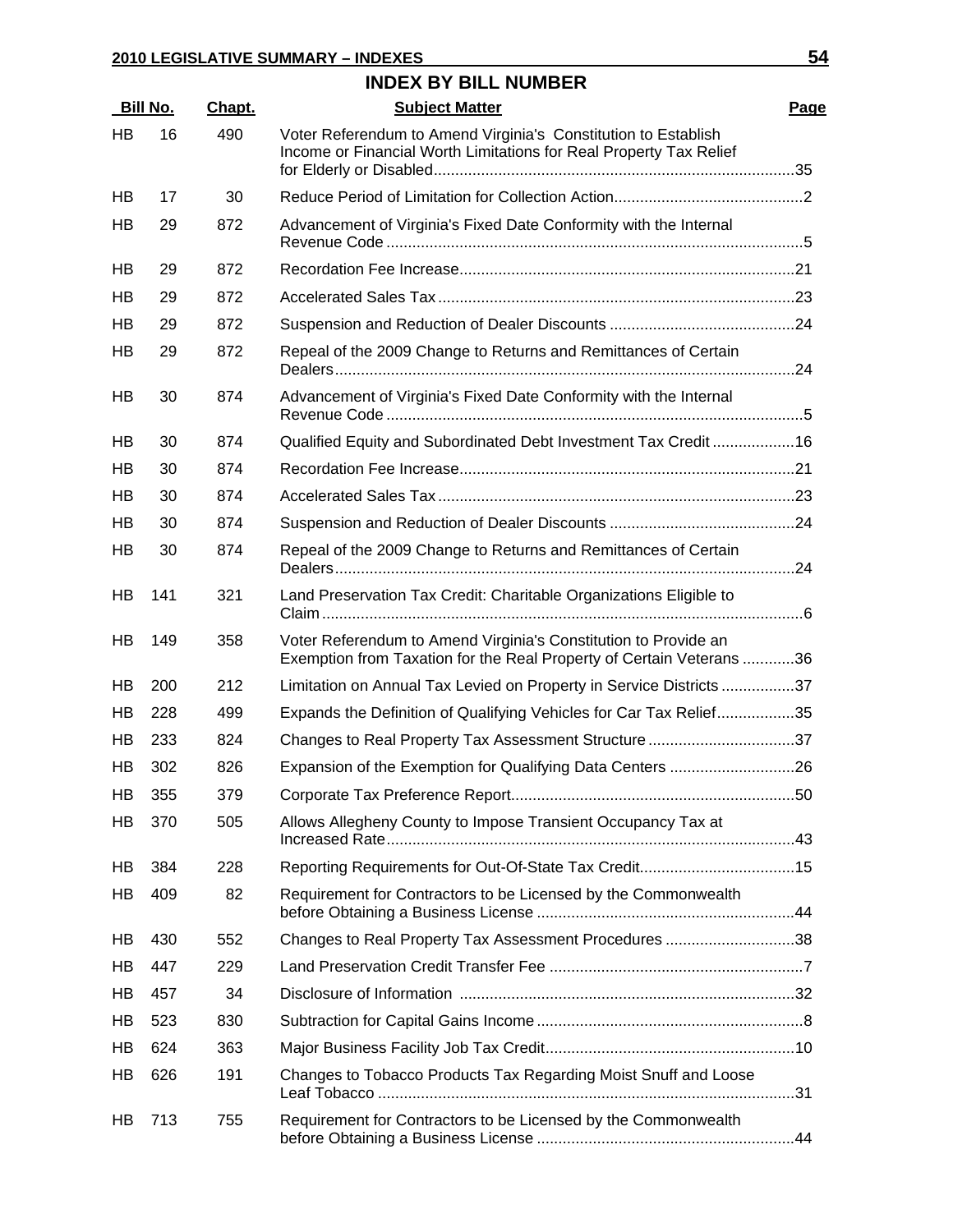### **INDEX BY BILL NUMBER Bill No. Chapt. Subject Matter Page** HB 754 566 Prepaid Wireless E-911 Fee..........................................................................28 HB 764 520 Tax Credit for Participating Landlords ...........................................................10 HB 765 365 Local Distributions from the Communications Sales and Use Tax Trust Fund......................................................................................................29 HB 803 727 Green Jobs Tax Credit...................................................................................12 HB 820 35 Reducing and Simplifying the Penalties for Unstamped Cigarettes ..............30 HB 837 635 Department of Taxation Electronic Communications.......................................2 HB 861 419 Motion Picture Production Tax Credit ............................................................12 HB 874 701 Expanding the Time Allowed for Affixing Revenue Stamps to Cigarettes.......................................................................................................31 HB 888 7 Peanut Excise Tax .........................................................................................22 HB 944 422 Governor's Reports of Revenue Estimates, Collections and Economic Activity Forecasts............................................................................3 HB 972 116 Limitations on the Imposition of Transient Occupancy Tax in Fairfax County............................................................................................................43 HB 985 283 Exclusion of Gross Receipts of Security Brokers from the BPOL Tax ..........45 HB 999 849 Creates Separate Classifications for Certified Renewable Energy Manufacturing Equipment..............................................................................41 HB 1045 36 Electronic Filing of Certain Returns .................................................................2 HB 1090 285 Local Distributions from the Communications Sales and Use Tax Trust Fund......................................................................................................29 HB 1118 287 Virginia Military Family Relief Fund................................................................16 HB 1301 295 Short Term Rental Property...........................................................................46 HB 1329 441 Definitions of "Sales Price" and "gross sales" ...............................................33 HB 1349 535 Virginia Free File Program...............................................................................4 HB 1356 648 Campgrounds and Bed and Breakfast Establishments Subject to the BPOL Tax.......................................................................................................46 HB 669 629 Repeal of the Triennial Census for Local Distributions of the State Tax .................................................................................................................27 SB 31 588 Voter Referendum to Amend Virginia's Constitution to Provide an Exemption from Taxation for the Real Property of Certain Veterans ............36 SB 32 37 Peanut Excise Tax .........................................................................................22 SB 57 119 Change in the Treatment of Sellers and Installers of Countertops................25 SB 81 653 Agricultural and Forestal Districts; Noncontiguous Parcels...........................42 SB 90 195 Exclusion of Gross Receipts of Security Brokers from the BPOL Tax ..........45 SB 130 784 Expanding the Exemption for Qualifying Data Centers .................................26

SB 137 452 Disclosure of Lists of Registered Voters to Commissioners and

SB 218 660 Limitations on the Imposition of Transient Occupancy Tax in Fairfax

SB 178 120 Pass-through Entity Withholding Tax Penalties.............................................17

Treasurers......................................................................................................47

County............................................................................................................43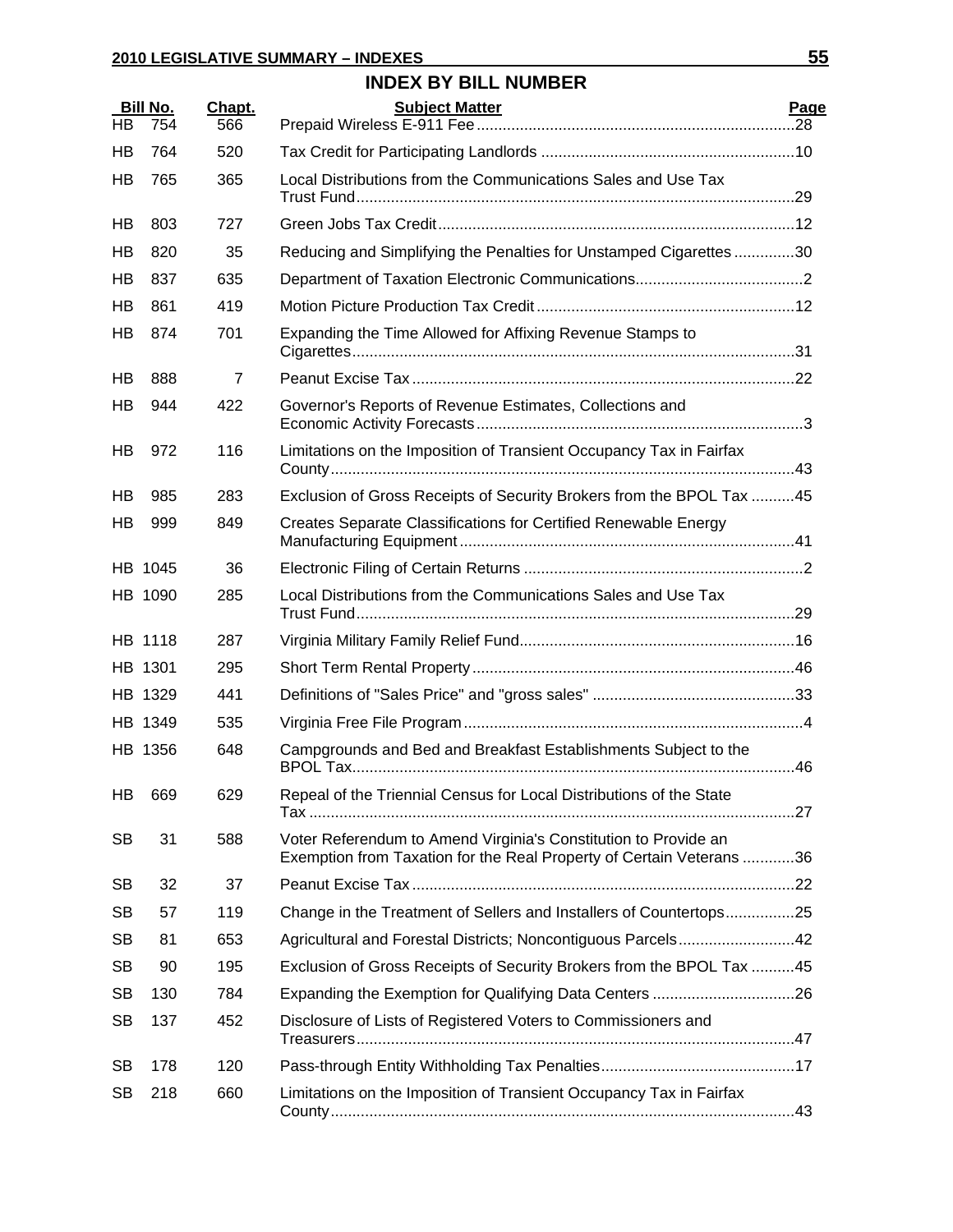#### **INDEX BY BILL NUMBER**

|           | Bill No. | Chapt. | <b>Subject Matter</b>                                                                                                                | Page |
|-----------|----------|--------|--------------------------------------------------------------------------------------------------------------------------------------|------|
| <b>SB</b> | 233      | 246    | Land Preservation Tax Credit: Reduction in Amount Claimed Per                                                                        |      |
| <b>SB</b> | 257      | 599    |                                                                                                                                      |      |
| SВ        | 264      | 248    |                                                                                                                                      |      |
| SВ        | 273      | 791    | Changes to Real Property Tax Assessment Structure37                                                                                  |      |
| <b>SB</b> | 341      | 384    | Land Preservation Tax Credit: Department of Conservation and                                                                         |      |
| <b>SB</b> | 355      | 255    |                                                                                                                                      |      |
| SВ        | 357      | 151    |                                                                                                                                      |      |
| SВ        | 381      | 385    | Local Distributions from the Communications Sales and Use Tax                                                                        |      |
| <b>SB</b> | 413      | 386    | Repeal of the Triennial Census for Local Distributions of the State                                                                  |      |
| <b>SB</b> | 428      | 802    |                                                                                                                                      |      |
| <b>SB</b> | 441      | 466    |                                                                                                                                      |      |
| SВ        | 452      | -----  |                                                                                                                                      |      |
| SВ        | 458      | 608    |                                                                                                                                      |      |
| <b>SB</b> | 472      | 469    |                                                                                                                                      |      |
| <b>SB</b> | 478      | 804    | Changing the Taxation Methods on Moist Snuff and Loose Leaf                                                                          |      |
| <b>SB</b> | 476      | 471    | Reducing and Simplifying the Penalties for Unstamped Cigarettes30                                                                    |      |
| <b>SB</b> | 547      | 678    | Voter Referendum to Amend Virginia's Constitution to Establish<br>Income or Financial Worth Limitations for Real Property Tax Relief |      |
| <b>SB</b> | 619      | 391    |                                                                                                                                      |      |
| <b>SB</b> | 623      | 722    |                                                                                                                                      |      |
| SВ        | 633      | 164    | Neighborhood Assistance Act Tax Credit - Definition of                                                                               |      |
| SВ        | 656      | 264    | Creates Separate Classifications for Certified Renewable Energy                                                                      |      |
| <b>SB</b> | 661      | 265    | Land Preservation Tax Credit: Verification of Conservation Value8                                                                    |      |
| SB        | 669      | 690    | Voluntary Contribution for the Virginia Capitol Preservation                                                                         |      |
| <b>SB</b> | 692      | 266    |                                                                                                                                      |      |
| SJ        | 21       |        | JLARC to Study the Effectiveness of Tax Preferences 49                                                                               |      |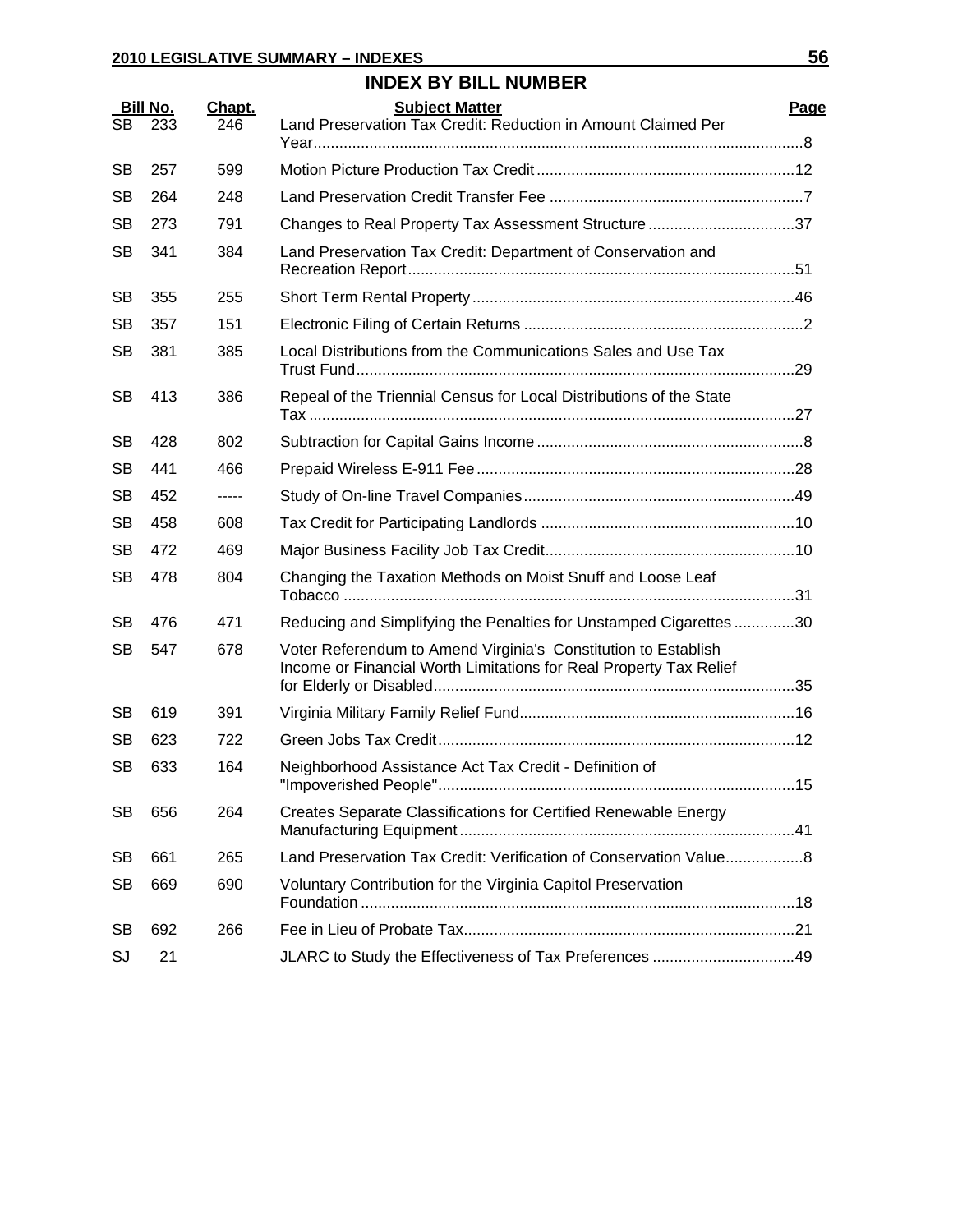#### **INDEX BY CHAPTER NUMBER**

|           | <b>Bill No.</b> | Chapt.         | <b>Subject Matter</b>                                                                                                                   |     |
|-----------|-----------------|----------------|-----------------------------------------------------------------------------------------------------------------------------------------|-----|
| HB        | 888             | $\overline{7}$ |                                                                                                                                         |     |
| HВ        | 17              | 30             |                                                                                                                                         |     |
| HВ        | 457             | 34             |                                                                                                                                         |     |
| HВ        | 820             | 35             | Reducing and Simplifying the Penalties for Unstamped Cigarettes30                                                                       |     |
|           | HB 1045         | 36             |                                                                                                                                         |     |
| SB        | 32              | 37             |                                                                                                                                         |     |
| НB        | 409             | 82             | Requirement for Contractors to be Licensed by the Commonwealth                                                                          |     |
| HВ        | 972             | 116            | Limitations on the Imposition of Transient Occupancy Tax in Fairfax                                                                     |     |
| SB        | 57              | 119            | Change in the Treatment of Sellers and Installers of Countertops25                                                                      |     |
| SB        | 178             | 120            |                                                                                                                                         |     |
| SB        | 357             | 151            |                                                                                                                                         |     |
| SB        | 633             | 164            | Neighborhood Assistance Act Tax Credit - Definition of                                                                                  |     |
| HВ        | 626             | 191            | Changes to Tobacco Products Tax Regarding Moist Snuff and Loose                                                                         |     |
| SB        | 90              | 195            | Exclusion of Gross Receipts of Security Brokers from the BPOL Tax 45                                                                    |     |
| НB        | 200             | 212            | Limitation on Annual Tax Levied on Property in Service Districts 37                                                                     |     |
| HВ        | 384             | 228            |                                                                                                                                         |     |
| HВ        | 447             | 229            |                                                                                                                                         |     |
| <b>SB</b> | 233             | 246            | Land Preservation Tax Credit: Reduction in Amount Claimed Per                                                                           |     |
| SB        | 264             | 248            |                                                                                                                                         |     |
| SB        | 355             | 255            |                                                                                                                                         |     |
| <b>SB</b> | 656             | 264            | Creates Separate Classifications for Certified Renewable Energy                                                                         | .41 |
| SB        | 661             | 265            | Land Preservation Tax Credit: Verification of Conservation Value8                                                                       |     |
| SB        | 692             | 266            |                                                                                                                                         |     |
| HВ        | 985             | 283            | Exclusion of Gross Receipts of Security Brokers from the BPOL Tax 45                                                                    |     |
|           | HB 1090         | 285            | Local Distributions from the Communications Sales and Use Tax                                                                           |     |
|           | HB 1118         | 287            |                                                                                                                                         |     |
|           | HB 1301         | 295            |                                                                                                                                         |     |
| HВ        | 141             | 321            | Land Preservation Tax Credit: Charitable Organizations Eligible to                                                                      |     |
| HВ        | 149             | 358            | Voter Referendum to Amend Virginia's Constitution to Provide an<br>Exemption from Taxation for the Real Property of Certain Veterans 36 |     |
| HВ        | 624             | 363            |                                                                                                                                         |     |
| HВ        | 765             | 365            | Local Distributions from the Communications Sales and Use Tax                                                                           |     |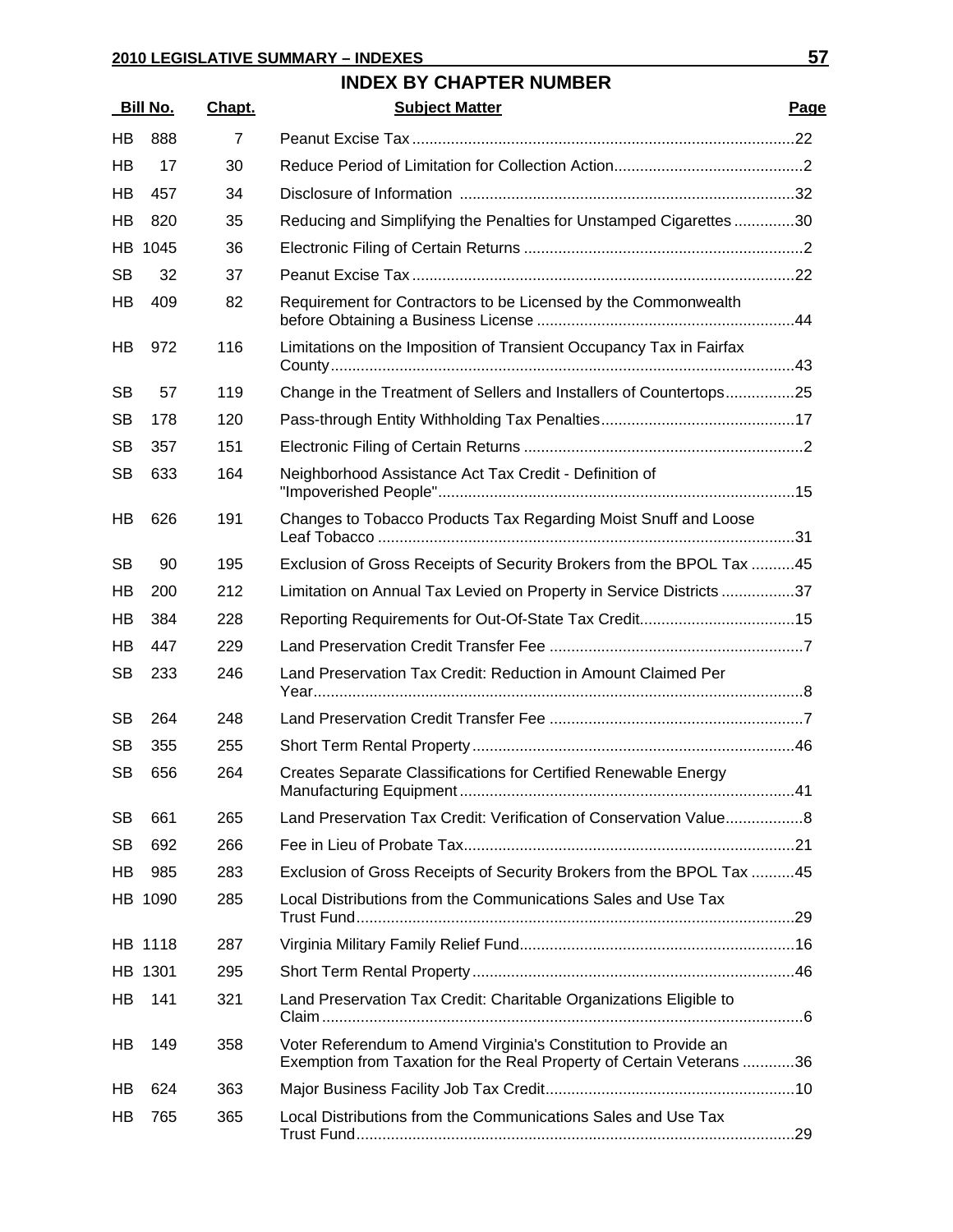### **2010 LEGISLATIVE SUMMARY – INDEXES 58 INDEX BY CHAPTER NUMBER Bill No. Chapt. Subject Matter Page** HB 355 379 Corporate Tax Preference Report..................................................................50 SB 341 384 Land Preservation Tax Credit: Department of Conservation and Recreation Report..........................................................................................51 SB 381 385 Local Distributions from the Communications Sales and Use Tax Trust Fund......................................................................................................29 SB 413 386 Repeal of the Triennial Census for Local Distributions of the State Tax .................................................................................................................27 SB 619 391 Virginia Military Family Relief Fund................................................................16 HB 861 419 Motion Picture Production Tax Credit ............................................................12 HB 944 422 Governor's Reports of Revenue Estimates, Collections and Economic Activity Forecasts............................................................................3 HB 1329 441 Definitions of "Sales Price" and "gross sales" ...............................................33 SB 137 452 Disclosure of Lists of Registered Voters to Commissioners and Treasurers......................................................................................................47 SB 441 466 Prepaid Wireless E-911 Fee..........................................................................28 SB 472 469 Major Business Facility Job Tax Credit..........................................................10 SB 476 471 Reducing and Simplifying the Penalties for Unstamped Cigarettes ..............30 HB 16 490 Voter Referendum to Amend Virginia's Constitution to Establish Income or Financial Worth Limitations for Real Property Tax Relief for Elderly or Disabled....................................................................................35 HB 228 499 Expands the Definition of Qualifying Vehicles for Car Tax Relief..................35 HB 370 505 Allows Allegheny County to Impose Transient Occupancy Tax at Increased Rate...............................................................................................43 HB 764 520 Tax Credit for Participating Landlords ...........................................................10 HB 1349 535 Virginia Free File Program...............................................................................4 HB 430 552 Changes to Real Property Tax Assessment Procedures ..............................38 HB 754 566 Prepaid Wireless E-911 Fee..........................................................................28 SB 31 588 Voter Referendum to Amend Virginia's Constitution to Provide an Exemption from Taxation for the Real Property of Certain Veterans ............36 SB 257 599 Motion Picture Production Tax Credit ............................................................12 SB 458 608 Tax Credit for Participating Landlords ...........................................................10 HB 669 629 Repeal of the Triennial Census for Local Distributions of the State Tax .................................................................................................................27

|                                                                                                                                      | 635 | 837     | HB. |
|--------------------------------------------------------------------------------------------------------------------------------------|-----|---------|-----|
| Campgrounds and Bed and Breakfast Establishments Subject to the                                                                      | 648 | HB 1356 |     |
|                                                                                                                                      | 653 | 81      | SВ  |
| Limitations on the Imposition of Transient Occupancy Tax in Fairfax                                                                  | 660 | 218     | SB. |
| Voter Referendum to Amend Virginia's Constitution to Establish<br>Income or Financial Worth Limitations for Real Property Tax Relief | 678 | 547     | SB. |
|                                                                                                                                      |     |         |     |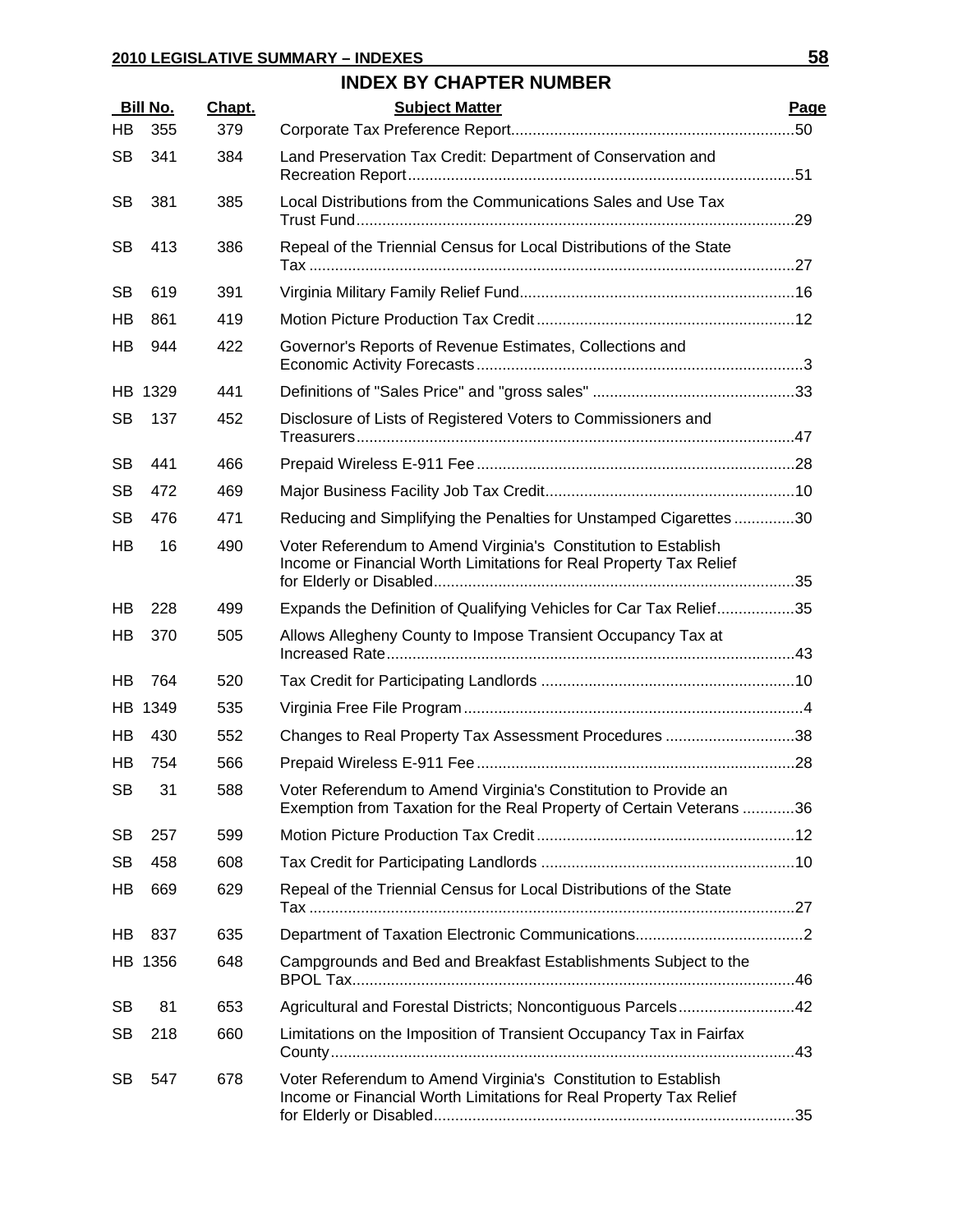|           |                 |        | <b>INDEX BY CHAPTER NUMBER</b>                                    |      |
|-----------|-----------------|--------|-------------------------------------------------------------------|------|
|           | <b>Bill No.</b> | Chapt. | <b>Subject Matter</b>                                             | Page |
| <b>SB</b> | 669             | 690    | Voluntary Contribution for the Virginia Capitol Preservation      |      |
| HB        | 874             | 701    | Expanding the Time Allowed for Affixing Revenue Stamps to         |      |
| <b>SB</b> | 623             | 722    |                                                                   |      |
| HB        | 803             | 727    |                                                                   |      |
| HB        | 713             | 755    | Requirement for Contractors to be Licensed by the Commonwealth    |      |
| <b>SB</b> | 130             | 784    |                                                                   |      |
| <b>SB</b> | 273             | 791    | Changes to Real Property Tax Assessment Structure37               |      |
| <b>SB</b> | 428             | 802    |                                                                   |      |
| <b>SB</b> | 478             | 804    | Changing the Taxation Methods on Moist Snuff and Loose Leaf       |      |
| HB        | 233             | 824    | Changes to Real Property Tax Assessment Structure37               |      |
| HB        | 302             | 826    | Expansion of the Exemption for Qualifying Data Centers 26         |      |
| <b>HB</b> | 523             | 830    |                                                                   |      |
| HB        | 999             | 849    | Creates Separate Classifications for Certified Renewable Energy   |      |
| HB        | 29              | 872    | Advancement of Virginia's Fixed Date Conformity with the Internal |      |
| HB        | 29              | 872    |                                                                   |      |
| HB        | 29              | 872    |                                                                   |      |
| HB        | 29              | 872    |                                                                   |      |
| HB        | 29              | 872    | Repeal of the 2009 Change to Returns and Remittances of Certain   |      |
| HB        | 30              | 874    | Advancement of Virginia's Fixed Date Conformity with the Internal |      |
| HB        | 30              | 874    | Qualified Equity and Subordinated Debt Investment Tax Credit 16   |      |
| HB        | 30              | 874    |                                                                   |      |
| HB        | 30              | 874    |                                                                   |      |
| HB        | 30              | 874    |                                                                   |      |
| HB        | 30              | 874    | Repeal of the 2009 Change to Returns and Remittances of Certain   |      |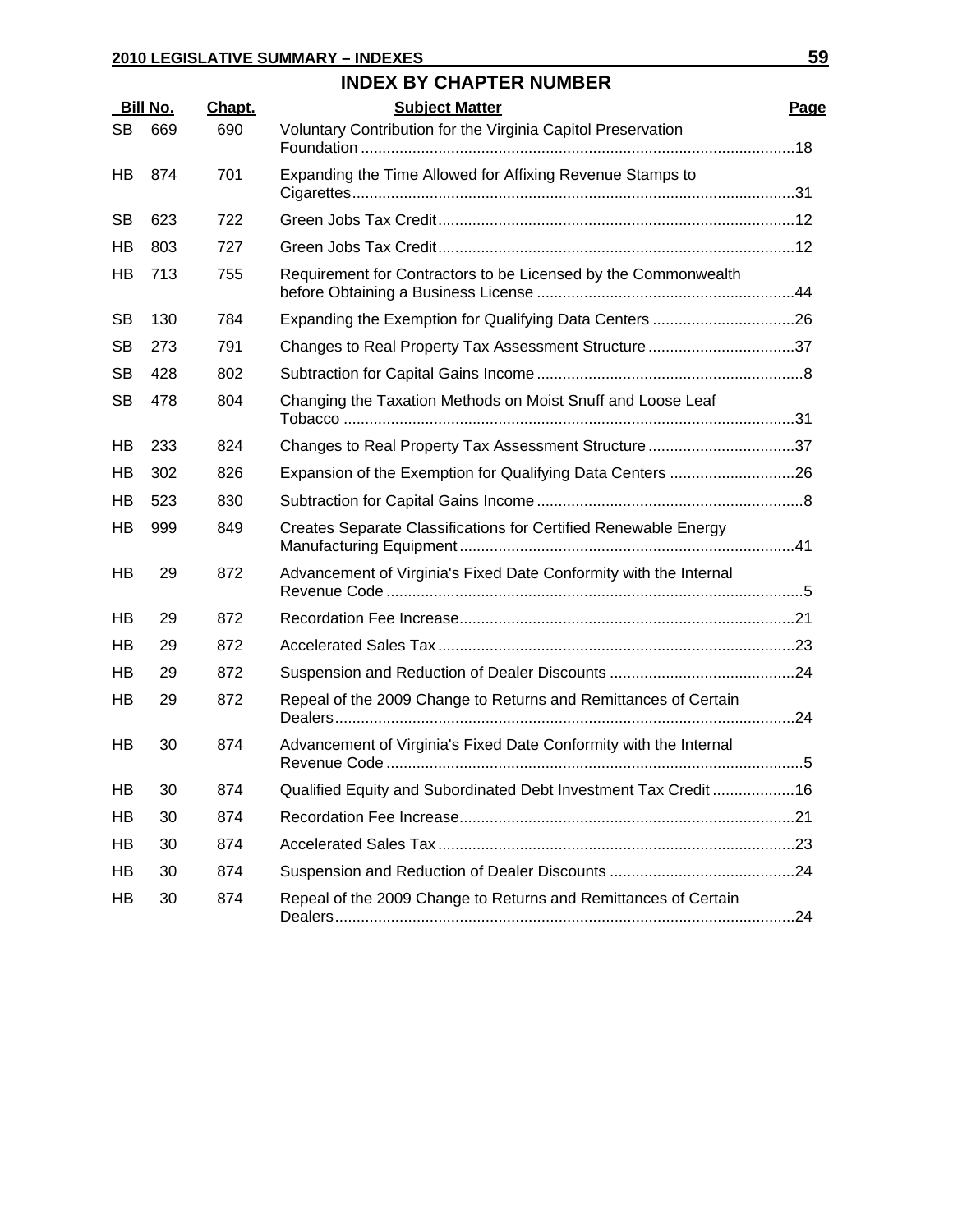#### **INDEX BY TITLE 58.1 CODE SECTION NUMBER**

| <b>Code Section.</b> | <b>Subject Matter</b>                                                      | Page |
|----------------------|----------------------------------------------------------------------------|------|
| 2.2-1503             | Governor's Reports of Revenue Estimates, Collections and Economic Activity |      |
| 2.2-1513             | Governor's Reports of Revenue Estimates, Collections and Economic Activity |      |
| 3.2-1904             |                                                                            |      |
| $3.2 - 1905$         |                                                                            |      |
| 3.2-1907             |                                                                            |      |
| 15.2-2403            | Limitation on Annual Tax Levied on Property in Service Districts41         |      |
| 15.2-3207            | Repeal of the Triennial Census for Local Distributions of the State Tax31  |      |
| 15.2-3525            | Repeal of the Triennial Census for Local Distributions of the State Tax31  |      |
| 15.2-3806            | Repeal of the Triennial Census for Local Distributions of the State Tax31  |      |
| 15.2-3906            | Repeal of the Triennial Census for Local Distributions of the State Tax31  |      |
| 15.2-4105            | Repeal of the Triennial Census for Local Distributions of the State Tax31  |      |
| 15.2-440             |                                                                            |      |
| 22.1-261             | Repeal of the Triennial Census for Local Distributions of the State Tax31  |      |
| 24.2-405             | Disclosure of Lists of Registered Voters to Commissioners and Treasurers52 |      |
| 24.2-407.1           | Disclosure of Lists of Registered Voters to Commissioners and Treasurers52 |      |
| 36-55.63             |                                                                            |      |
| 37.2-713             | Repeal of the Triennial Census for Local Distributions of the State Tax31  |      |
| 54.1-1111            | Requirement for Contractors to be Licensed by the Commonwealth before      |      |
| 55-66.6              |                                                                            |      |
| 56-484.12            |                                                                            |      |
| 56-484.17            |                                                                            |      |
| 56-484.17:1          |                                                                            |      |
| $58.1 - 3.$          |                                                                            |      |
| $58.1 - 9.$          |                                                                            |      |
| $58.1 - 9.$          |                                                                            |      |
| 58.1-202.            |                                                                            |      |
| 58.1-301.            | Advancement of Virginia's Fixed Date Conformity with the Internal Revenue  |      |
| 58.1-322.            |                                                                            |      |
| 58.1-339.4           | Qualified Equity and Subordinated Debt Investment Tax Credit20             |      |
| 58.1-344.3           | Voluntary Contribution for the Virginia Capitol Preservation Foundation22  |      |
| 58.1-402.            |                                                                            |      |
| 58.1-435.            |                                                                            |      |
| 58.1-439.            |                                                                            |      |
|                      |                                                                            |      |
|                      |                                                                            |      |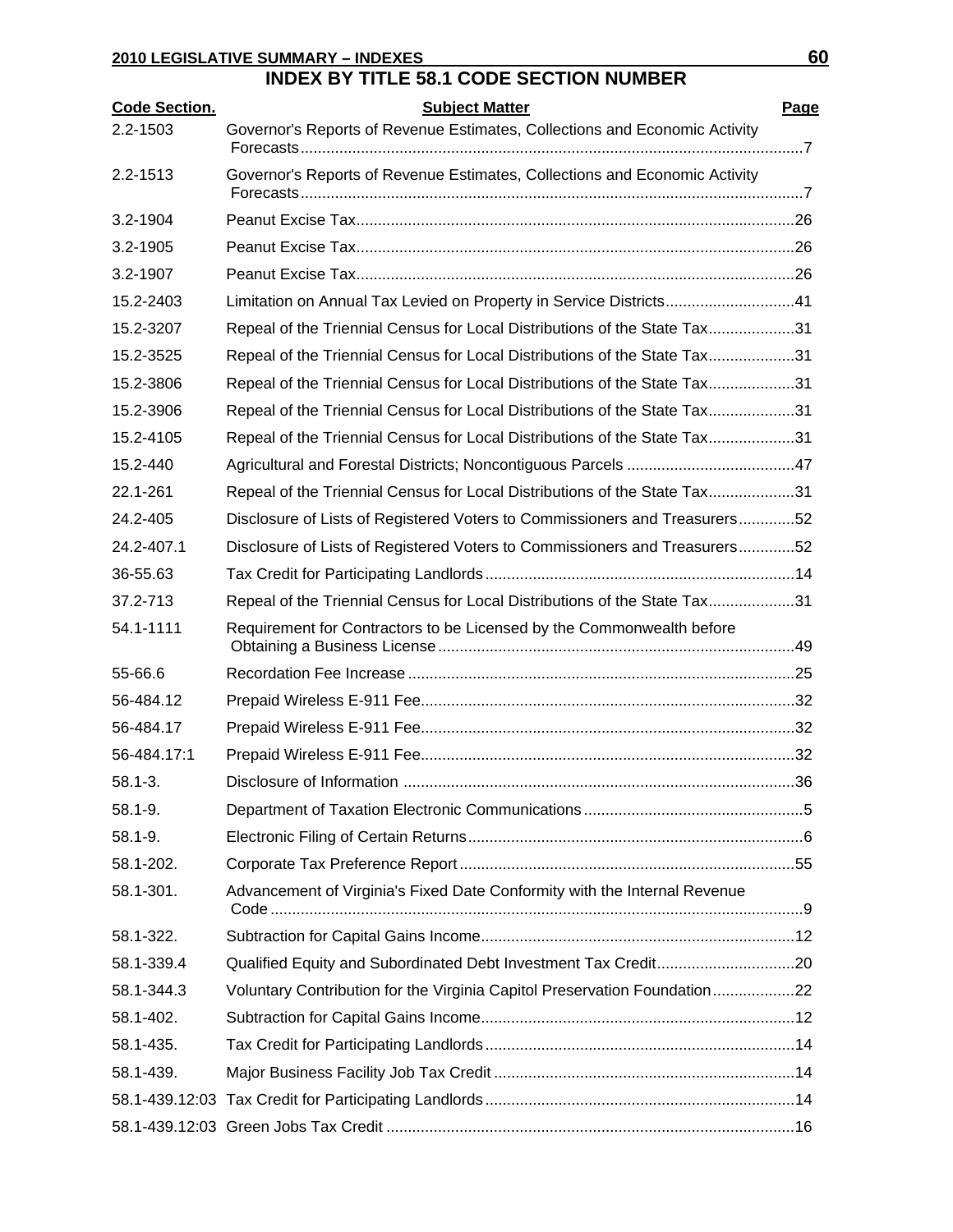## **INDEX BY TITLE 58.1 CODE SECTION NUMBER**

| <b>Code Section.</b> | <b>Subject Matter</b>                                                          | Page |
|----------------------|--------------------------------------------------------------------------------|------|
|                      |                                                                                |      |
| 58.1-439.18          | Neighborhood Assistance Act Tax Credit - Definition of "Impoverished People"15 |      |
| 58.1-478.            |                                                                                |      |
| 58.1-486.2           |                                                                                |      |
| 58.1-486.3           |                                                                                |      |
| 58.1-512.            | Land Preservation Tax Credit: Charitable Organizations Eligible to Claim6      |      |
| 58.1-512.            | Land Preservation Tax Credit: Reduction in Amount Claimed Per Year 8           |      |
| 58.1-512.            | Land Preservation Tax Credit: Department of Conservation and Recreation        |      |
| 58.1-512.            | Land Preservation Tax Credit: Verification of Conservation Value               |      |
| 58.1-513.            |                                                                                |      |
| 58.1-605.            | Repeal of the Triennial Census for Local Distributions of the State Tax27      |      |
| 58.1-609.1           |                                                                                |      |
| 58.1-609.3           |                                                                                |      |
| 58.1-610.            | Change in the Treatment of Sellers and Installers of Countertops25             |      |
| 58.1-615.            |                                                                                |      |
| 58.1-615.1           | Repeal of the 2009 Change to Returns and Remittances of Certain Dealers 24     |      |
| 58.1-622.            |                                                                                |      |
| 58.1-638.            | Repeal of the Triennial Census for Local Distributions of the State Tax27      |      |
| 58.1-642.            |                                                                                |      |
| 58.1-656.            |                                                                                |      |
| 58.1-662.            | Local Distributions from the Communications Sales and Use Tax Trust Fund29     |      |
| 58.1-801 (A)         |                                                                                |      |
| 58.1-803.            |                                                                                |      |
| 58.1-1003.           | Expanding the Time Allowed for Affixing Revenue Stamps to Cigarettes 31        |      |
| 58.1-1013.           | Reducing and Simplifying the Penalties for Unstamped Cigarettes30              |      |
| 58.1-1017.           | Reducing and Simplifying the Penalties for Unstamped Cigarettes30              |      |
| 58.1-1021.01         | Changes to Tobacco Products Tax Regarding Moist Snuff and Loose Leaf           |      |
| 58.1-1021.02         | Changes to Tobacco Products Tax Regarding Moist Snuff and Loose Leaf           |      |
| 58.1-1021.02:1       | Changes to Tobacco Products Tax Regarding Moist Snuff and Loose Leaf           |      |
| 58.1-1021.03         |                                                                                |      |
| 58.1-1021.03         | Changes to Tobacco Products Tax Regarding Moist Snuff and Loose Leaf           |      |
| 58.1-1717.1          |                                                                                |      |
| 58.1-1718.           |                                                                                |      |
| 58.1-1718.1          |                                                                                |      |
| 58.1-1730.           |                                                                                |      |